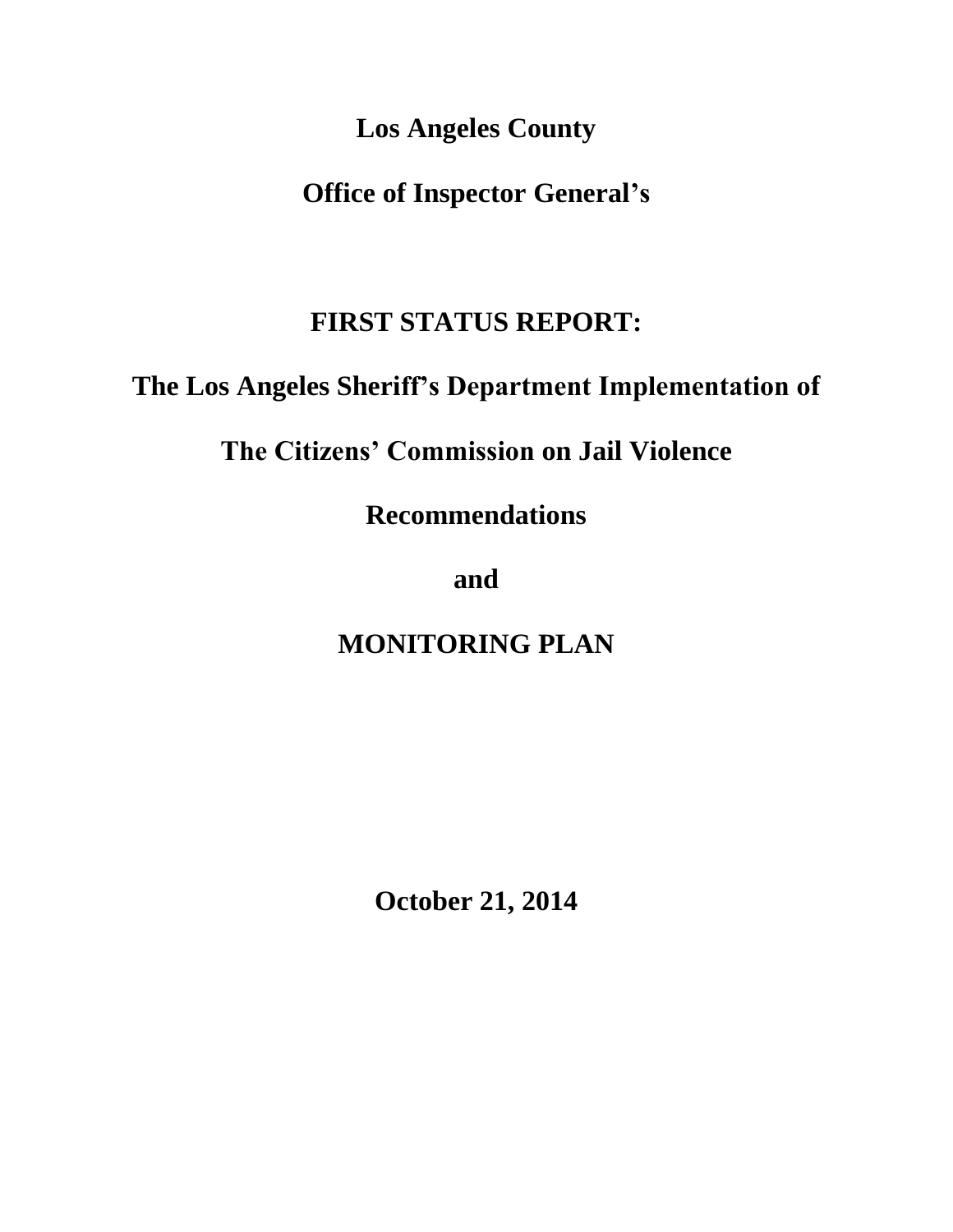#### **FIRST STATUS REPORT AND MONITORING PLAN OCTOBER 21, 2014**

On July 1, 2014, the Office of Inspector General (OIG) assumed responsibility for the external monitoring of the Los Angeles County Sheriff's Department's (Department) implementation of the Citizens' Commission on Jail Violence (Commission) recommendations. Building on the work of Implementation Monitor Richard Drooyan (Monitor Drooyan), the OIG sets forth the comprehensive monitoring plan outlined below in order to assess the Department's continued success in implementing the Commission's recommendations, its adherence to policy and procedure revisions, and its incorporation of the underlying principles behind the Commission's recommended reforms into Department practice. The OIG respectfully submits to the Board of Supervisors its First Status Report and Monitoring Plan.

As of Monitor Drooyan's July 8, 2014 report, the Department had implemented 45 of the Commission's 60 recommendations.<sup>1</sup> Of the remaining 15 recommendations, Monitor Drooyan identified 10 as "partially implemented" and 5 as "in progress."<sup>2</sup> Of the 15 items that are in progress or partially implemented, funding has been approved for 14 of them and a funding request for 1 item is anticipated.

For each implemented recommendation, the OIG has identified items that are appropriate for auditing and/or ongoing monitoring and the audit/monitoring criteria for each. The OIG is working with Custody Operations and the Department's newly establishing Internal Monitoring, Performance Audits and Accountability Command (IMPAAC) (see Recommendation 4.12) to

 1 Fourteenth Report of the Implementation Monitor Richard E. Drooyan, July 8, 2014.

 $2$  Monitor Drooyan has defined "Implemented" as: "The Department's implementation of the recommendation has been reviewed and approved by the Monitor, and incorporated into jail operations"; "Partially Implemented" as: "The Department has implemented the recommendation, but some additional steps are required to complete the implementation"; and "In Progress" as: "The Department is assessing the policy, procedural and operation needs and/or is in the process of implementing the recommendation." (Drooyan, July 8, 2014, p.3). For methodological consistency, the OIG will utilize the same implementation progress definitions as Monitor Drooyan.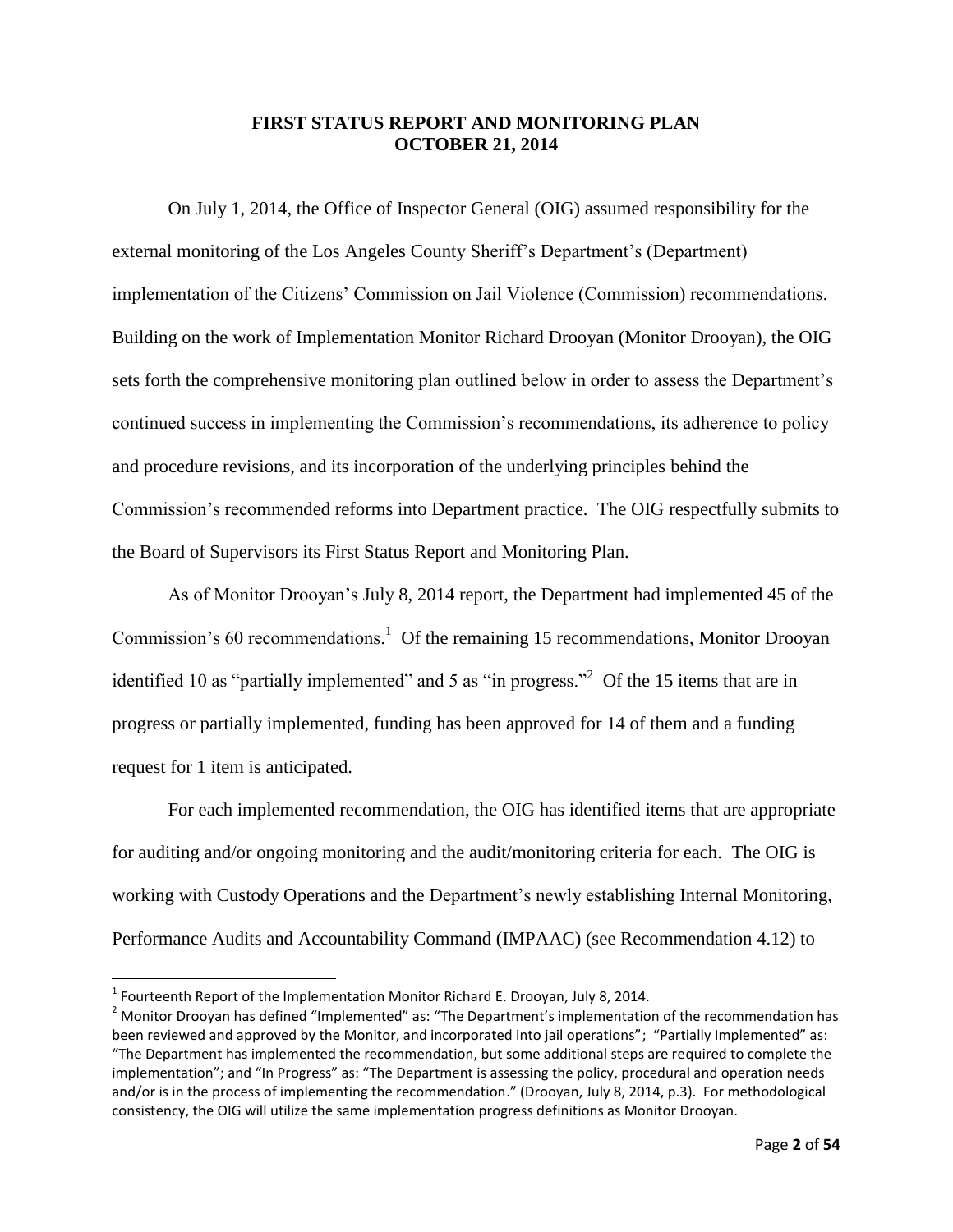identify the Department's current data collection and proof-of-practice tracking mechanisms. The OIG will evaluate current tracking mechanisms for any deficiencies and work with the Department to improve upon them and to ensure their compatibility with OIG's auditing and monitoring methodology. For each recommendation that is partially implemented, in progress, or for which funding is approved, the OIG and IMPAAC will identify action items that the Department will complete, proof of practice and other documentation that it will provide and completion timelines for achieving full implementation.

The Department has been forthcoming and transparent in providing Department policies, directives, memoranda and training bulletins. With the exception of items that contain identifying personnel information, the Department has also provided the OIG with copies of, or access to, internal reports and communications.<sup>3</sup> The OIG has been included in many executive and command level meetings and incident and death reviews. From deputy sheriffs to Sheriff John Scott and Assistant Sheriff for Custody Operations Terri McDonald, Department personnel have made themselves available for meetings, phone calls, follow-ups, jail inspections and briefings. The Sheriff has granted the OIG unannounced, unescorted access to all jail facilities and administrative offices. In those instances when Custody Operations personnel have been uncertain about the OIG's frequent presence or access to information or documentation, Assistant Sheriff McDonald has acted swiftly to clarify directives and facilitate access. In some cases this access has been complicated or limited by the decision to withhold "personnel" information.

 $\overline{a}$ 

 $^3$  The issue of OIG access to personnel information remains outstanding and limits significantly the OIG's ability to meaningfully analyze and properly assess implementation of an important one-third of the Commission's recommendations. We hope that this issue will be resolved by the Department when implementing the OIG ordinance fully.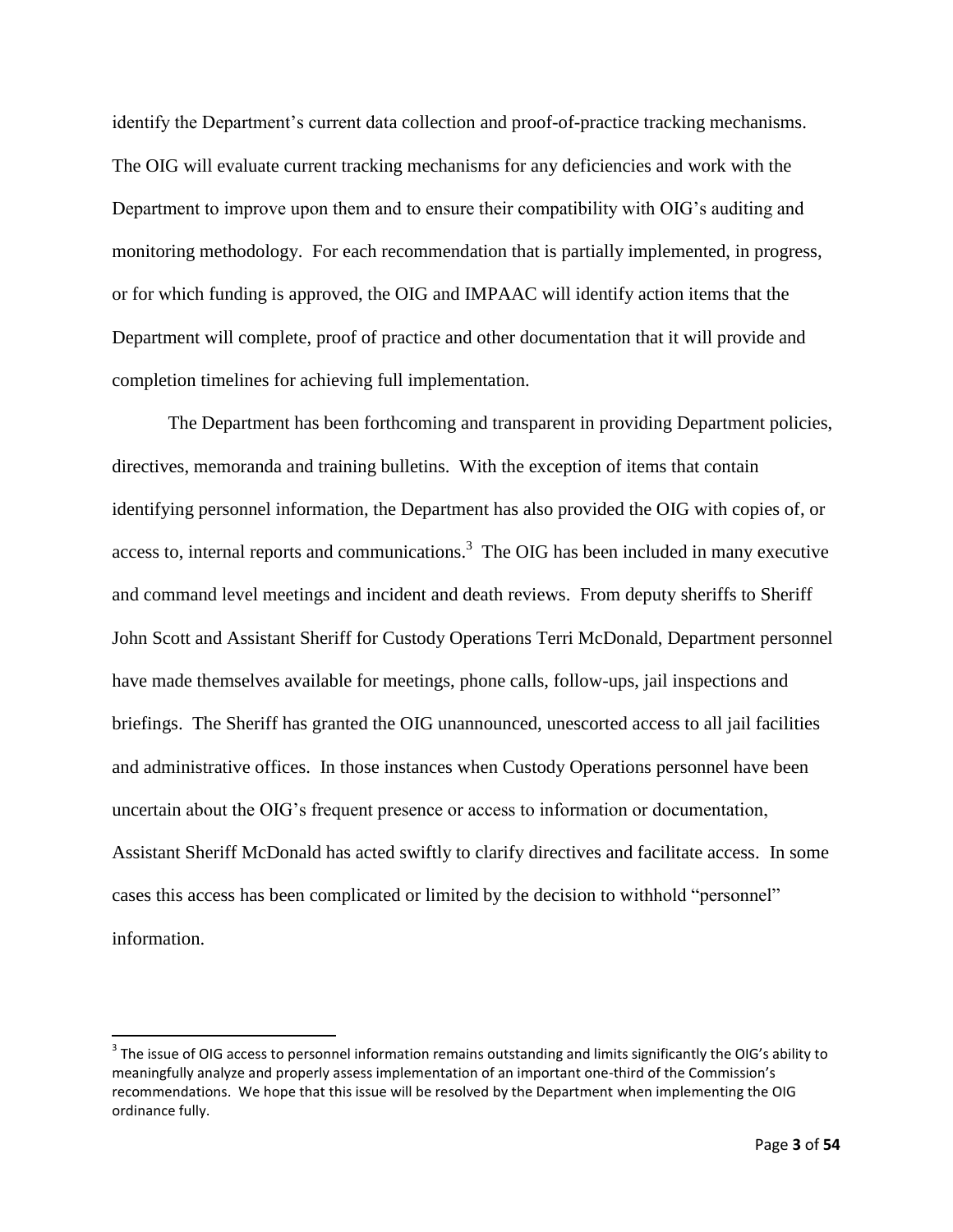In preparation for this report, the OIG met with Sheriff John Scott and Executive Officer Neal Tyler and has met regularly with Assistant Sheriff McDonald. The OIG has met with the Chiefs of Custody Services Division General Population and Specialized Programs, and all Custody Operations commanders as well as the commander, the captain, and lieutenants and sergeants from the Internal Affairs Bureau.

The OIG has inspected Twin Towers Correctional Facility (TTCF), Men's Central Jail (MCJ), Century Regional Detention Facility (CRDF), North County Correctional Facility (NCCF), Pitchess Detention Center North (PDC North), Pitchess Detention Center South (PDC South), Pitchess Detention Center East (PDC East) and the Inmate Reception Center (IRC).<sup>4</sup> The OIG has met with each facility's captain and operations lieutenant and interviewed deputies, custody assistants and civilian staff assigned to Medical Services Bureau, Education Based Incarceration, the Work Conservation and Fire Camp programs, Custody Investigative Services and Court Services Transportation Bureau.

The OIG has also met with sworn and civilian staff from Custody Training and Standards Bureau, Custody Support Services, Correctional Innovative Technology Unit, Mental Health Services Task Force, Custody Training and Standards Bureau, Population Management Bureau and IMPAAC.

The OIG has attended meetings of the Executive Planning Committee, Division Commanders, and the Custody Force Review Committee, as well as meetings involving Strategic Planning and Over Detention and Erroneous Release. The OIG has also attended a Sheriff's Critical Incident Forum and several Critical Incident Reviews. In July, the OIG also attended the most recent Southern California Jail Managers Association Quarterly Meeting.

 $\overline{\phantom{a}}$ 

 $<sup>4</sup>$  The OIG has not yet inspected station jails.</sup>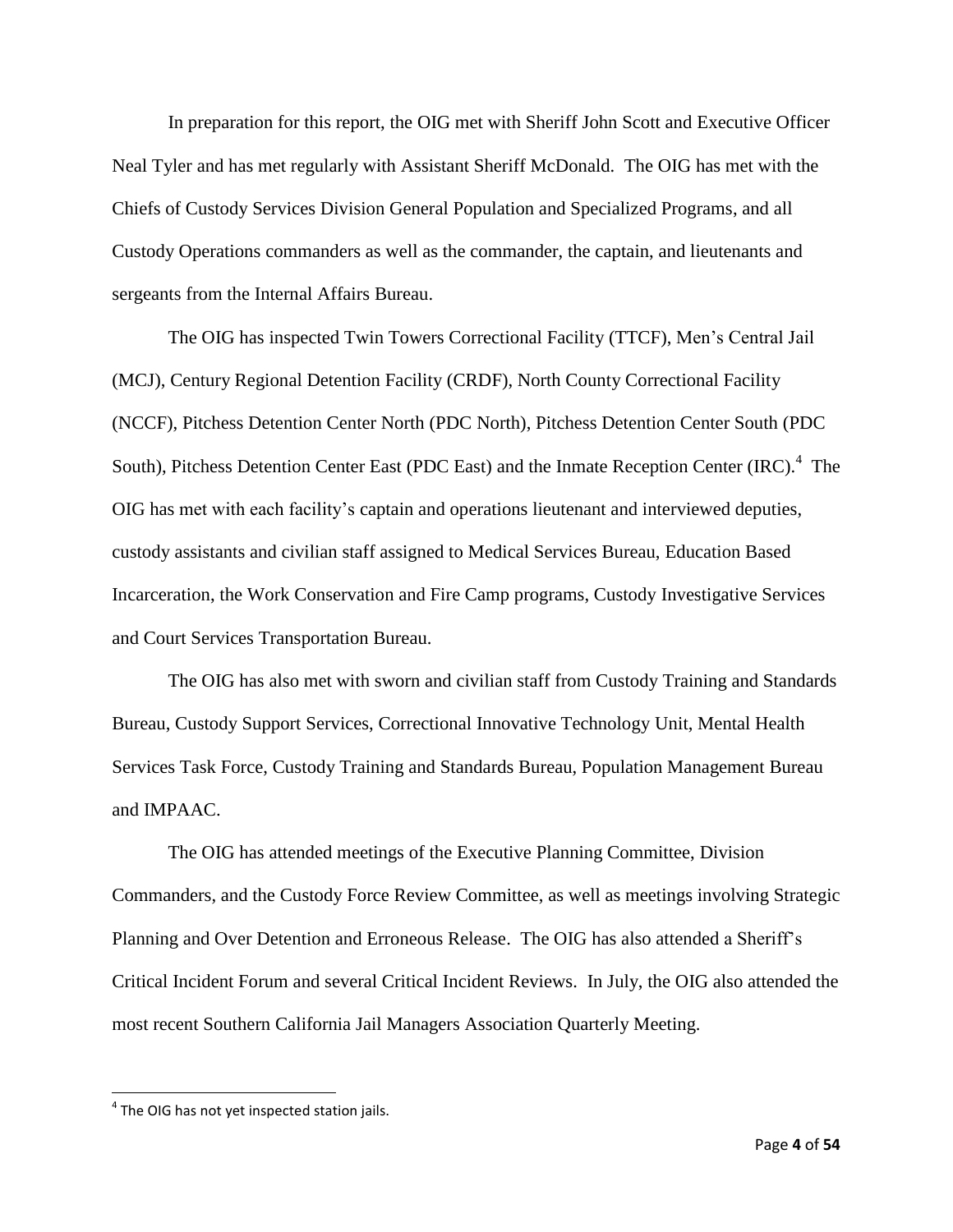As part of each jail inspection and subsequent visit, the OIG conducted face-to-face, confidential interviews with prisoners in each jail facility. The OIG has met with Michael Gennaco, Chief Attorney, Office of Independent Review, local civil rights attorneys, community members and activists and parents and family members of current and former Los Angeles County Jail prisoners. The OIG has attended town hall meetings, forums and regular meetings of the National Association for Equal Justice in America, the Empowerment Congress, and the Coalition to End Sheriff Violence in LA Jails. On October 3rd, the OIG, the Department and the Coalition to End Sheriff Violence in LA Jails jointly hosted a town hall meeting to discuss the Department's Custody Operations.

Lastly, the OIG has consulted with Monitor Drooyan both in his capacity as the Commission's Implementation Monitor and in his capacity as court appointed monitor for *Rosas v. Baca* (C.D. Cal. January 18, 2012, CV-12-00428) (*Rosas*). Monitor Drooyan and the other *Rosas* monitors are preparing a series of recommendations that will be incorporated into a settlement agreement in the *Rosas* case and will mandate Department reform in several areas that overlap with the Commission's recommendations.

Areas of overlap include: use of force policies, practices, protocol and training; use of force and mentally ill prisoners; force data tracking and reporting; management review of force incidents; review and investigations of force incidents; disposition of force reviews; criminal referrals; documentation and recording of force incidents; health care assessments and documentation following uses of force; use of restraints; prisoner grievances; prisoner and staff relations and communications with prisoners; retaliation against prisoners; security practices; leadership and management; management presence in housing units; staff rotations; and early warning systems for the identification of problematic deputy conduct.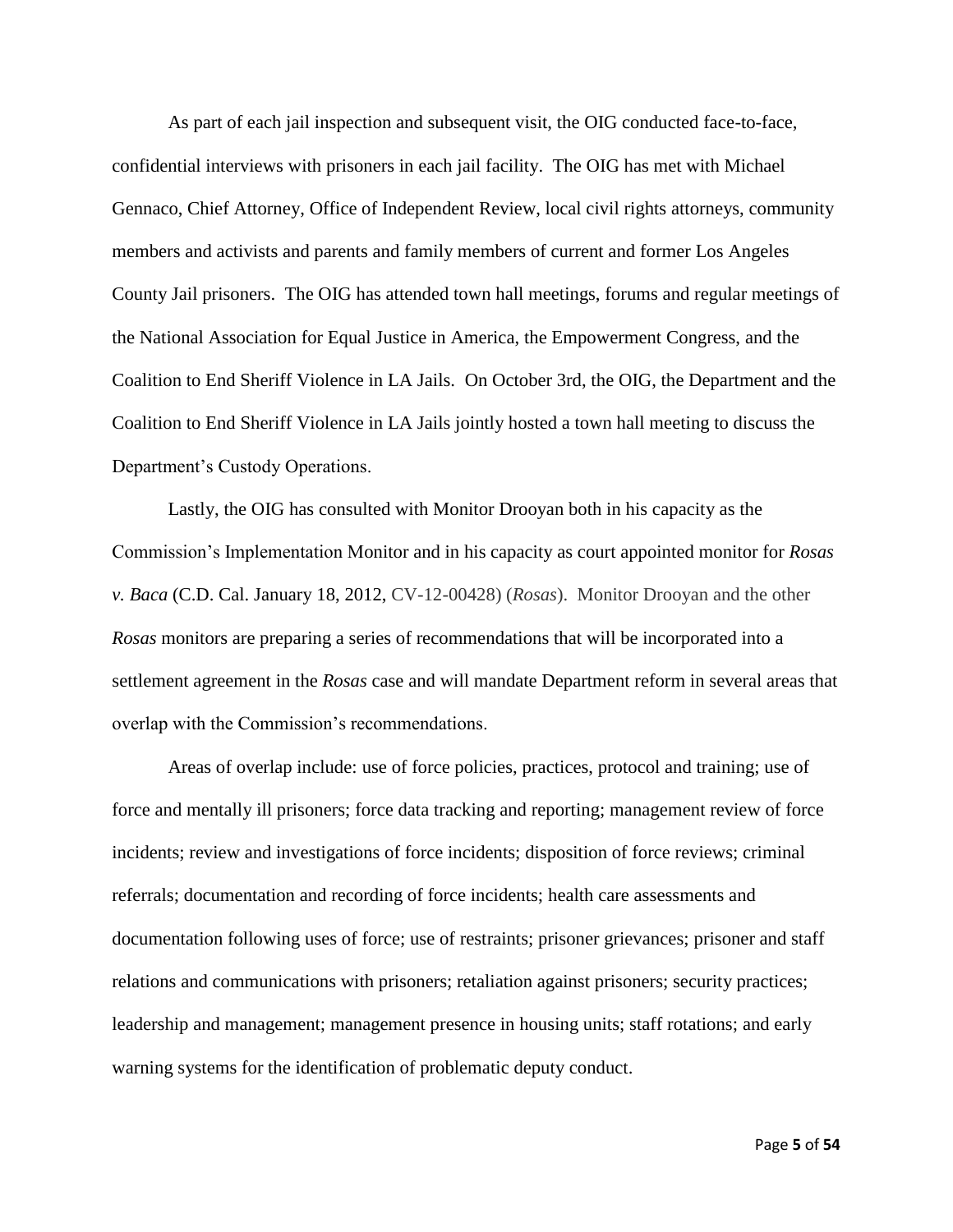The *Rosas* monitors submitted their recommendations to the court on October 6, 2014, and Monitor Drooyan anticipates that the final *Rosas* settlement agreement will be presented to the Board of Supervisors for approval by late October 2014. The OIG will continue to consult with the *Rosas* monitors regarding areas of overlap in order to maximize efficiency in the monitoring of those areas and to avoid duplication of efforts and undue burden on the Department and the County.

The overall status of the Department's implementation of the Commission's recommendations is largely unchanged since Monitor Drooyan's final quarterly report, however, the Department continues to make progress in several areas consistent with its projected completion timelines. Implementation of the monitoring recommendations in this plan requires full staffing of the OIG and complete access to peace officer personnel records, as provided for in the OIG ordinance and complete staffing as provided for in the OIG budget. Some shortfalls in OIG staffing levels may be offset by IMPAAC executing some auditing goals.

#### **USE OF FORCE**

# **3.1. LASD should promulgate a comprehensive and easy-to-understand Use of Force Policy in a single document.**

Status: *Implemented*

On July 22, 2013, the Department's use of force policy was published in a single Use of Force Manual that is divided into three sections: "Manual of Policy and Procedures," "Custody Division Manual," and "Court Services Manual." The Department reports that, consistent with Monitor Drooyan's recommendation, it has approved additional policy revisions that reflect the California Supreme Court's decision in *Hayes v. County of San Diego* (2013) 57 Cal. 4<sup>th</sup> 622.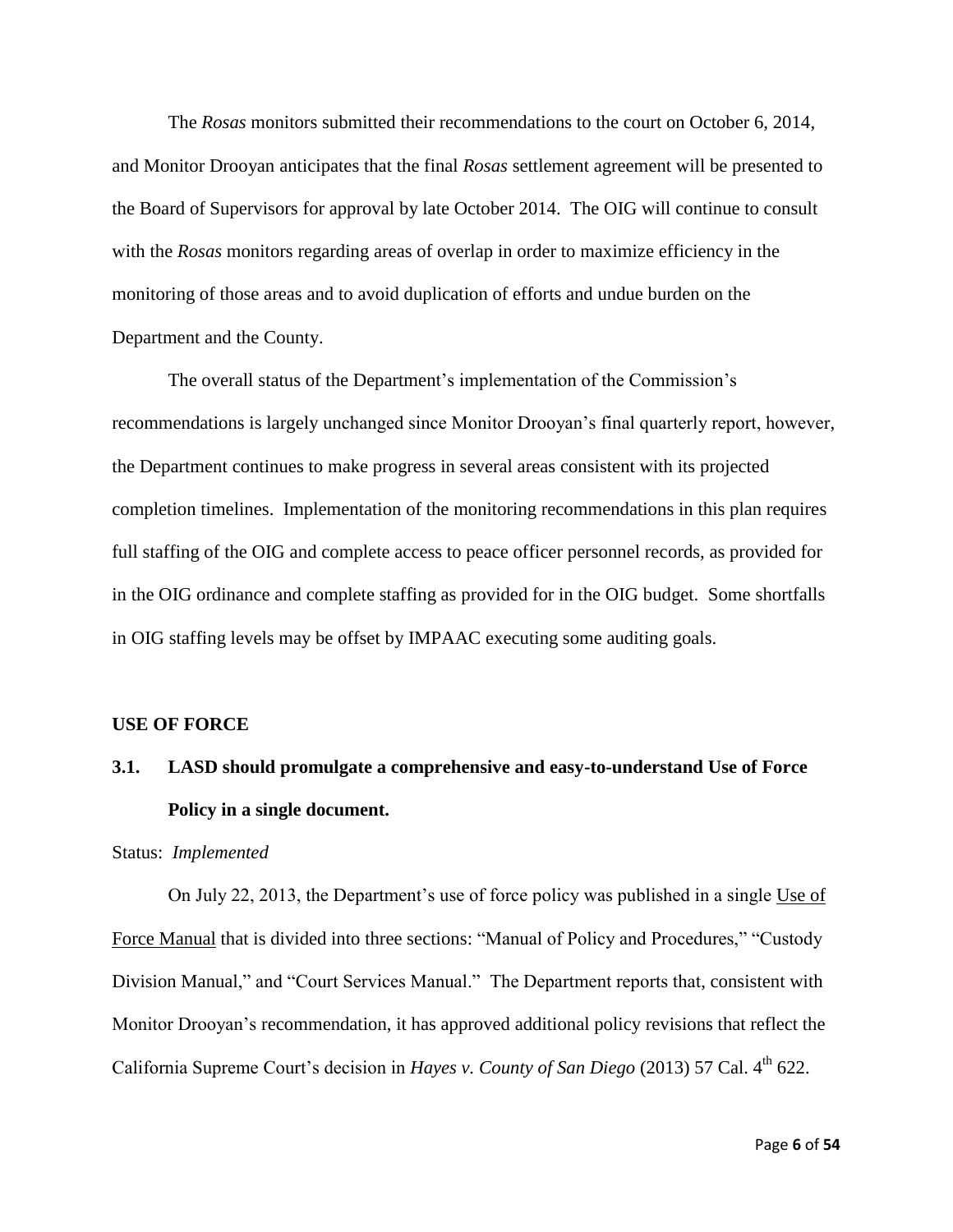The policy proposals are currently being reviewed for approval by the deputy sheriffs' and custody assistants' unions and revisions are forthcoming. The Department reports that in response to the *Rosas* litigation, it anticipates more revisions to the Use of Force Manual, including the division of the manual into separate policies for the patrol and custody divisions.

### *Monitoring of Use of Force Manual revisions:*

- Evaluate Use of Force Manual finalized *Hayes* revisions for clarity and consistency with the *Hayes* court's "totality of circumstances" definition of "unreasonable force" under California tort law.
- Evaluate subsequent Use of Force Manual revisions and the manual as a whole for clarity and ease in understanding.
- Audit the effectiveness of the Use of Force Manual to learn if deputies understand and implement it correctly and whether the Department successfully enforces it fairly.

# **3.2. LASD personnel should be required to formally acknowledge, in writing, that they have read and understand the Department's Use of Force Policy.**

### Status: *Implemented*

On December 7, 2012, the Sheriff issued to all sworn staff and custody assistants Sheriff's Bulletin #591, "Significant Changes to Use of Force Policy." The bulletin details the use of force policy revisions that became effective January 1, 2013, and the requirement that personnel acknowledge in writing that they have read and understand the policy. The bulletin directs unit commanders (facility captains) to place into each employee's personnel file a signed "Use of Force Policy Acknowledgement and Agreement" Form.

In signing acknowledgement forms, staff certified: (1) "I have read and understand the Department's Use of Force Policy and the 'objectively reasonable' standard;" (2) "I recognize and understand the force prevention policy DOES NOT conflict with the execution of my lawful duties, or my ability to protect myself and/or others;" and (3) "I understand that I have a duty to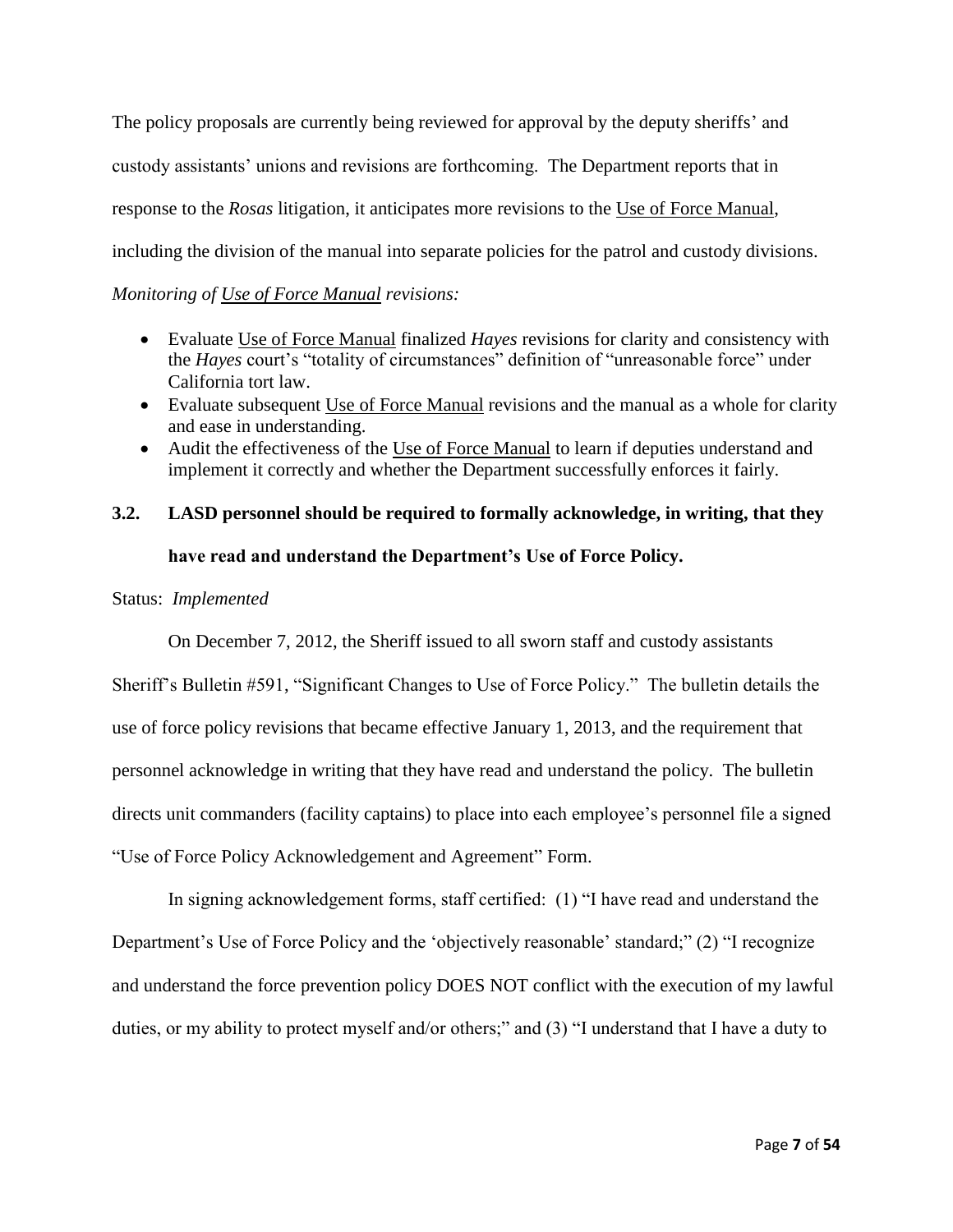comply fully with *Our Core Values."<sup>5</sup>* The Department reports that hard copies of the bulletin and acknowledgement forms were distributed to personnel. Those who were on leave or otherwise unavailable to receive the bulletin and acknowledgement forms in person received them via US mail.

The Department reports that each unit commander was responsible for tracking and collecting acknowledgement forms which were signed by employees and then placed in the employees' personnel files. The Custody Division Administration Commander reports that in early 2013, Department compliance with Bulletin # 591 was tracked and that 98 percent of personnel were reported to have signed the acknowledgement and agreement form.

The Department is uncertain whether all unit commanders distributed policy revisions and retrieved signed acknowledgement forms in the same manner and, therefore, whether personnel signed forms prior to or following their review of the policy revisions. The IMPAAC unit, in consultation with the OIG, is auditing Department personnel records for compliance with Sheriff's Bulletin #591.

The Department reports that personnel are not typically required to formally acknowledge in writing that they have read and understand use of force and other policy revisions. The standard mechanism for dissemination to Department personnel of policy information and updates, and the procedure that will be utilized for future policy revisions, is department-wide teletype that notifies personnel of changes and lists the corresponding section numbers for each policy change. Personnel are not required to acknowledge receipt of the teletype or that they have reviewed policy changes. However, all personnel are held accountable for the policy changes as of the policy's effective date.

 $\overline{\phantom{a}}$ 

<sup>&</sup>lt;sup>5</sup> "Use of Force Policy Acknowledgement and Agreement" form.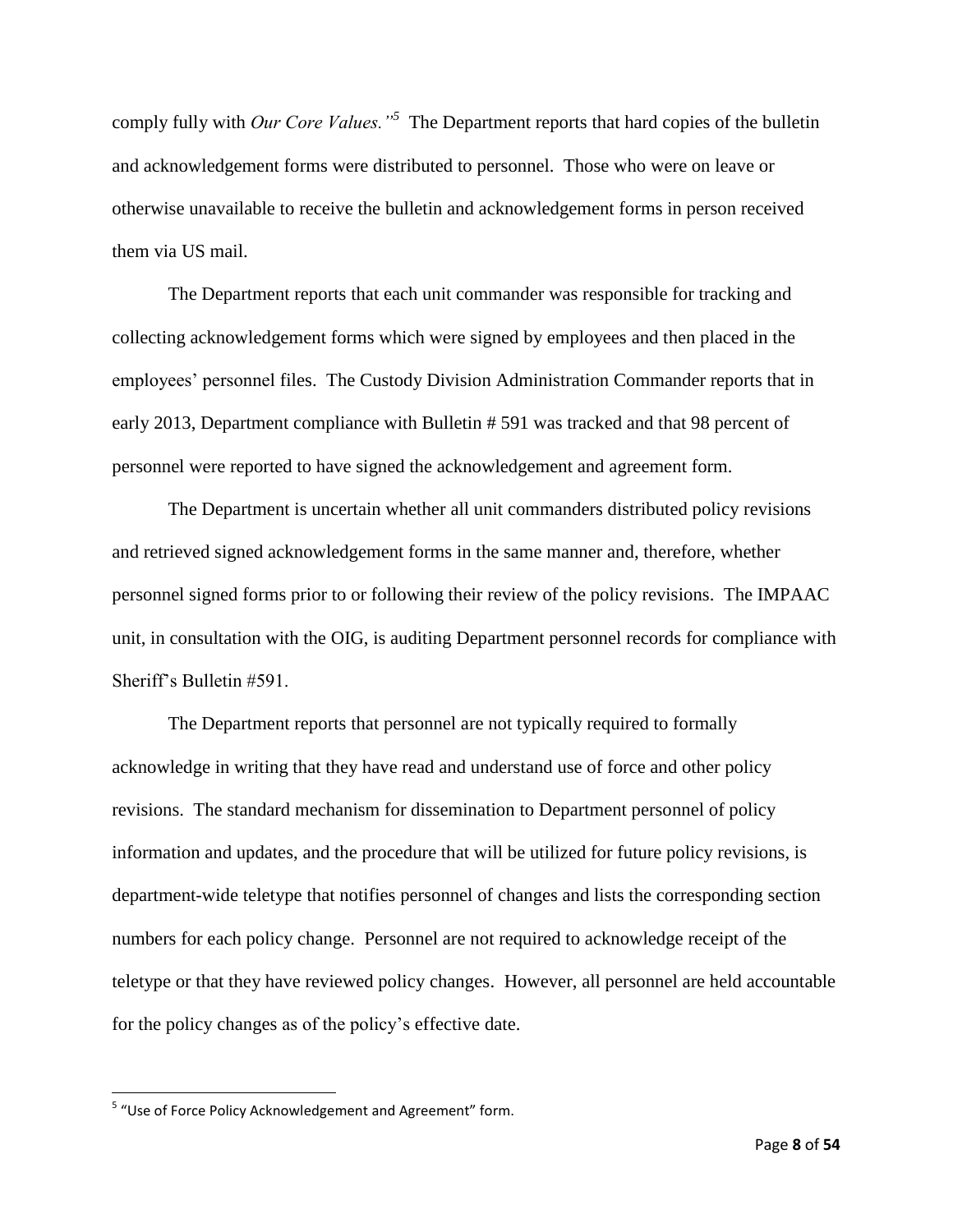*Monitoring of personnel acknowledgement and compliance with Sheriff's Bulletin #591:*

- Evaluate IMPAAC's audit methodology for the appropriateness of the sampling frame(s), sample size(s) and replicability, and evaluate findings;
- If necessary, replicate IMPAAC's audit or initiate independent OIG audit.

### *Monitoring of Department personnel receipt, review and understanding of subsequent policy revisions:*

- Evaluate Custody Support and Field Operations Support Services, Risk Management and Justice Data Interface Controller teletypes and policy revision procedures.
- Interview Department personnel for qualitative assessment of information dissemination and distribution.

### **3.3. All LASD personnel should be provided training on the new Use of Force Policy.**

#### Status: *Implemented*

Sheriff's Bulletin #591 requires that all unit commanders provide training in the use of

force policy revisions for all assigned sworn personnel, custody assistants, security assistants,

and security officers and submit attendance rosters to division chiefs by December 31, 2012.

The Department reports that 98 percent of required personnel completed the training.

*Monitoring of 2012 training on use of force policy revisions and on-going use of force training:*

- Audit 2012 and then biannually the Department's Automated Personnel In-Service rosters and other training documentation for attendance.
- Review training curriculum for the Department's Use of Force training including force prevention and force/ethics training.
- Attend and evaluate biannually the Department's complete Use of Force training including force prevention principles and force/ethics components.

#### **3.4. The Department's Use of Force Policy should reflect a commitment to the principles**

#### **of the Force Prevention Policy and prohibit inmate retaliation or harassment.**

Status: *Implemented*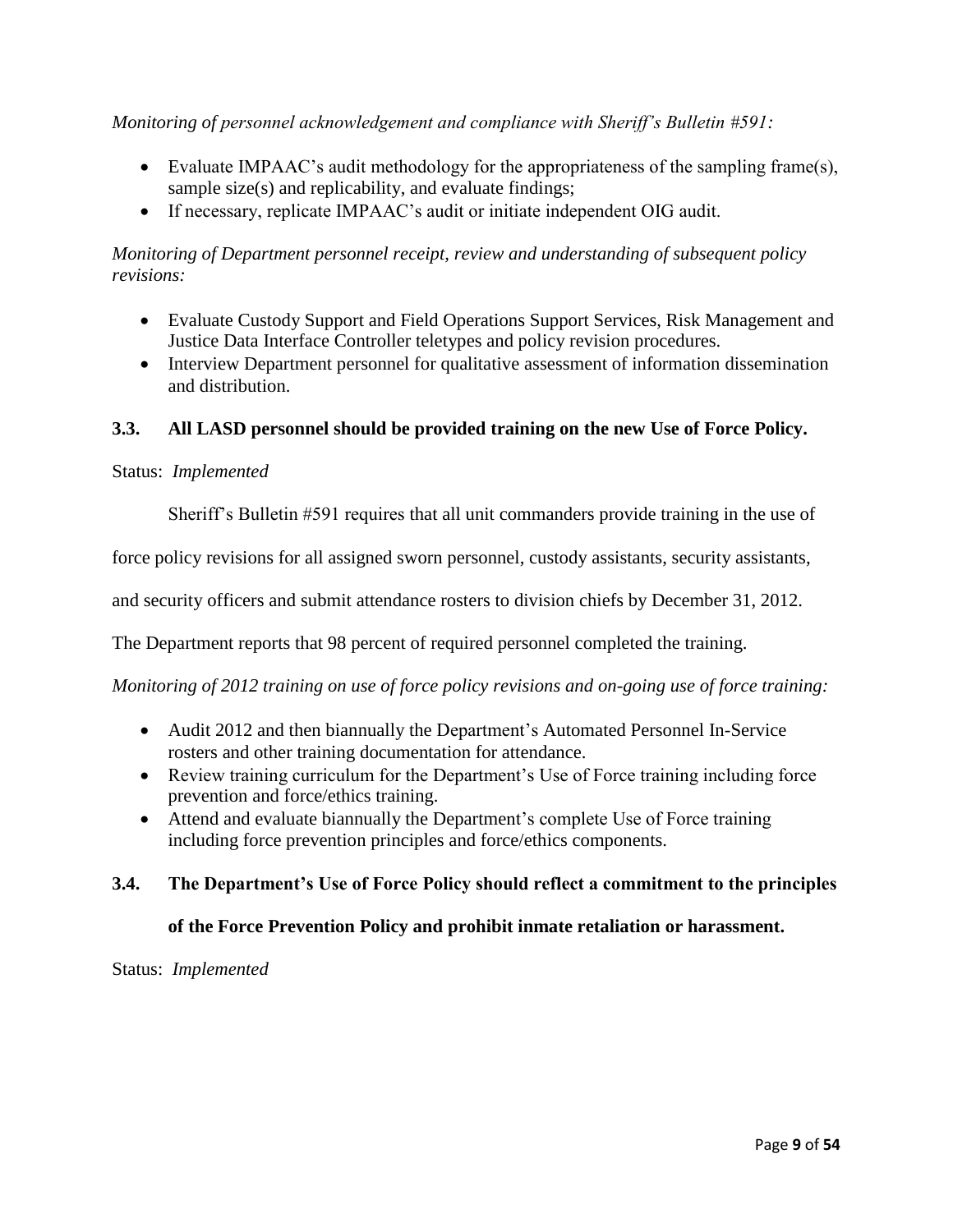The Department's force prevention principles are set forth in its Use of Force Manual, section 3-10/005.00, which states:

Department members shall only use that level of force which is objectively reasonable, and force should be used as a last resort. Department members should endeavor to deescalate confrontations through tactical communication, warnings, and other common sense methods preventing the need to use force whenever reasonably possible. When force must be used, Deputies and staff shall endeavor to use restraint techniques when possible, and use only that level of force necessary for the situation.

The Commission's emphasis on force prevention principles followed its analysis of all use of force incidents in the jails for 2011. The analysis revealed that 57 percent of the 581 uses of force were directed at non-assaultive prisoners, suggesting that more efforts should have been made to mitigate or prevent force events.<sup>6</sup> The Commission cited poor deputy communication skills and failure to engage supervisors as precipitating factors in unnecessary force incidents.<sup>7</sup>

The Department reports and the OIG's initial observations suggest improvement in the

area of deputy communication and commitment to force prevention principles. The OIG

observed one incident that demonstrates this improvement as part of the OIG's rollouts to

Category 2 and Category 3 force events (see discussion of rollouts with Custody Force Response

Team, Recommendation 7.2). A description follows.

On August 28, 2014, the OIG arrived at TTCF to monitor the extraction of a mentally ill prisoner who refused to leave his cell to be processed for discharge. The prisoner was sitting on his bunk, staring straight ahead, unresponsive. The OIG observed two deputies posted outside the prisoner's cell door talking to him for nearly one hour in efforts to persuade him to voluntarily exit his cell.

The deputies were creative, offering him phone calls, showers and special meals. They attempted to engage him with identifying questions, "Where did you go to high school, man?" I went to Wilson High School, isn't that a few blocks away?" They showed patience and compassion, promising, "If you come out, no one else will touch you," and, "We really want to help you. We can help you if you just tell us what the issue is." Although the deputies were ultimately unsuccessful in avoiding the

 $\overline{\phantom{a}}$ 

 $^6$  Report of the Citizens' Commission on Jail Violence, September 28, 2012, p. 39.

<sup>7</sup> *Id.,* at p. 40.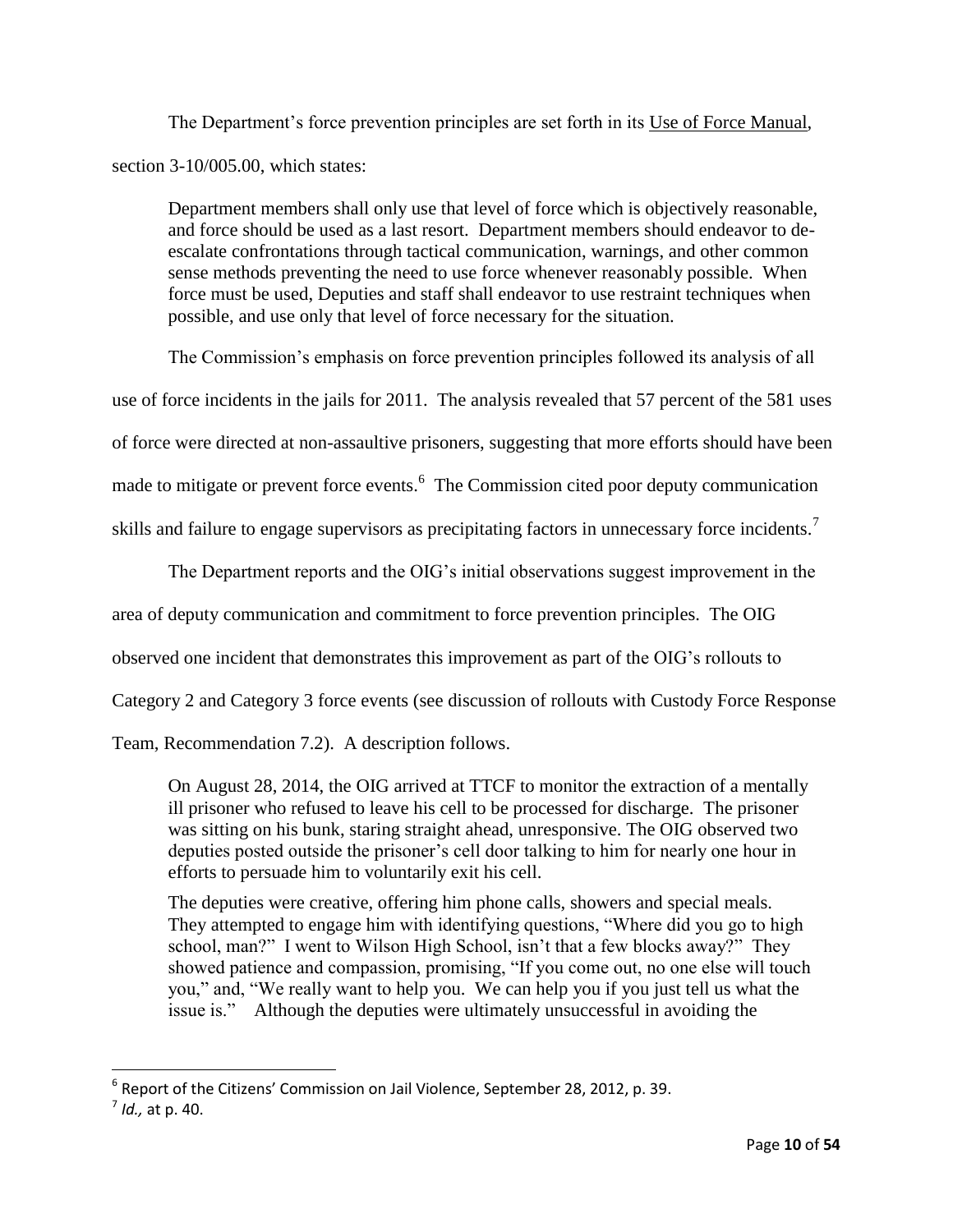extraction, they displayed a sound understanding of the Department's force prevention principles.<sup>8</sup>

While the deputies' conduct may not represent the skill level of all custody personnel, these deputies have the skills needed to improve outcomes when supported by effective policies, supervision and monitoring.

The Department's Anti-retaliation Policy, set forth in section 5-12/005.05 of the Custody Division Manual prohibits retaliation "for any reason." Though the policy does not address prisoner "harassment" specifically, it states, "Inmates shall not be threatened, mistreated, abused, denied privileges, denied access to programs or services or disciplined in retaliation. . ."<sup>9</sup>

In its September 2012 "Report of the Citizens' Commission on Jail Violence," the Commission cited numerous witness accounts of deputy retaliation against and harassment of prisoners.<sup>10</sup> The Department reports substantial progress in disciplining and deterring the retaliatory and harassing conduct detailed in the Commission's report and states it is now neither frequent nor widespread. The Department does recognize that misconduct remains an issue and has been proactive in reporting it to the OIG.

In August, Assistant Sheriff McDonald personally and timely notified the OIG of a problematic custody use of force that occurred at TTCF during which a prisoner was strip searched, hand and leg restrained, and left tethered in a jail holding area in excess of one hour, open to the view of at least three jail visitors during that time. The Department reports that some involved personnel were relieved or transferred pending the outcome of the investigation which was referred to the Department's Internal Affairs Bureau. The OIG was permitted to view video footage and review redacted copies of the initial use of force package. Meaningful evaluation

 $\overline{a}$ 

 $^8$  A Department of Mental Health clinician, who was present throughout pre-extraction events, made minimal efforts to engage with the prisoner.

<sup>&</sup>lt;sup>9</sup> Anti-retaliation Policy, <u>Use of Force Manual</u> section 5-12/005.05 at Custody Division Manual, p.47.

 $^{10}$  Citizens' Commission on Jail Violence, September 28, 2012, pp. 42-43, 48.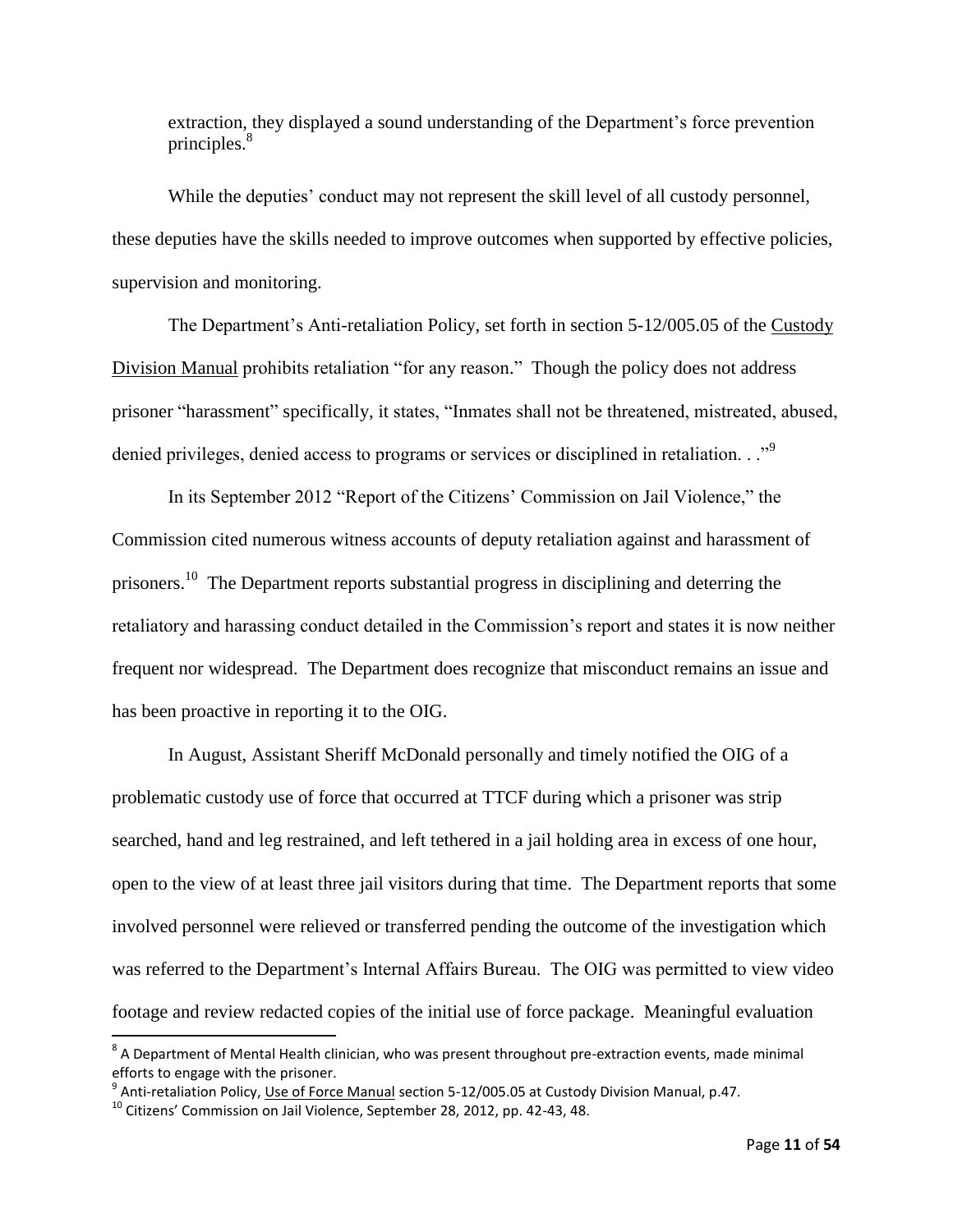and monitoring of this and other incidents of personnel misconduct requires OIG access to

Department personnel and disciplinary records. Such access is essential to a complete and

effective overall monitoring program.

# *Monitoring of adherence to Force Prevention Principles, the Anti-retaliation Policy and antiharassment principles:*

- Audit annually and analyze quarterly use of force documentation and packages including "Deputy's Use of Force Report[s]," "Supervisor's Report[s] on Use of Force," "Watch Commander's Use of Force Review and Incident Analysis Memo[s]," "Unit Commander's Use of Force Review and Incident Analysis Memo[s]," and "Commander's Use of Force Review and Incident Analysis[es]" to verify documentation/discussion of force prevention principles/use of force prevention tactics.
- Monitor Custody Force Review Committees and Custody Force Response Team rollouts to verify identification and discussion of force prevention tactics and latent retaliatory or harassing conduct.
- Audit Department Personnel Performance Index (PPI) and other personnel records to evaluate staff discipline resulting from prisoner retaliation, harassment and premature, unnecessary, or inappropriate uses of force.
- Audit and evaluate quarterly Department PPI and other personnel records to evaluate staff discipline resulting from prisoner retaliation, harassment and premature, unnecessary, or inappropriate uses of force.
- Audit and evaluate quarterly prisoner grievances and public complaints that allege prisoner retaliation, harassment or uses of force that were premature, unnecessary, inappropriate or disproportionate to the threat posed.
- Evaluate training curriculum and observe biannually training seminars regarding force prevention principles (see monitoring of Recommendation 3.3 above), retaliation against and harassment of prisoners.
- Regularly interview Department personnel to assess their understanding of and commitment to the Force Prevention Principles, the Anti-retaliation Policy and antiharassment principles.
- Regularly interview prisoners to assess the Department's force prevention, anti-retaliation and anti-harassment practices.

# **3.5. LASD's Use of Force Policy should be based upon the objectively reasonable**

# **standard rather than the Situational Use of Force Options Chart.**

#### Status: *Implemented*

Monitor Drooyan reports:

Sections 3-10/020.00 and 3-10/030.00 of the MPP reflect the objectively reasonable standard, and references to the Situational Use of Force have been deleted in the revised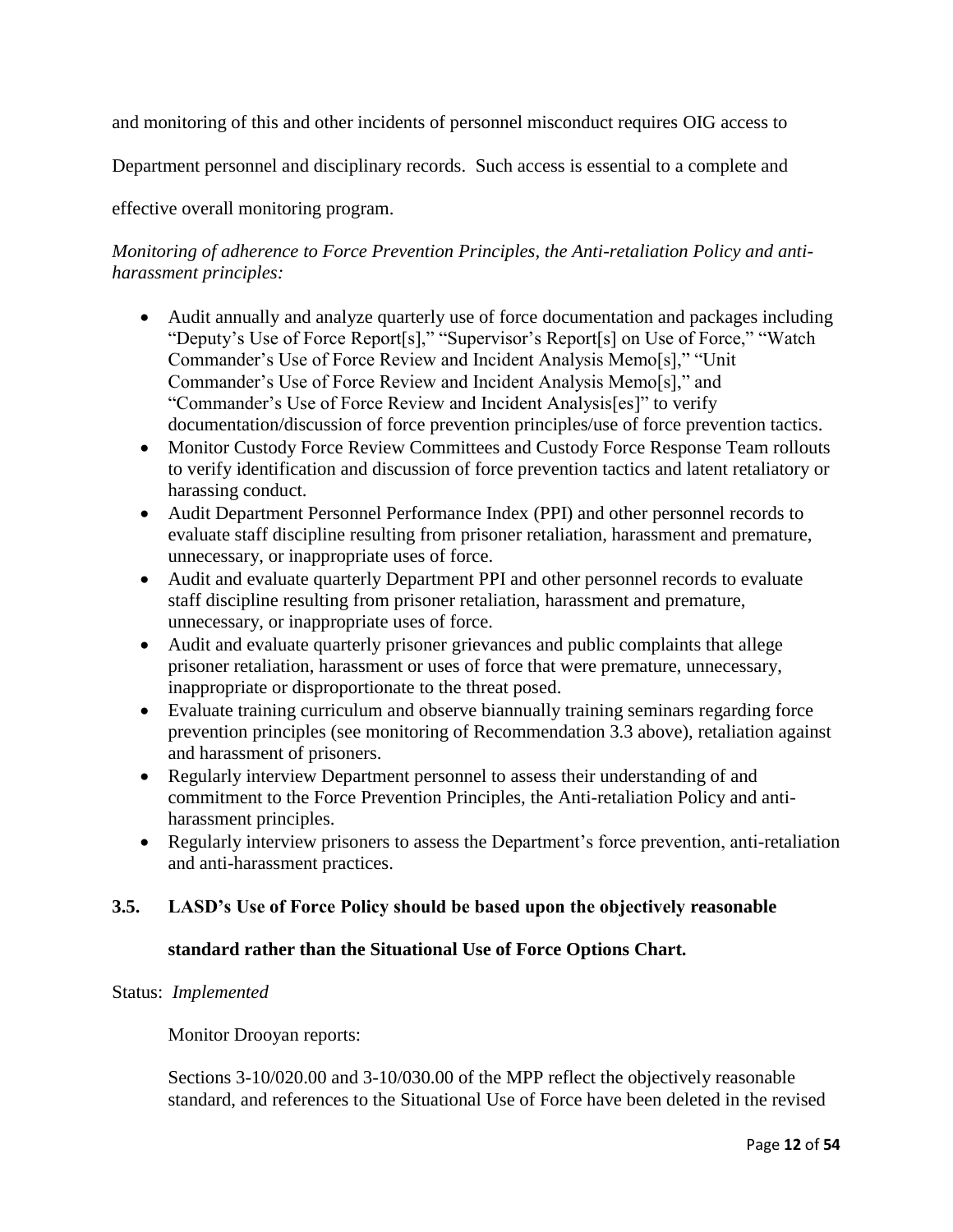Force Manual. Pursuant to the Consultants' recommendation, Section 3-02/035.05 of the Custody Division Manual includes references to the factors set forth by the United States Supreme Court in *Hudson v. McMillan* (1992) 503 U.S. 1, relating to the use of force in a custody setting. $^{11}$ 

The Department's Situational Use of Force Options Chart is criticized by the

Commission as, "Ill-suited to the dynamic and rapidly changing nature of deputy-inmate

interactions and confrontations, and it does not reflect the principles of the Force Prevention

Policy."<sup>12</sup> It is also criticized as a rigid matrix that absolves personnel from the duty of

articulating reasons for their uses of force and instead encourages them after-the-fact to "fit their

actions within the proper box" and risk false characterizations.<sup>13</sup> The Department reports that

while it strongly emphasizes the objectively reasonable standard in its training curriculum, it

continues to utilize and provide trainees with the Situational Use of Force Options Chart as a tool

in determining the appropriate type(s) of force to employ.<sup>14</sup> Monitoring of this recommendation

requires OIG access to Department personnel records.

*Monitoring of the Department's Use of Force training and its use of the Situational Use of Force Options Chart:* 

- Evaluate training curriculum and attend biannually training seminars related to the objectively reasonable standard and the Situational Use of Force Options Chart.
- Audit and evaluate quarterly Department's use of force packages for appropriate articulation of pre-force events.
- Interview staff and review video footage regularly for comparison with documented descriptions of pre-force events.

# **3.6. The Use of Force Policy should articulate a strong preference for planned,**

#### **supervised, and directed force.**

Status: *Implemented*

 $11$  Drooyan, 2014, p. 8.

<sup>12</sup> Citizens' Commission on Jail Violence, September 28, 2012, at p. 57.

<sup>13</sup> *Id.,* at p. 54*.*

 $14$  The Department consulted with Monitor Drooyan in its decision to utilize the Situational Use of Force Options Chart for training purposes.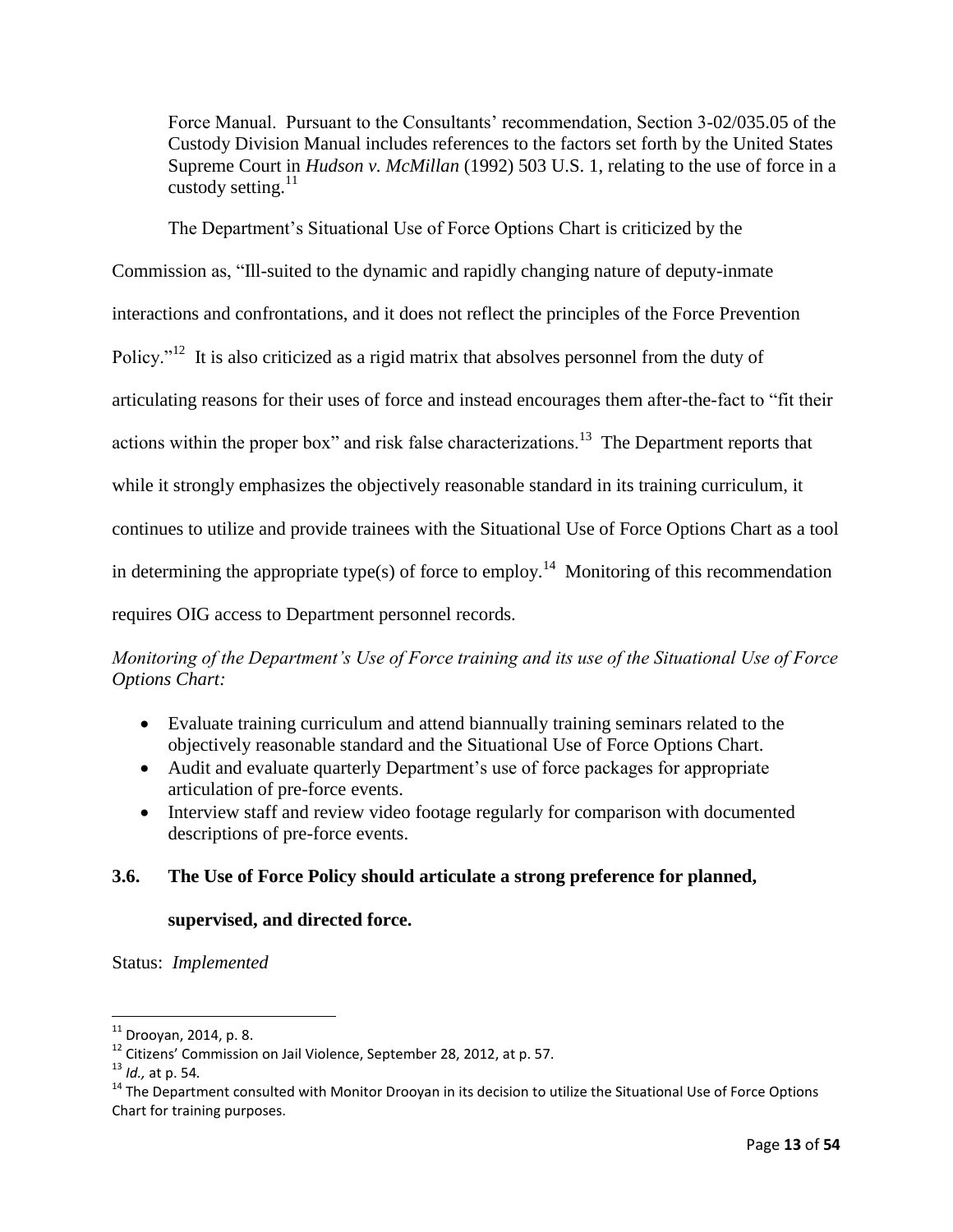Monitor Drooyan reports:

The Force Prevention Policy set forth in the MPP and the Custody Division Manual generally reflects a preference for planned, supervised, and directed force. In addition, the Department has added Section 3.02/035.10 to the Custody Division Manual, which reads as follows: "When force is required, every effort shall be made to plan, supervise, and direct force in an effort to control confrontations in a calm and professional manner.<sup>15</sup>

In addition to policy changes, the Custody Training and Standards Bureau has revised Department protocols for administrative review of custody uses of force. Under the new protocols, "The responsibilities of supervisors and managers are fixed and expectations clarified for everyone involved in this process – from the investigating supervisor through the command staff responsible for conducting the final review."<sup>16</sup>

In consultation with the Board of Supervisors' experts Joseph McGrath and Joseph Brann, the Custody Force Response Team has redesigned the Department's "Supervisor's Use of Force Report—Form 438," which now requires the inclusion of use of force narratives and analyses, memoranda and the completion of a detailed checklist as part of the supervisors' use of force review. The force documentation is compiled and maintained in a single, organized packet that documents review by each supervisor in a deputy's chain of command up to the division commander. The Department initiated a 90-day pilot of the revised Form 438 at MCJ in July and, with positive preliminary results, plans to begin a second pilot at TTCF. Monitoring of this recommendation requires OIG access to Department personnel records.

# *Monitoring of the Department's adherence to its preference for planned, supervised, and directed force:*

- See monitoring Use of Force Prevention Principles, Recommendation 3.4 above.
- Audit and evaluate quarterly Department's use of force packages for documentation of force supervision and direction.

 $15$  Drooyan, 2014, pp. 8-9.

<sup>16</sup> *Id.,* at 16-17.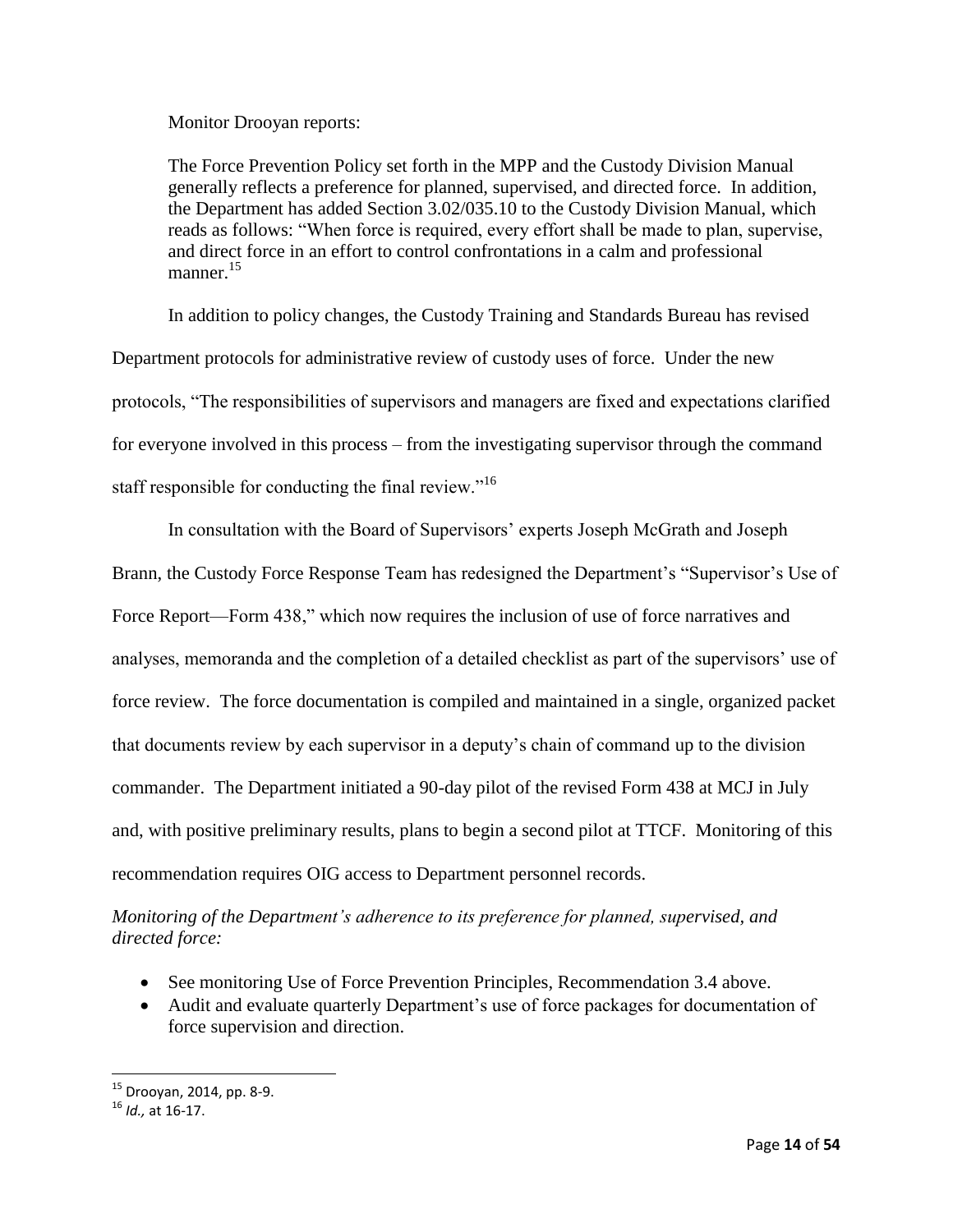Review regularly video footage of planned and immediate use of force events for presence/evidence of force supervision and direction.

# **3.7. The Use of Force Policy should account for the special needs populations in the jails.** Status: *Implemented*

The Commission recommended that the Department incorporate into its use of force policy specific instructions for deputies when handling prisoners with special needs.<sup>17</sup> The Commission's intention was to offer deputies "tools" to mitigate or avoid use of force events with special needs prisoners. The Commission offered an example of an instruction for managing mentally ill prisoners which the Department incorporated into its Use of Force Manual.<sup>18</sup>

The Use of Force Manual section 3-02/035.15 now reads, "If a situation arises involving a special needs inmate, the appropriate mental health staff should be consulted, whenever possible, prior to the planned use of force." The Department mandates for all custody personnel an eight hour training seminar in working with mentally ill prisoners.<sup>19</sup> Use of Force Manual section 5-03/110.00 addresses California Penal Code section 3407 and the handling of pregnant prisoners. These policy revisions are consistent with the Commission's and Monitor Drooyan's recommendations.

The Use of Force Manual does not address other special needs prisoners for whom unique force prevention tactics are appropriate, such as: the developmentally or sensory disabled; the terminally ill and those with communicable diseases; drug or alcohol addicted prisoners;

 $17$  Citizens' Commission on Jail Violence, 2012, at pp. 51, 57.

<sup>18</sup> *Id.,* at p. 57.

<sup>&</sup>lt;sup>19</sup> District Attorney Jackie Lacey has advocated the adoption of the Memphis Crisis Intervention Team approach to contact with mentally ill persons as part of an effort to divert appropriate offenders from the jail system. Experts recommend such a program include forty hours of training for every peace officer.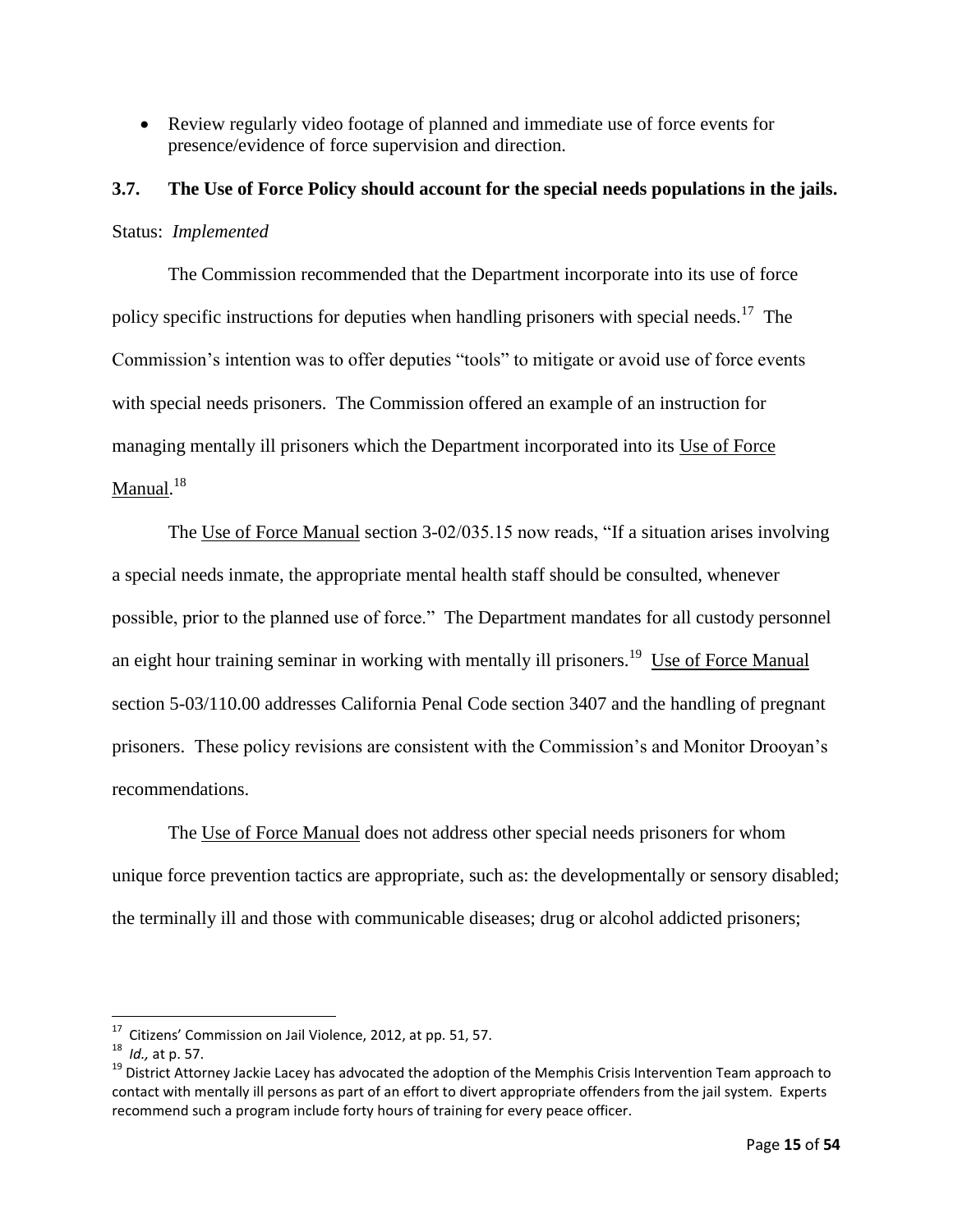elderly prisoners; lesbian, gay, bisexual, transgender, intersex and questioning prisoners; and foreign nationals and non-English speaking prisoners.<sup>20</sup>

The Department recognizes, for example, that there have been use of force incidents on non-English speaking prisoners which began as failures to comply with English language communicated orders. The OIG should monitor the Department's use of force practices, use of force prevention tactics and staff training in special needs populations and assist the Department in determining whether additional policy revisions or training are appropriate. Monitoring of this recommendation requires OIG access to Department personnel records.

### *Monitoring of the Department's force prevention practices with special needs prisoners:*

- Evaluate Department training curriculum and attend eight-hour mentally ill prisoner and other training seminars regarding special needs populations.
- Attend biannually Department eight-hour mentally ill prisoner and other training seminars regarding special needs populations.
- Audit biannually documentation of force events involving special needs populations.
- Review regularly Department use of force video footage, reports, and investigations of force events involving special needs populations.
- Interview regularly prisoners with special needs to assess the Department's pre-force practices.

# **3.8. PPI and FAST should be replaced with a single, reliable, and comprehensive data**

#### **tracking system.**

#### Status: *In progress (funding approved)*

To date the Board has approved \$2.4 million (of the \$3.4 million requested by the

Department) for funding the Department's proposed Information System Overall over a three-

year-period.<sup>21</sup> The Department reports that it is on schedule to complete the upgrade, including

the deployment of the Performance Recording and Monitoring System, by the December 2016

 20 Special needs prisoners as defined by the American Bar Association Criminal Justice Standards on Treatment of Prisoners section 23-7.2, and United Nations Office on Drugs and Crime, Criminal Justice Handbook Series, Prisoners With Special Needs.

 $21$  Drooyan, July 2014, at p. 9.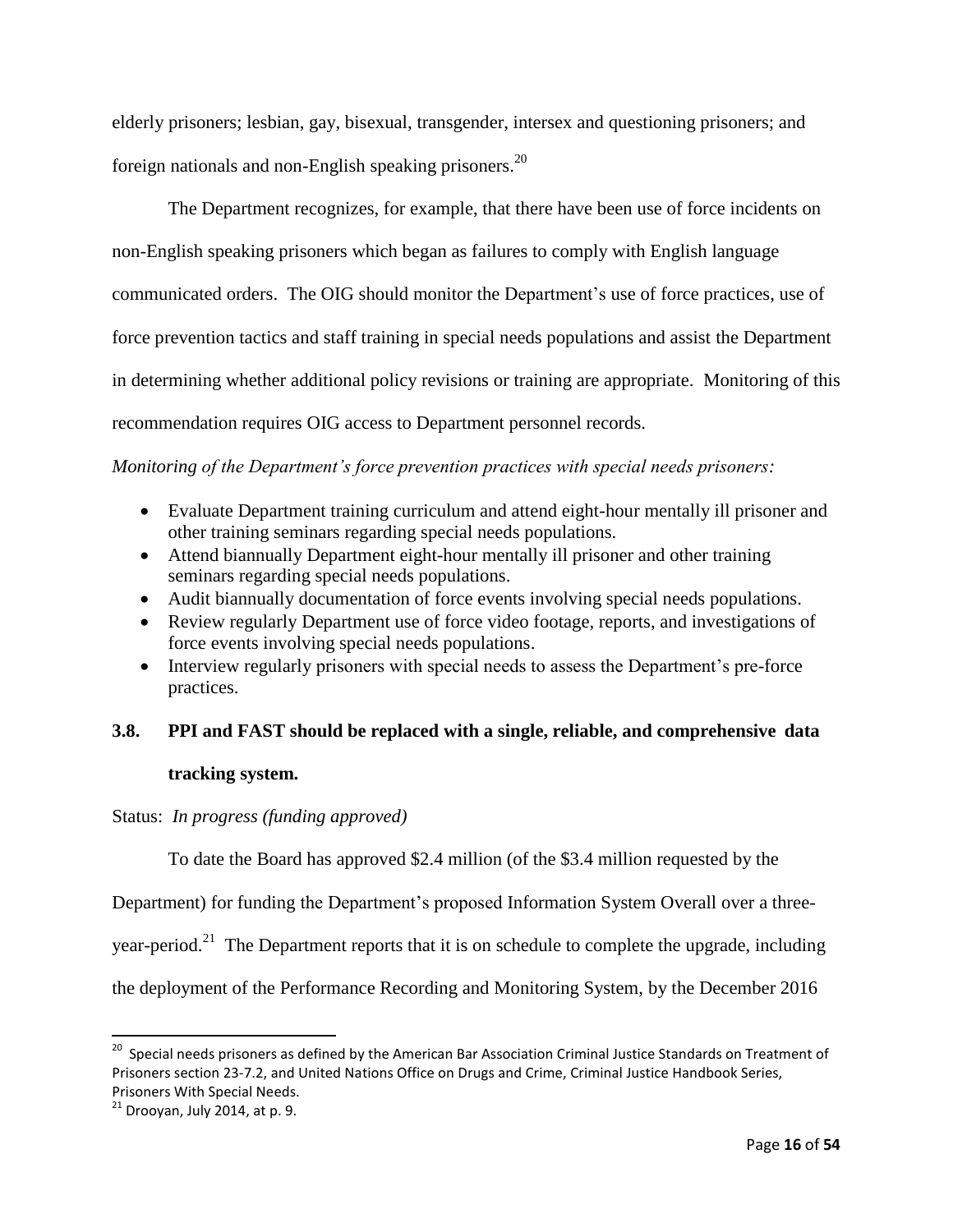target date. Monitoring of this recommendation requires OIG access to Department personnel

records.

*Monitoring of the Department's data collection, tracking and reporting systems:*

- Receive demonstrations of each of the Department's personnel data collection and tracking databases.
- Track implementation of the Department's Information System Overall.
- Evaluate the Department's Information System Overall, including PPI modifications and PRMS, its systems for monitoring personnel performance and its uniformity in use of force tracking to verify that it will meet the Department's needs.

#### **3.9. Inmate grievances should be tracked in PPI by the names of LASD personnel.**

#### Status: *Implemented*

The Department reports that it has been using PPI to track prisoner grievances by names

of personnel since October 2013 and that it is manually transferring to PPI earlier complaints

(going back five years) from its Facility Automated Statistical Tracking (FAST) database. The

Department reports that it is on track to complete the manual transfer by December 2014.

At this time, the Department reports that it is able to query PPI by names of personnel and identify prisoner grievances against them. It is also developing an early warning system that will allow supervisors to query PPI for a list of a facility's or a division's potentially problematic personnel across multiple variables. Monitoring of this recommendation requires OIG access to

Department personnel records.

# *Monitoring of the Department's system for tracking prisoner grievances by names of Department personnel:*

- Audit the Department's manual transfer of prisoner grievances to PPI.
- Evaluate the Department's current prisoner grievance collection and tracking mechanisms from receipt of prisoner grievance through input to Custody Automated Reporting and Tracking System (CARTS) and data and information transfer to PPI by personnel name.
- Audit biannually and evaluate quarterly the Department's current prisoner grievance collection and tracking mechanisms from receipt of prisoner grievance through input to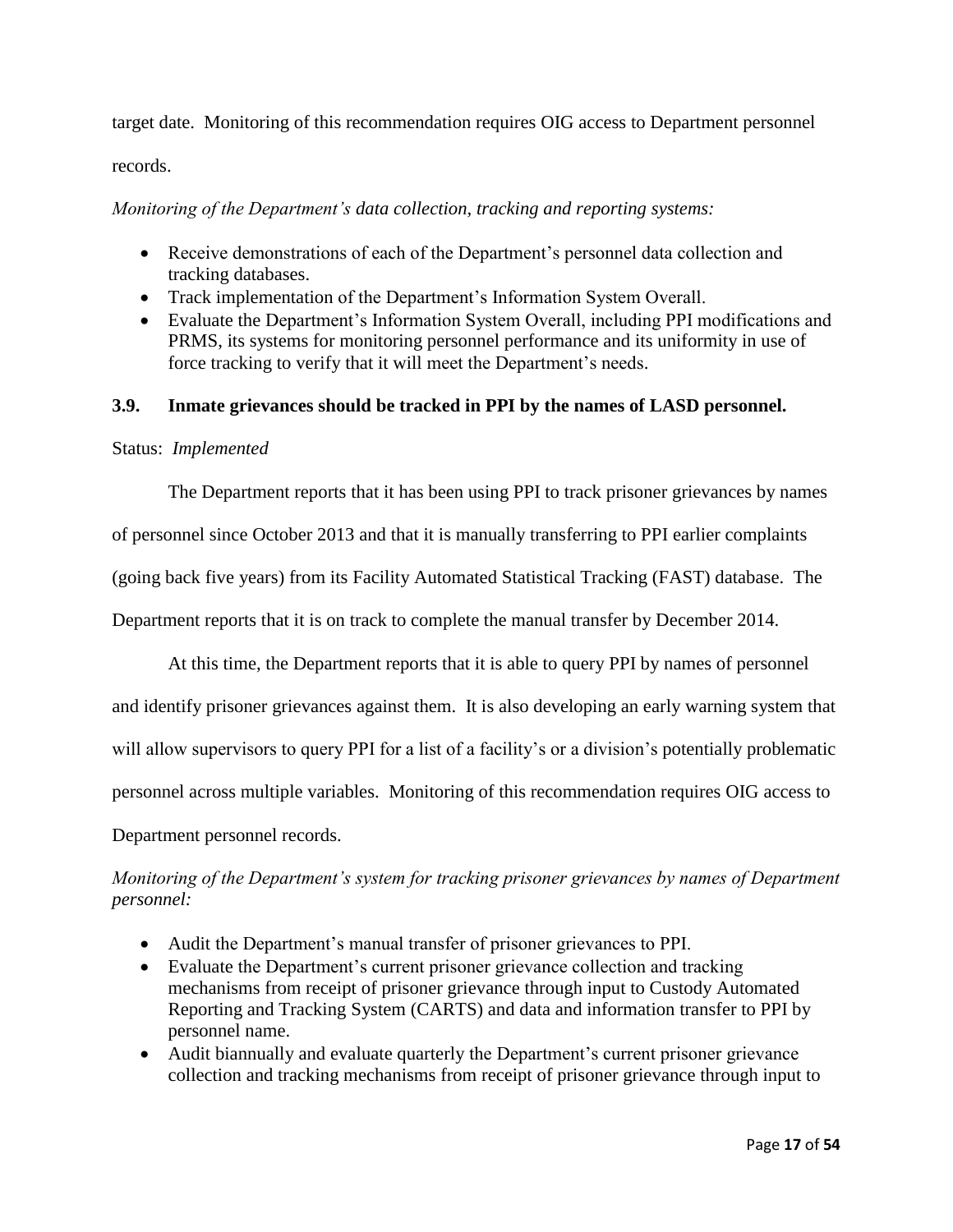Custody Automated Reporting and Tracking System (CARTS) and data and information transfer to PPI by personnel name.

# **3.10. LASD should analyze inmate grievances regarding the use of force incidents.** Status: *Implemented*

The Department reports progress in its tracking and review of prisoner allegations of force. It has assigned a risk management lieutenant in the Custody Training and Standards Bureau who is tasked with analyzing allegations by prisoners of use of force.<sup>22</sup> Each facility also has a compliance lieutenant to "review and analyze inmate grievances" at the unit level and "identify potential at-risk employees as it relates to force, conduct, and inmate grievances." $^{23}$ 

The MPP section 3-10/100.00, "Responsibilities for Reporting Use of Force," requires that all closed force allegations be reviewed by a division chief. Current data tracking mechanisms and force inquiry protocols may not allow for the systematic review of all prisoner use of force allegations by the risk management lieutenant or division level commanders or chiefs. Currently, prisoner allegations of force that are submitted in writing on the Department's prisoner complaint forms are logged and tracked in CARTS. The Department reports that all allegations that are logged in CARTS are being reviewed initially by facility sergeants and again by unit commanders. If a unit commander determines that an allegation has merit, it is sent for further review. If, however, the unit commander determines that the allegation is without merit, the force inquiry is closed and the allegation receives no further review. It may be that some unit commanders use alternative means to forward closed force allegation inquiries for division level review, however, this is not done systematically across facilities.

Force allegations that are communicated to the Department by means other than prisoner complaint forms (such as in person to a deputy's supervisor) generate paper files, all of which

 $22$  Drooyan, July 2014, at p. 10.

<sup>23</sup> *Ibid.*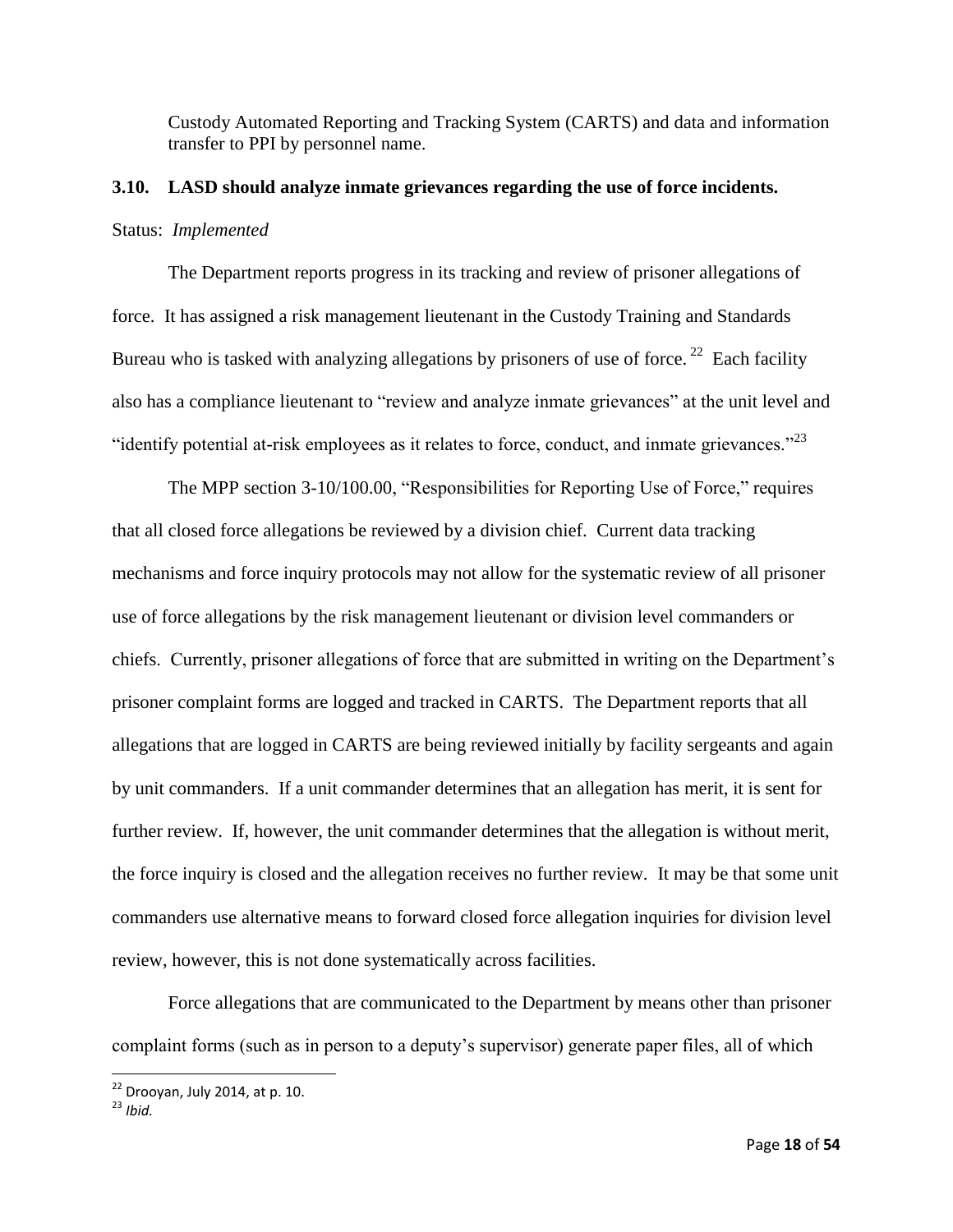receive division level review. For now, however, prisoner force allegations that are processed through CARTS are not systematically reviewed at the division level. It is unclear how many force allegations are not receiving division level review and, as a result, data on force allegations may be incomplete.

Every complaint submitted with identifying personnel information is logged and can be identified by deputy name (see discussion of Recommendation 3.9 above). However, there is currently no available PPI query for force allegations. Identifying prisoner force allegations in PPI requires the review of individual complaints to determine if there is a force component.

Lastly, the Department reports that when prisoner force allegations warrant administrative investigations by the Internal Affairs Bureau, they are logged and tracked by the name of the referring unit commander, reference number, deputy name and unit assignment with no cross reference to a prisoner's name or booking number. As such, there is currently no summary data available on how many prisoner force allegations result in Internal Affairs Bureau investigations or how many of those investigations originated as prisoner force allegations.

The Department reports that it is evaluating next steps to ensure that every force allegation is reviewed by the risk management lieutenant and custody division commanders. Monitoring of this recommendation requires OIG access to Department personnel and disciplinary records.

#### *Monitoring of the Department's investigation of force allegations:*

- Audit and analyze quarterly Internal Affairs Bureau administrative investigations of force allegations to determine their origins**.**
- Interview quarterly risk management lieutenant, all facility compliance lieutenants and inmate grievance coordinators to assess appropriateness of assigned workload, sufficiency of scanning and other grievance processing equipment, procedure for review of grievances and force allegations, data tracking and data reporting mechanisms and protocol for force allegation inquiry and investigation.
- Determine auditability of CARTS unit level force allegations.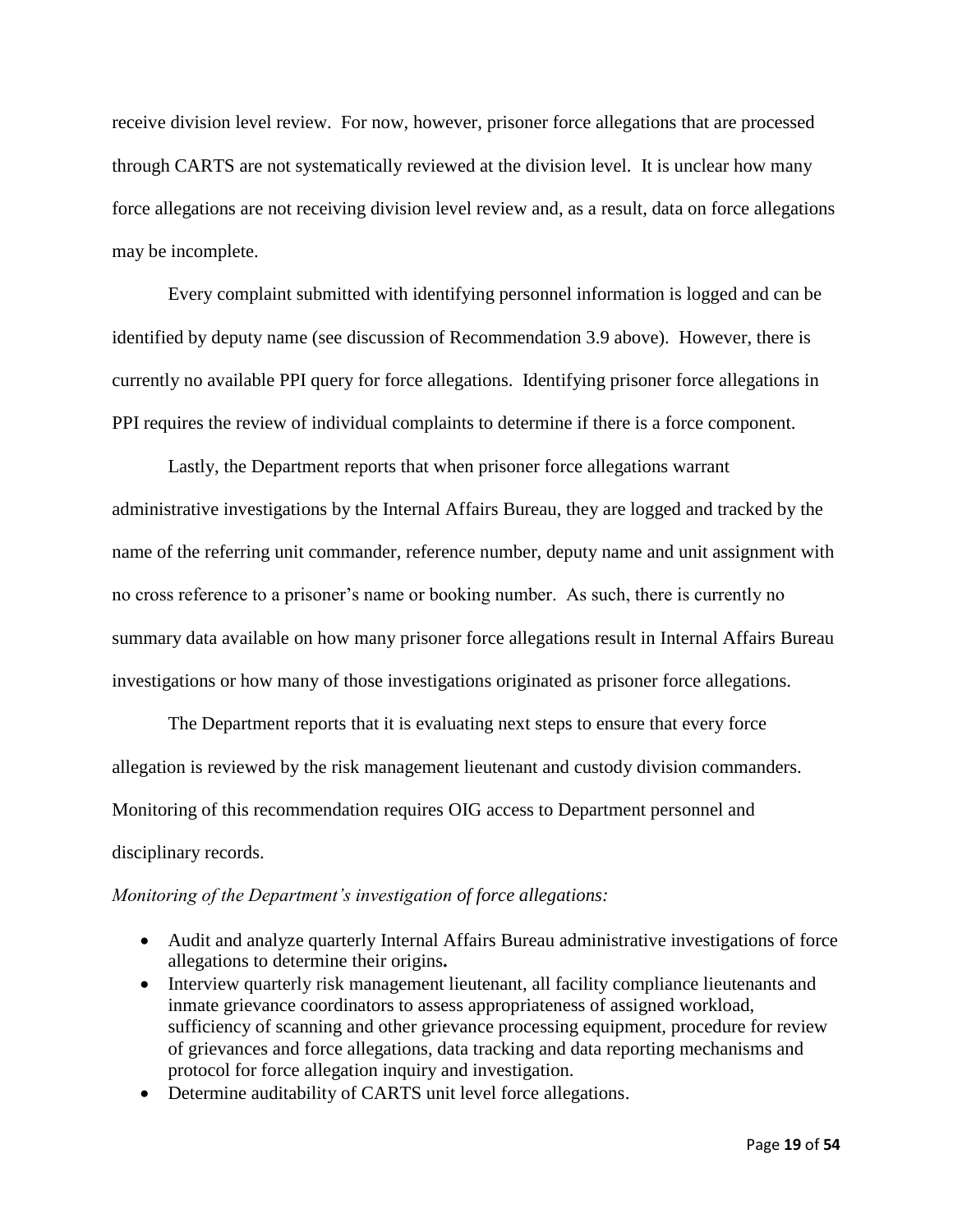- Audit and analyze quarterly CARTS force allegations, interview prisoner complainants, and review available video footage to verify:
	- o Number of force allegations received.
	- o Number of force allegations that received division level review.
	- o Number of force allegations that were closed at the unit level.
	- o Quality of unit level reviews. Considerations:
		- Follow-up on information provided by the prisoner complainant (witness interviews, evidence collection).
		- Documentation of evidence collection and witness statements/interviews.
		- Photographs of injuries and location of incident, if appropriate.
		- Review of medical records/prisoner injury reports.
		- Review of video recordings, if available.
- Audit and analyze quarterly responses to prisoner complainants to verify timeliness and adherence to policy.

#### **3.11. Statistical data regarding use of force incidents needs to be vigilantly tracked**

#### **and analyzed in real time by the highest levels of LASD management.**

#### Status: *Implemented*

Based on the OIG's initial observations, senior Custody Operations management

vigilantly tracks and analyzes statistical force data, actively engages in critical analysis of force

policy and procedure and is closely familiar with daily use of force events in all custody

facilities. Since May, the Department has provided the OIG with daily, weekly and monthly

custody force statistics and synopses that are updated and distributed daily by the Custody

Support Services Data Team.

Each force incident is tracked and logged by reference number, date, time and location of incident. Force synopses indicate for each incident whether there is available video footage, if the Internal Affairs Bureau or Custody Force Response Team was notified, rolled to and/or handled the inquiry, and provide a narrative with basic incident details. The Department reports that force synopses and statistics are reviewed daily by facility compliance lieutenants, unit commanders, the Risk Management Lieutenant, all division commanders, both division chiefs, Assistant Sheriff McDonald, Executive Officer Neal Tyler and Sheriff John Scott.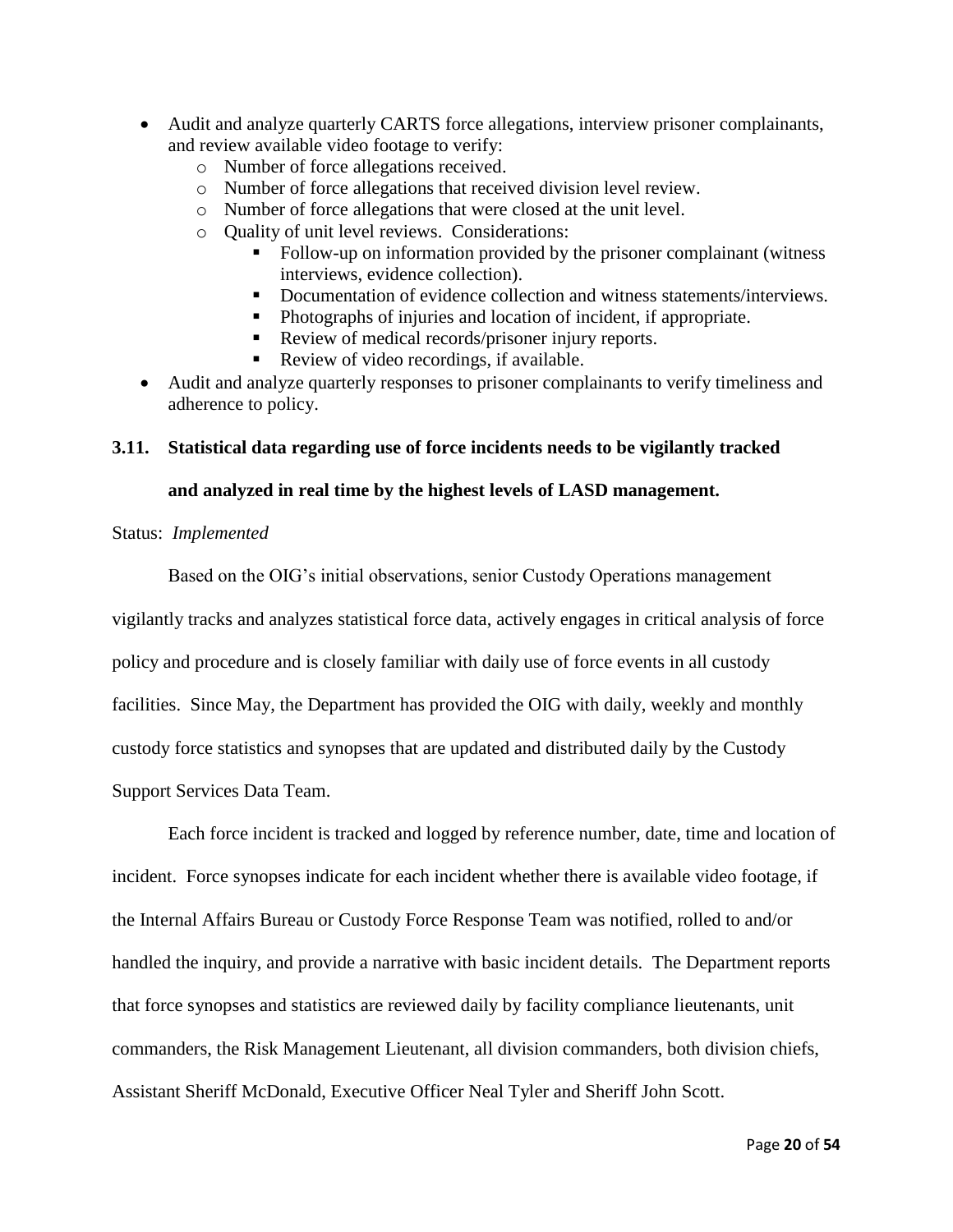The Department reports that senior managers receive daily force briefings during which

they review video footage of force incidents to identify issues and evaluate policy and procedure

and Assistant Sheriff McDonald meets weekly with the Custody Force Response Team.

*Monitoring senior management tracking of custody use of force:*

- Interview facility compliance lieutenants, unit commanders, Risk Management Lieutenant, all division commanders, division chiefs, Assistant Sheriff Custody Operations quarterly and biannually to assess frequency and quality of use of force tracking and analyzing protocols.
- Attend quarterly commander and custody division chief weekly use of force briefings.
- Attend quarterly Assistant Sheriff Custody Operations/Custody Force Response Team weekly use of force briefings.

#### **3.12. Department should purchase additional body scanners.**

#### Status: *In progress*

Monitor Drooyan reports:

Although funding for the scanners was approved by the Board in 2012, and the Department initially reported a June 1, 2013 "target" date for implementation of this recommendation, the purchase and installation of the scanners has been repeatedly delayed. The Department now plans to install the scanners in three phases. In Phase I, the Department installed two body scanners in IRC, confirmed that "the scanners are working as specified in the contract," and started a 90-day pilot program to "review," among other things, "inmate flow," "user station placement and staffing issues." The Department is also in the process of ordering at least one additional scanner (and possibly two) for Century Regional Detention Facility ("CRDF"), the women's facility, during the pilot program.

The Department has completed its 90-day body scanner pilot program at IRC and is

preparing a report of the results. The Department reports that the scanners functioned well and were effective in detecting contraband. However, the staffing (five deputies and one supervisor per scanner) and training to operate the scanners is costly and not currently budgeted for. Also, personnel participation in the pilot was voluntary pursuant to an agreement with the peace officer unions. Lastly, a large number of prisoners refused to voluntarily process through the scanners,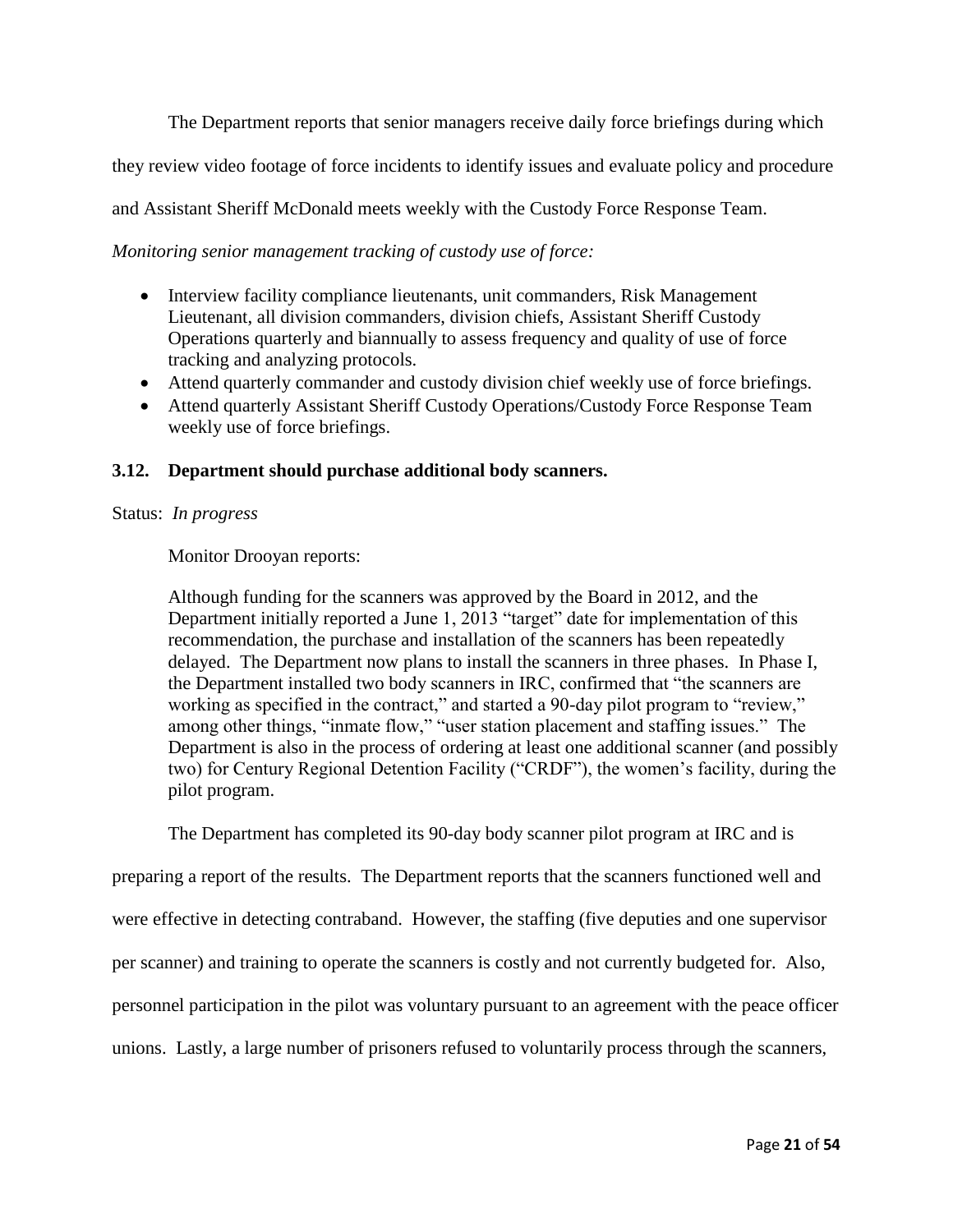which caused delays. Consequently, the scanners at IRC are not currently in use, other than as needed for custody investigations.

The Department reports that one body scanner was installed at CRDF on October 6, 2014, and that implementation of the second and third phases of scanner installation at the remaining facilities is in the planning stages.

*Monitoring the Department's use of body scanners:*

- Track the Department's progress toward implementation and adherence to the threephase implementation schedule.
- Track and evaluate the Department's current and on-going use of existing scanners at Inmate Reception Center and future use at Century Regional Detention Center and other facilities consistent with its implementation schedule.

#### **MANAGEMENT**

#### **4.1. The Sheriff must be personally engaged in oversight of the jails.**

#### Status: *Implemented*

Sheriff Scott reports that he closely monitors custody operations through frequent communication with Assistant Sheriff McDonald. He holds weekly Executive Planning Council meetings attended by the assistant sheriffs and the custody division chiefs, during which prominent custody division issues are addressed. Sheriff Scott also holds weekly meetings with Assistant Sheriff McDonald to address more complex custody issues.

As of the OIG's September meeting with Sheriff Scott, he was personally monitoring issues related to custody uses of force, developments in custody suicide/mental health care and the *Rosas* litigation. He is engaged in PPI modifications and, in August, made personal visits to CRDF and MCJ. Lastly, the Sheriff has filled one of two Senior Deputy Counsel positions (approved in the Department's FY 2014/15 budget). One attorney will be assigned to custody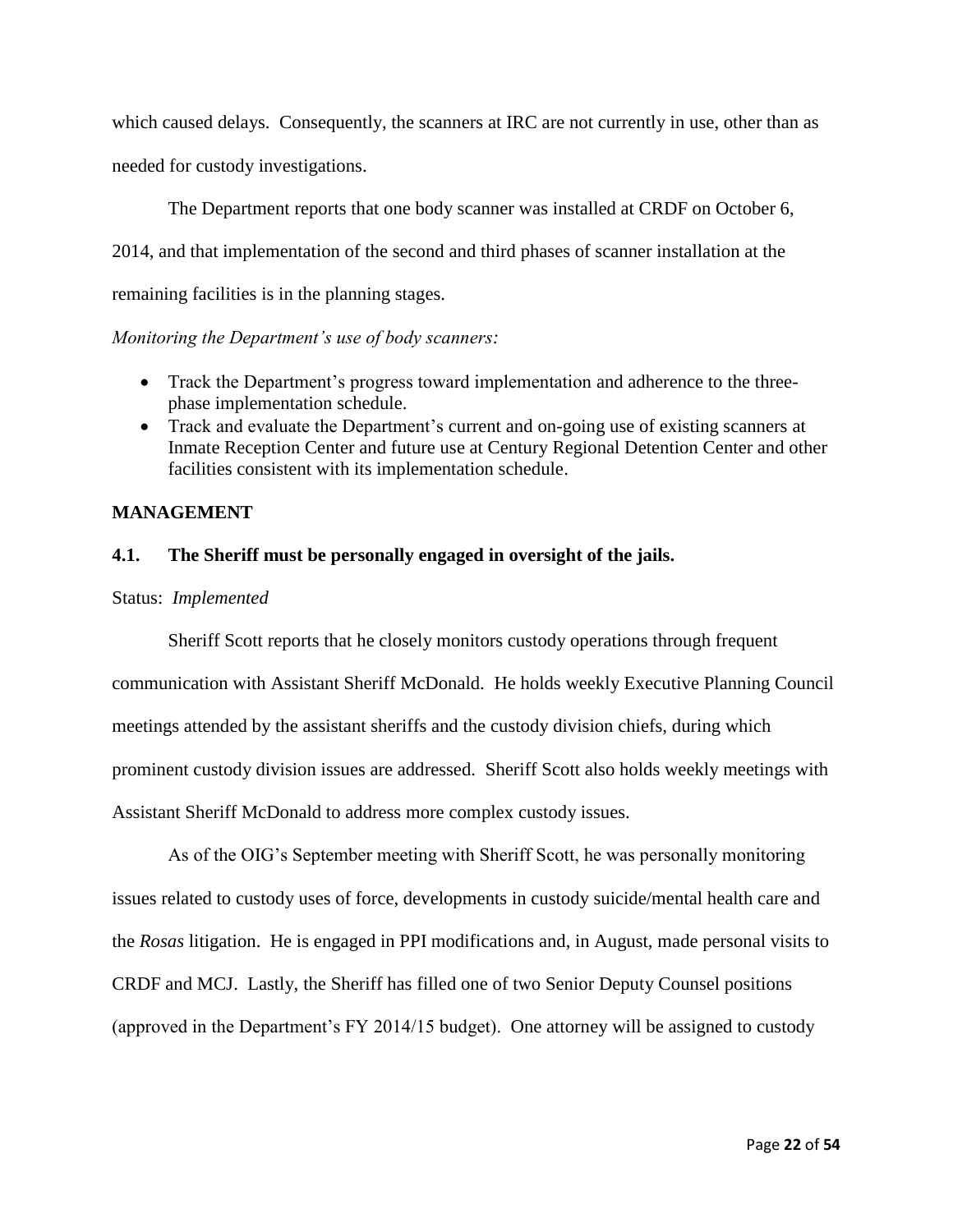and the other to patrol operations and both will serve as the Sheriff's Constitutional Policing Advisors.

*Monitoring of the Sheriff's personal engagement in custody oversight:*

- Interview quarterly Sheriff and Assistant Sheriff Custody Operations to assess the Sheriff's personal engagement in jail oversight.
- Review duty statement and interview biannually Constitutional Policing Advisor(s).

# **4.2. The Sheriff must hold his high level managers accountable for failing to address use of force problems in the jails.**

#### Status: *Implemented*

Monitor Drooyan reports that the Department held responsible managers sufficiently accountable for custody use of force problems and that those managers are no longer employed by the Department. The OIG should continue to monitor the Sheriff's protocols to ensure that high level managers remain accountable for and continue to address issues related to custody use of force.

# **4.3. The Undersheriff should have no responsibility for Custody operations or the disciplinary system.**

Status: *Implemented*

- **4.4. The Department should create a new Assistant Sheriff for Custody position whose sole responsibility would be the management and oversight of the jails.**
- **4.5. The Sheriff should appoint as the new Assistant Sheriff for Custody an individual with experience in managing a large corrections facility or running a corrections department.**
- **4.6. The Assistant Sheriff for Custody should report directly to the Sheriff.**

Status: *Implemented*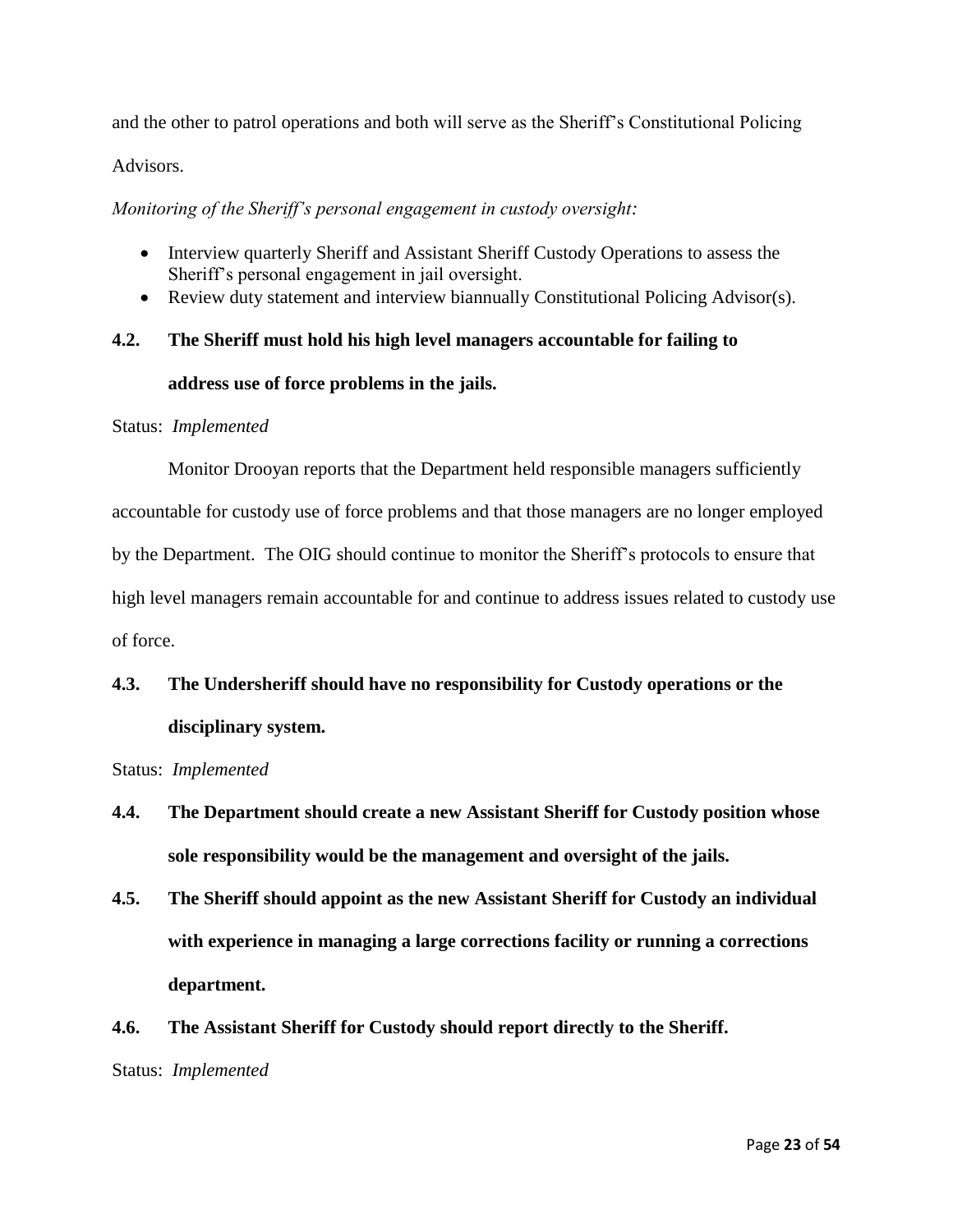Terri McDonald assumed her duties as Assistant Sheriff Custody Operations on March 18, 2013. She is a corrections expert with extensive management experience. Assistant Sheriff McDonald's sole responsibility is the management and oversight of the jails. Under Sheriff Scott's reorganization of the Department, Assistant Sheriff McDonald reports to the Sheriff through the Executive Officer.

# **4.7. The Commander Management Task Force should not be a permanent part of Custody management.**

#### Status: *Implemented*

The Commander Management Task Force no longer exists on the Department's organization chart and task force personnel have been reassigned to other Custody Operations commands.

# **4.8. The Sheriff must regularly and vigilantly monitor the Department's Use of Force in the jails.**

#### Status: *Implemented*

Sheriff Scott has extensive law enforcement and custody operations management experience as Undersheriff, Orange County Sheriff's Department and as Chief, Los Angeles County Sheriff's Department. Sheriff Scott reports that he reviews regularly the daily, weekly and monthly custody force statistics and synopses and communicates often with Assistant Sheriff McDonald.

*Monitoring the Sheriff's tracking of and engagement in custody use of force data:*

• Interview the Sheriff quarterly to assess the Sheriff's monitoring of custody use of force events.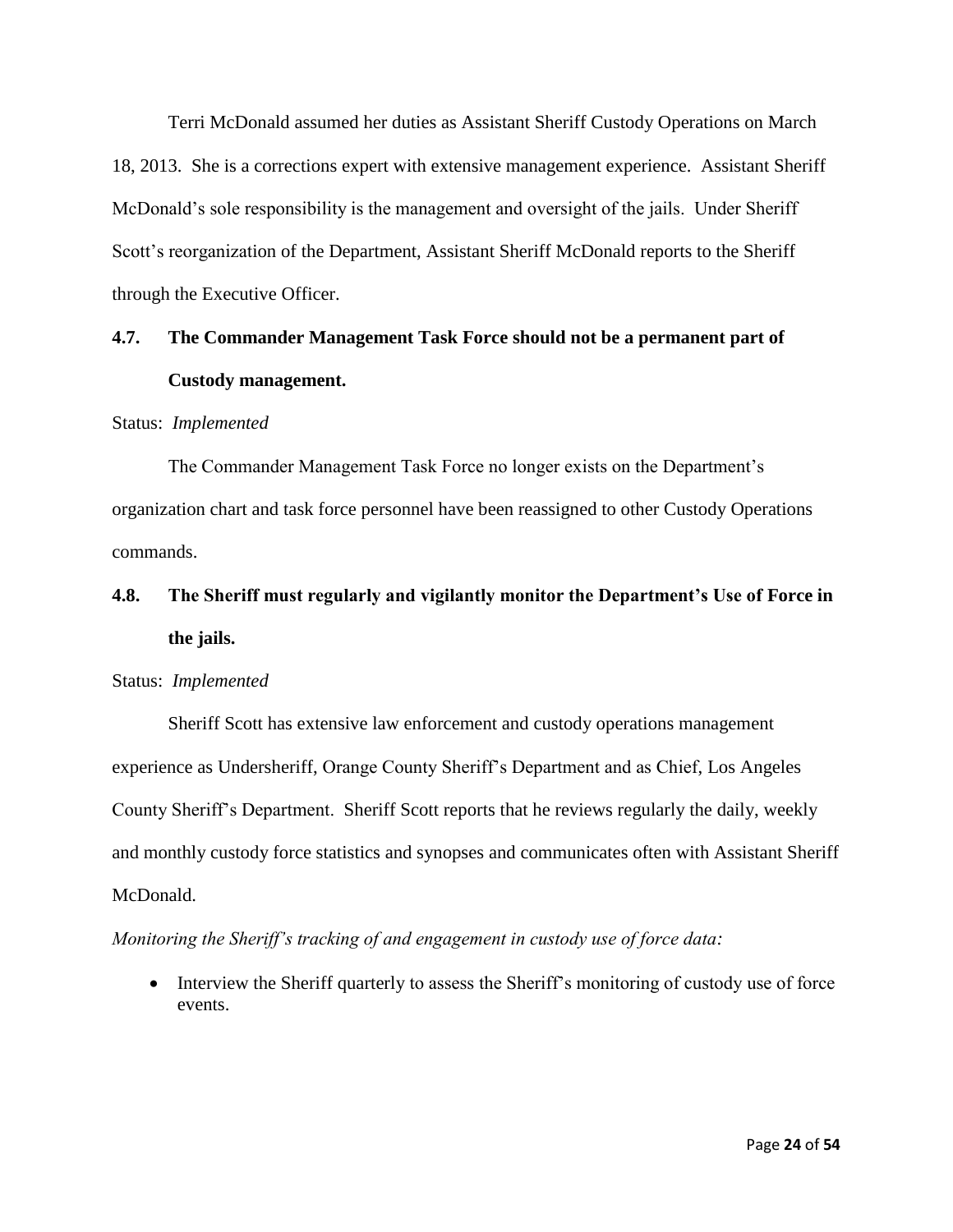# **4.9. The Department should implement SCIF [the Sheriff's Critical Issues Forum] on the Custody side to improve the accountability of jail supervisors.**

#### Status*: Implemented*

The OIG attended the SCIF that was held on May 22, 2014. The forum was led by Assistant Sheriff McDonald and Custody Division Chiefs David Fender and Eric Parra who analyzed the following data for the first quarter of 2014 and comparison data for previous quarters: (1) custody division population data including, prisoner average daily population and prisoner average lengths of stay; (2) summary use of force data and use of force data by category of force used for each facility (Categories 1-3); (3) status of force investigations; (4) use of force allegations and findings by facility; (5) prisoner extractions; (6) use of force on mentally ill prisoners; (7) use of force resulting in prisoner injuries; (8) use of force incidents by facility, day of the week and shift; (9) summary Custody Force Response Team and Internal Affairs Bureau statistics; (10) minor and major prisoner disturbances by facility; (11) violence data, including prisoner-on-prisoner and prisoner-on-staff assaults; (12) active lawsuits and civil claims; (13) prisoner grievances by type and facility; (14) prisoner suicides and attempts; (15) administrative investigations by type and unit; (16) facility town hall meetings; and (17) prisoner participation in Education-Based Incarceration.

The next SCIF is scheduled for November 2014.

#### *Monitoring of Sheriff's Critical Issues Forum:*

 Evaluate ongoing each of the Department's SCIF data tracking and reporting mechanisms for accuracy and utility of information generated and attend SCIFs regularly to assess participation and value.

#### **4.10. Senior management needs to be more visible and engaged in Custody.**

Status: *Implemented*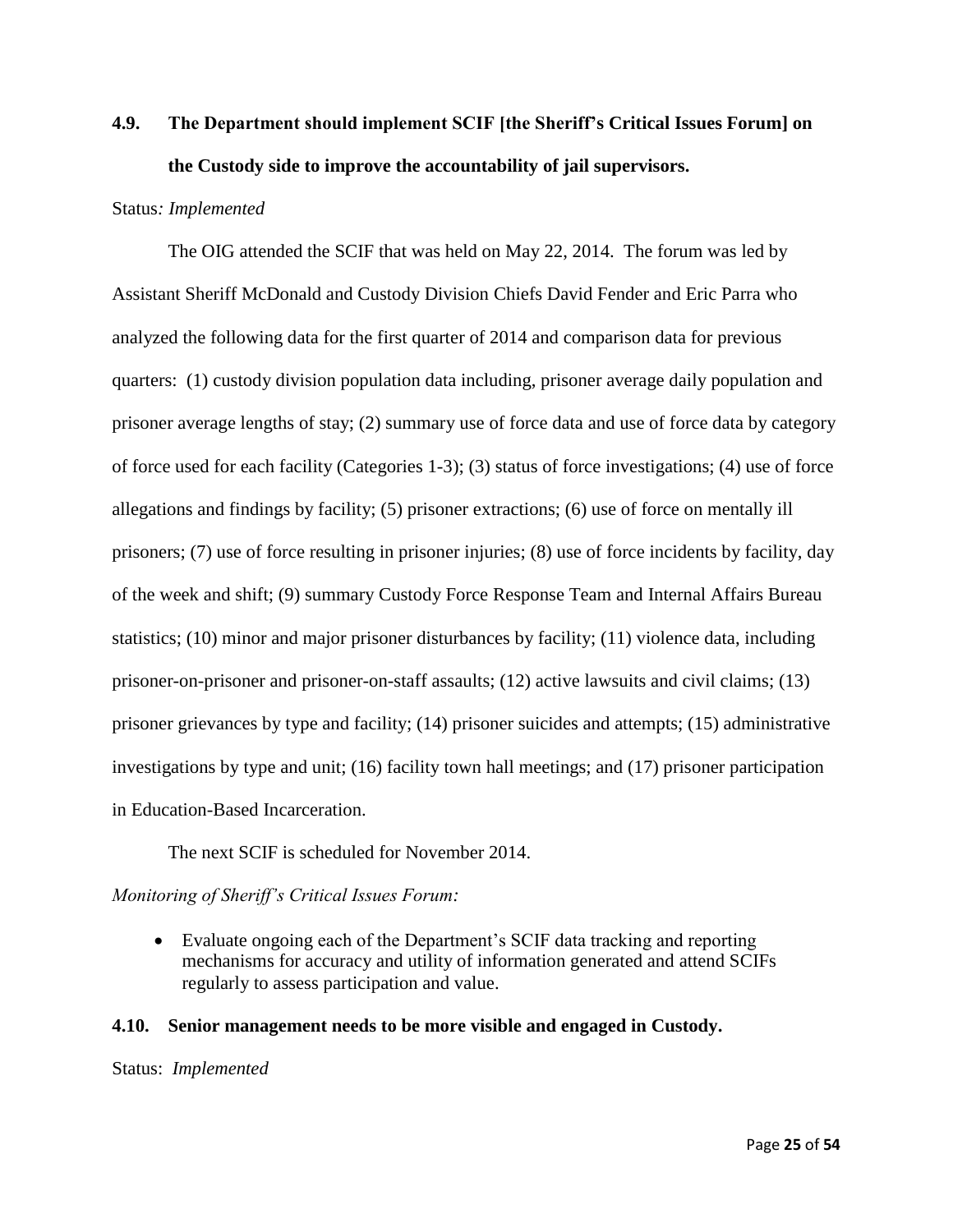The Custody Division Manual requires all custody division managers to maintain a visible presence in the jails. In March 2014, Assistant Sheriff McDonald instituted a "Weekend Duty Facility Visitation" rotation which requires custody division managers to be on site at one or more jail facilities every weekend. The rotation includes Assistant Sheriff McDonald, both custody division chiefs and all seven custody division commanders. The OIG was provided with the Weekend Duty Facility Visitation schedule and copies of two "Weekend Duty Facility Visitation Reports" prepared by custody division commanders during their weekend rotations.<sup>24</sup> Facility visits are unannounced and typically involve a combination of activities that range from conducting training drills or holding impromptu town hall meetings to observing and mentoring facility personnel.

Based on facility visitation reports, on August 21, 2014, one custody division Commander visited three facilities including PDC North, PDC South and NCCF. He met with staff and talked with prisoners and their families about visiting, physical plant issues and facility cleanliness, prisoner programs and recreation time and staff training. The weekend of September 6-7, 2014, another custody division commander spent the entire weekend visiting TTCF, MCJ, IRC and all three North County facilities. The commander conducted emergency response drills at three facilities and discovered an issue with medical clinic wait times, which he promptly addressed. The OIG has observed on multiple occasions the custody division commander over MCJ walking through the facility, monitoring the availability of prisoner complaint forms and engaging custody personnel and prisoners.

<sup>&</sup>lt;sup>24</sup> Weekend Duty Facility Visitation Schedule, March-August 2014; and Weekend Duty Facility Visitation Reports, August 24, 2014, and September 6-7, 2014.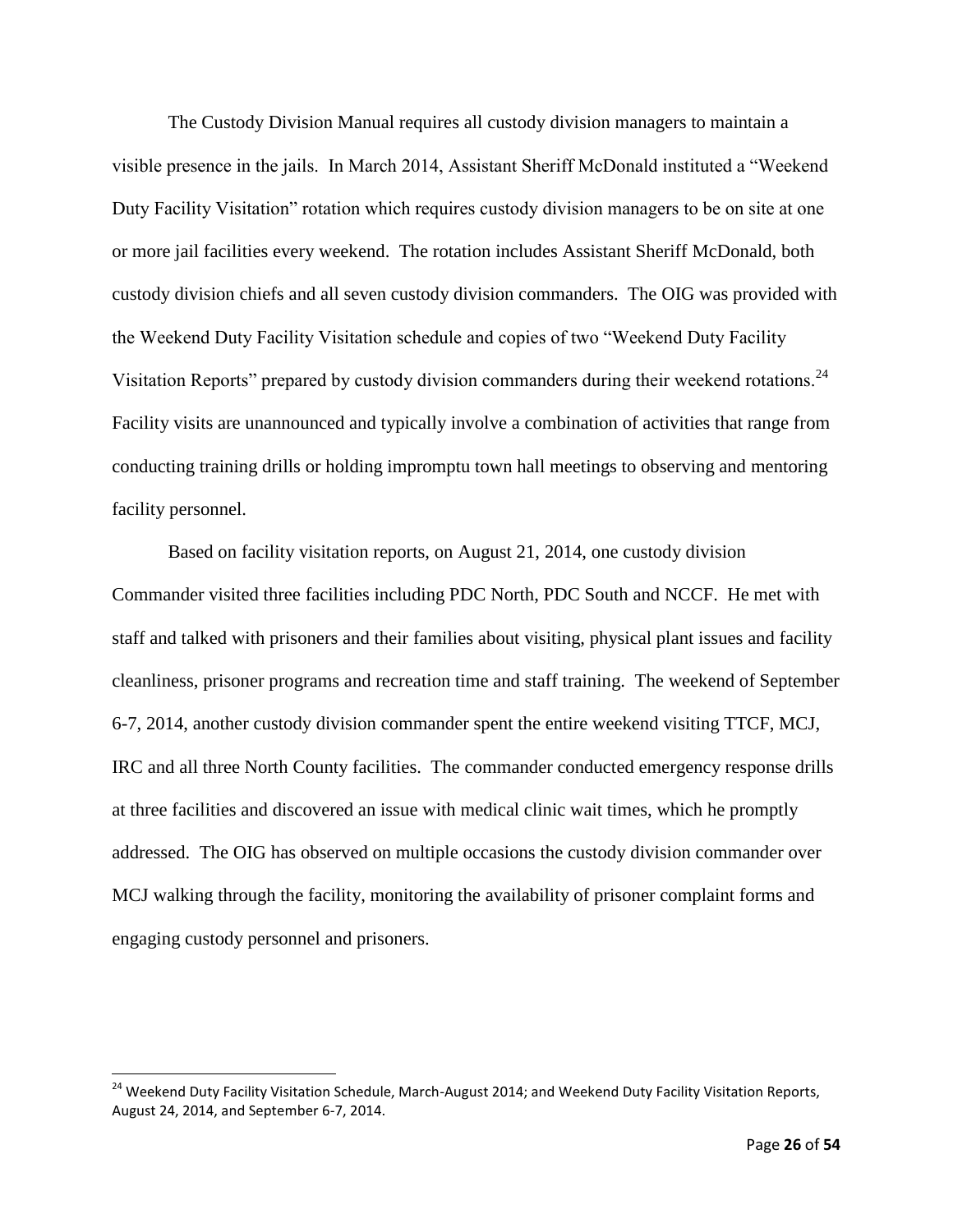*Monitoring senior management engagement and visibility in jail facilities:*

- Accompany quarterly each senior manager facility visitation and review regularly Weekend Duty Facility Visitation Reports to assess level of engagement and quality of visitation.
- Interview regularly facility staff to verify senior manager visibility and engagement.

# **4.11. Management should be assigned and allocated based on the unique size and needs of**

# **each facility.**

Status: *In progress (funding approved)*

On September 30, 2014, the Board of Supervisors approved \$1,670,000 in ongoing

funding of the Department's Phase II proposed Custody Division Staff Assessment, which

authorizes the Department to reassign 10 deputy sheriffs and 9 custody assistants and replace

them with clerical staff.

*Monitoring of the Department's staffing allocations and assignments:*

Evaluate, on an on-going basis, the Department's staffing assessments.

# **4.12. LASD should create an Internal Audit and Inspection Division.**

Status: *In progress (funding approved)*

The Commission recommended the creation of a department wide or custody specific

internal audit and investigation division that would:

. . . conduct regularly planned audits, monitor policy compliance, and engage in both periodic and unannounced inspections of the jails. For custody, these audits and inspections should be developed by the Chief in charge of the Internal Audit and Inspections Division in consultation with the Assistant Sheriff for Custody and the Chief of custody operations. The internal Audit and Inspections Chief would provide reports on the results of the audits and inspections to the Assistant Sheriffs as well as the Sheriff.

On October 8, 2013, the Board approved the Department's funding request for the

Internal Monitoring, Performance Audits and Accountability Command (IMPAAC). IMPAAC

is being phased in over three fiscal years. In Phase I of the implementation, the Department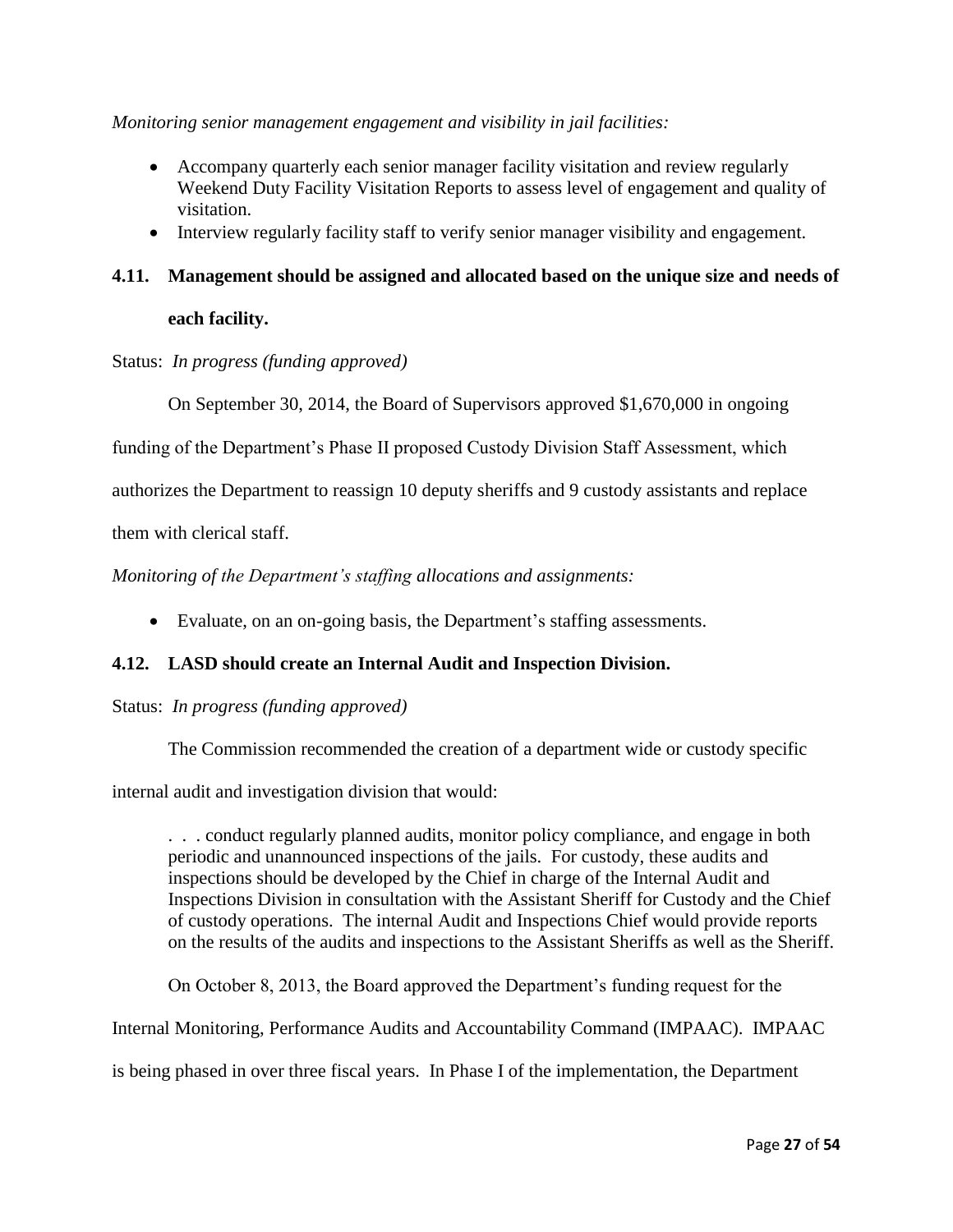received funding for 23 positions including 1 unit commander, 1 operations lieutenant, 1 operations sergeant, 2 audit/inspection team lieutenants, 12 audit/inspection team sergeants and 6 administrative positions. According to the Department's draft IMPAAC organizational chart, all but 2 of the audit/inspection team sergeant positions are filled.

In Phase II, which began July 1, the Department is authorized to fill 28 additional positions which will complete the staffing of three of IMPAAC's four audit/inspection teams. One each of the three teams that will be staffed in Phase II will be assigned to Custody Operations, Patrol Operations and Countywide Services. The fourth team, "Administrative and Technical Services," will be staffed in Phase III during FY 2015-16. Thus far in Phase II, the Sheriff has assigned IMPAAC's commander (who reports to the Sheriff directly) and one additional lieutenant. The Department has hired the Los Angeles Police Department's Head Compliance Auditor as an auditor consultant to assist in developing protocols for the auditors to be hired in Phases II and III. The OIG believes that to be successful IMPAAC must be fully staffed. Re-purposing IMPAAC staff will diminish IMPAAC's effectiveness.

IMPAAC's mission is to identify areas of deficiency through audits, inspection and oversight, strengthen the Department's provision of services, reduce its exposure to liability and enhance public trust in the Department.<sup>25</sup> The OIG has met several times with IMPAAC's commander, captain and other staff and is encouraged by IMPAAC's commitment to auditing standards that are fact-based, transparent, unbiased and replicable**.** The OIG has discussed with the Department -- and IMPAAC's managers are in agreement -- that systemic reform must also be measured against qualitative outcomes which will best capture the Department's success in reforming its values, culture and philosophy.

 $\overline{\phantom{a}}$ 

<sup>&</sup>lt;sup>25</sup> Draft Department policy, and email, IMPAAC, August 28, 2014.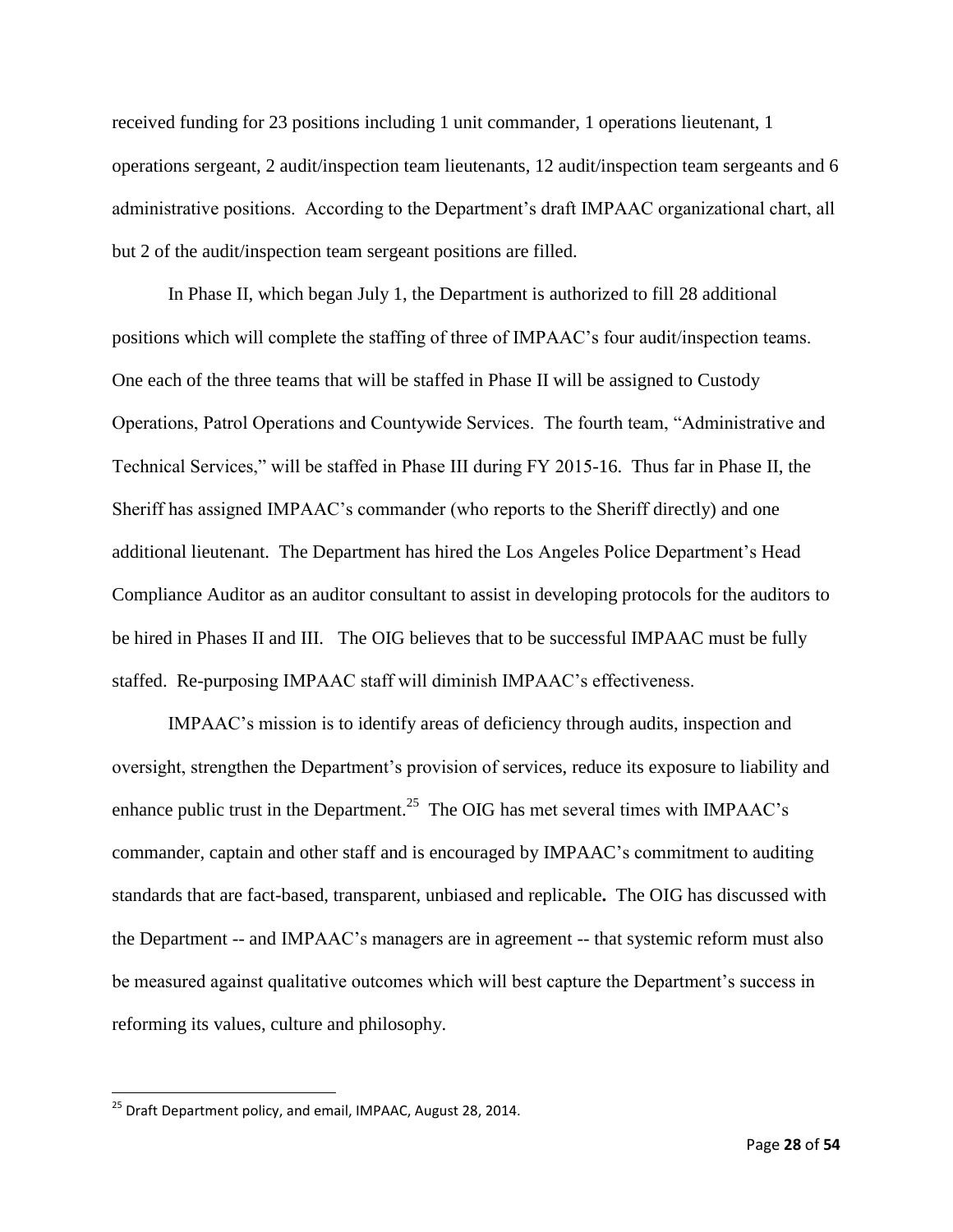The OIG anticipates working closely with IMPAAC in its initial staffing phase and in the development of its auditing and monitoring methodologies. IMPAAC should consult with the OIG in the early planning phases of its projects, audits and inspections so that the OIG can work collaboratively with the Department to achieve methodological consistency and compatibility. Monitoring of this recommendation requires OIG access to Department personnel and disciplinary records in some cases.

### *Monitoring of IMPAAC:*

- Meet bimonthly with IMPAAC commander, captain and/or personnel to assess and evaluate current projects, audits and inspections.
- Evaluate regularly IMPAAC's auditing and monitoring methods.
- Replicate periodically, randomly and selectively IMPAAC projects, audits, and inspections.
- Attend quarterly IMPAAC's Sheriff briefings.
- Monitor on going progress toward IMPAAC's full implementation and staffing.

### **4.13. The Department should have a formal policy to address campaign contributions.**

#### Status: *Implemented*

On January 31, 2013, the Department issued revisions to its Manual of Policy and

Procedures section 3-01/070.05, "Political Activity" and section 3-01/070.07, "Prohibited

Political Activity and Other Conflicts of Interest."

# **4.14. LASD should participate in collaborations such as the Large Jail Network that**

# **would enable it to learn about best practices and approaches in other systems.**

#### Status: *Implemented*

See discussion of Recommendation 6.10 below.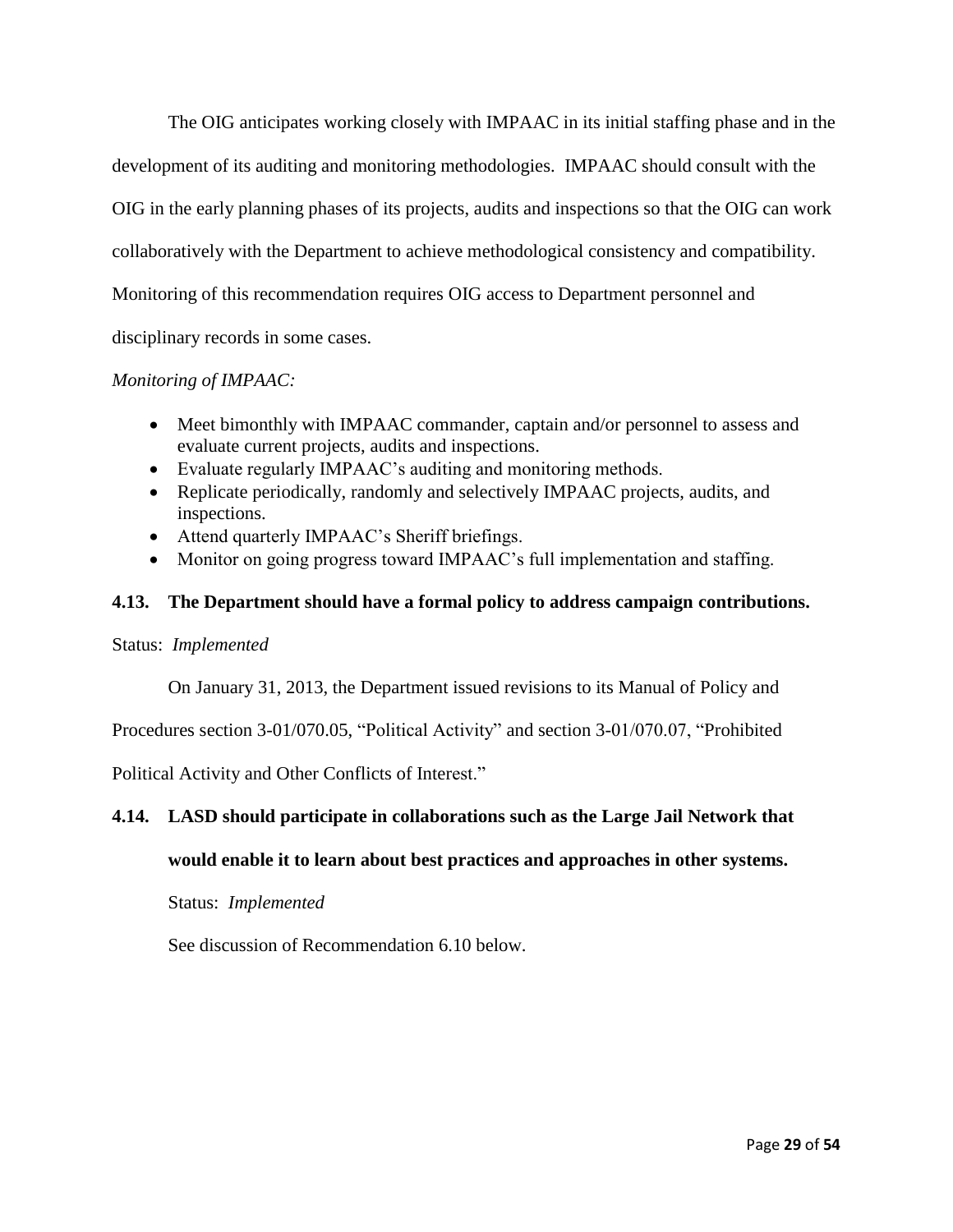#### **CULTURE**

# **5.1. The Department must continue to implement reforms that emphasize respect for, engagement of, and communications with inmates.**

#### Status: *Implemented*

It appears to the OIG that the Department's entire command staff is committed to reforms that emphasize respect for, engagement of and communication with prisoners. In addition to progress the Department is making toward implementation of the Commission's recommendations, the Department reports steady progress in its Education-Based Incarceration and Town Hall Meeting programs. Schedules indicate that Town Hall Meetings are being held regularly in each custody facility.

Custody Operations command staff are committed to evidence-based correctional best practices that reduce deputy-prisoner tension and enhance mutual respect and communication. The OIG attended a meeting in September during which division commanders briefed one another on conferences and trainings they had attended on cutting edge correctional initiatives such as The Sanctuary Model's Trauma Informed Care.

The Department is considering a program that brings comfort dogs into the jails to therapeutically engage with isolative mentally ill prisoners. Deputies assigned to CRDF are receiving gender responsive training in working with female prisoners. Custody Operations is also piloting a Community Oriented Policing program at MCJ which incorporates Restorative Justice principles into deputy-prisoner communications.

Department leaders recognize that some Department personnel continue to hold troubling attitudes and beliefs which are reflected in their conduct toward prisoners and colleagues. These attitudes and beliefs may be deeply embedded, and changing them is a slow and difficult process.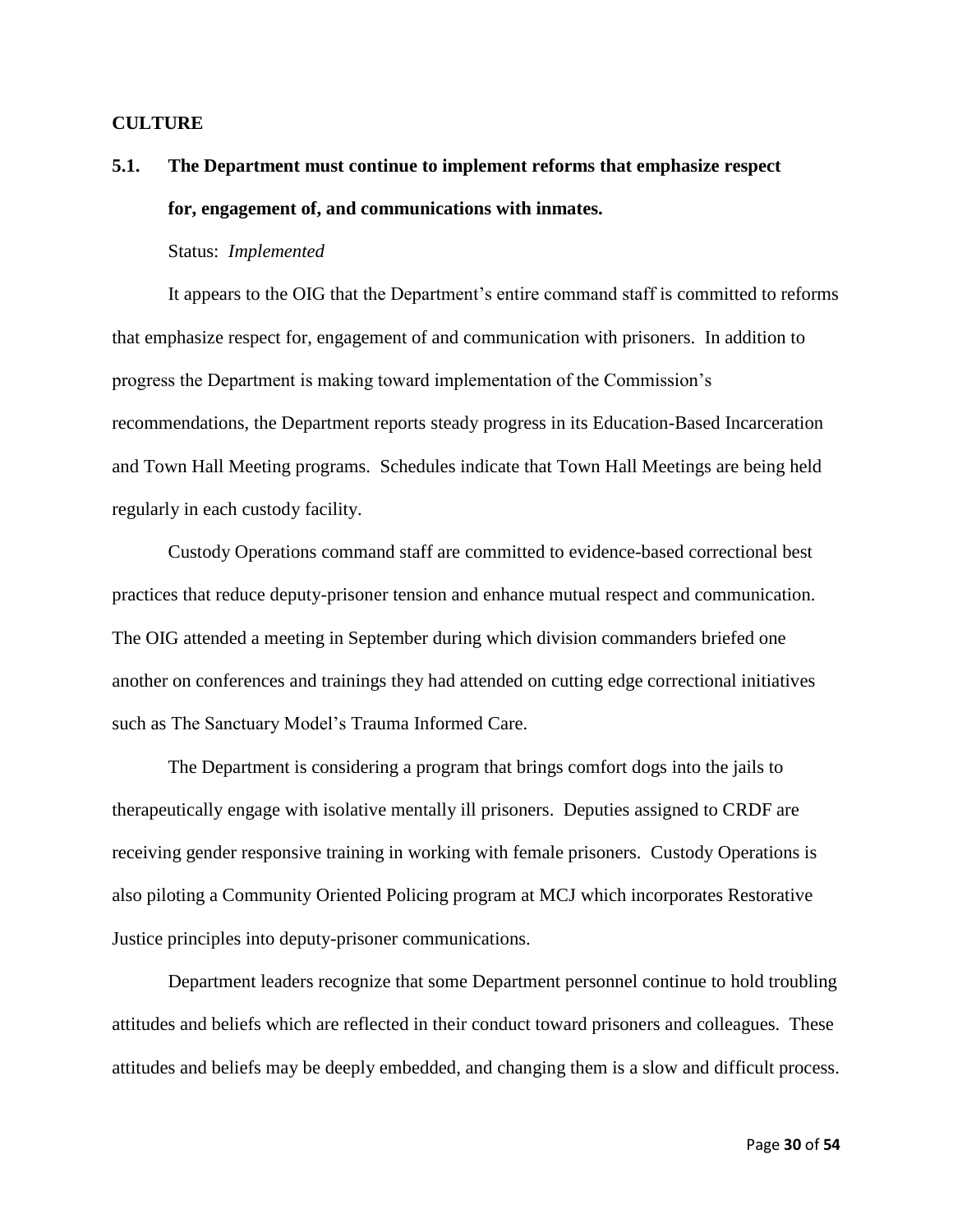The Department reports that it is taking a multi-pronged approach that involves monitoring and oversight by custody managers, training through mentorship of custody personnel and consistent imposition of discipline for personnel misconduct. (See discussions of Recommendations 4.10, 4.12, 7.2 and 7.7).

The OIG has received information from Department records and personnel, prisoners, their families, and members of the community that suggests on-going problems with the fear based, "us-versus-them" mentality identified by the Commission.<sup>26</sup> Department leaders have expressed their commitment to address these problems in creative and proactive ways. They have also expressed their commitment to identifying and disciplining such misconduct and have allowed the OIG access to the Department's jail facilities for the OIG's monitoring of the Department's on-going "culture" related reforms. Monitoring of this recommendation also requires OIG access to Department personnel and disciplinary records.

# *Monitoring the Department's emphasis on respect for, engagement of and communication with prisoners:*

- Meet quarterly with Custody Operations commanders to evaluate all community-based, best practice initiatives and pilot programs that enhance respect for, engagement of and communication with prisoners.
- Meet quarterly with facility personnel assigned to implementation of each initiative/program to verify successful implementation of each program.
- Interview personnel to assess staff attitudes and beliefs about each reform-related initiative/program.
- Interview prisoner participants to assess participant reception of each initiative/program.
- Audit and analyze quarterly prisoner grievances, administrative investigations and disciplinary records and review video footage for patterns or trends.

# **5.2. The Department's Force Prevention Policy should be stressed in Academy**

# **training and reiterated in continuing Custody Division training.**

Status: *Partially implemented (funding approved)*

 $\overline{\phantom{a}}$ <sup>26</sup> Citizens' Commission on Jail Violence, 2012, at p. 99.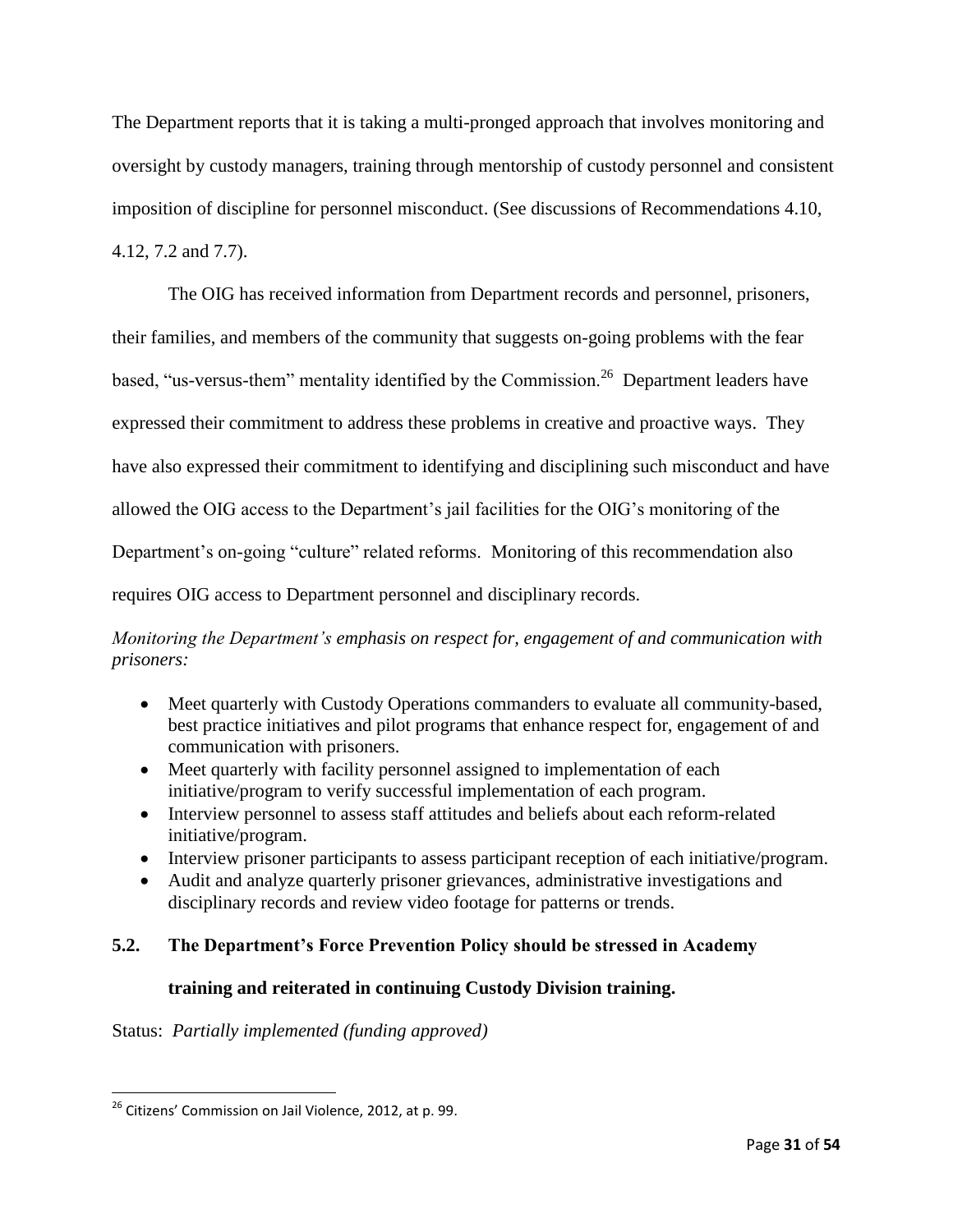The Department reports that all new personnel and 98 percent of existing personnel have received training in the Use of Force policy including its Force Prevention Principles (see discussion of Recommendation 3.3 above). The Department reports that additional training has been incorporated into the annual training plan developed by the Custody Training and Standards Bureau (see discussion of Recommendations 5.3 and 6.1).

*Monitoring the Department's use of force training:*

*(See monitoring of Recommendation 3.3 above).*

### **5.3. The Department should enhance its ethics training and guidance in the**

#### **Academy as well as in continuing Custody Division training.**

Status: *Partially implemented (funding approved)*

As of Monitor Drooyan's final report:

Academy training covers "Department Ethics and Standards," including "Core Values" and "Critical Decision Making" and the Jail Operations Continuum covers "Valued Communications" and "Value Based Decision Making." The Department has rolled out an eight-hour block of force/ethics training for all existing custody personnel and as part of the Jail Operations training for new deputies. Ethics training for the existing staff also will be part of the Custody Training & Standards Bureau annual training plan.

The Department reports that it has further commenced a new program of ethics training

for supervisors which is currently in progress.

*Monitoring the Department's academy and custody division ethics training:*

- Meet with Custody Training and Standards Bureau personnel to receive an orientation to the Annual Training Plan.
- Collect and evaluate the Department's training curriculum and attend biannually training seminars in the following areas:
	- o Department Ethics and Standards (see monitoring of Recommendation 3.3).
	- o Core Values.
	- o Critical Decision Making.
	- o Valued Communications.
	- o Value Based Decision Making.

### **5.4. The Department must make Custody a valued and respected assignment and career.**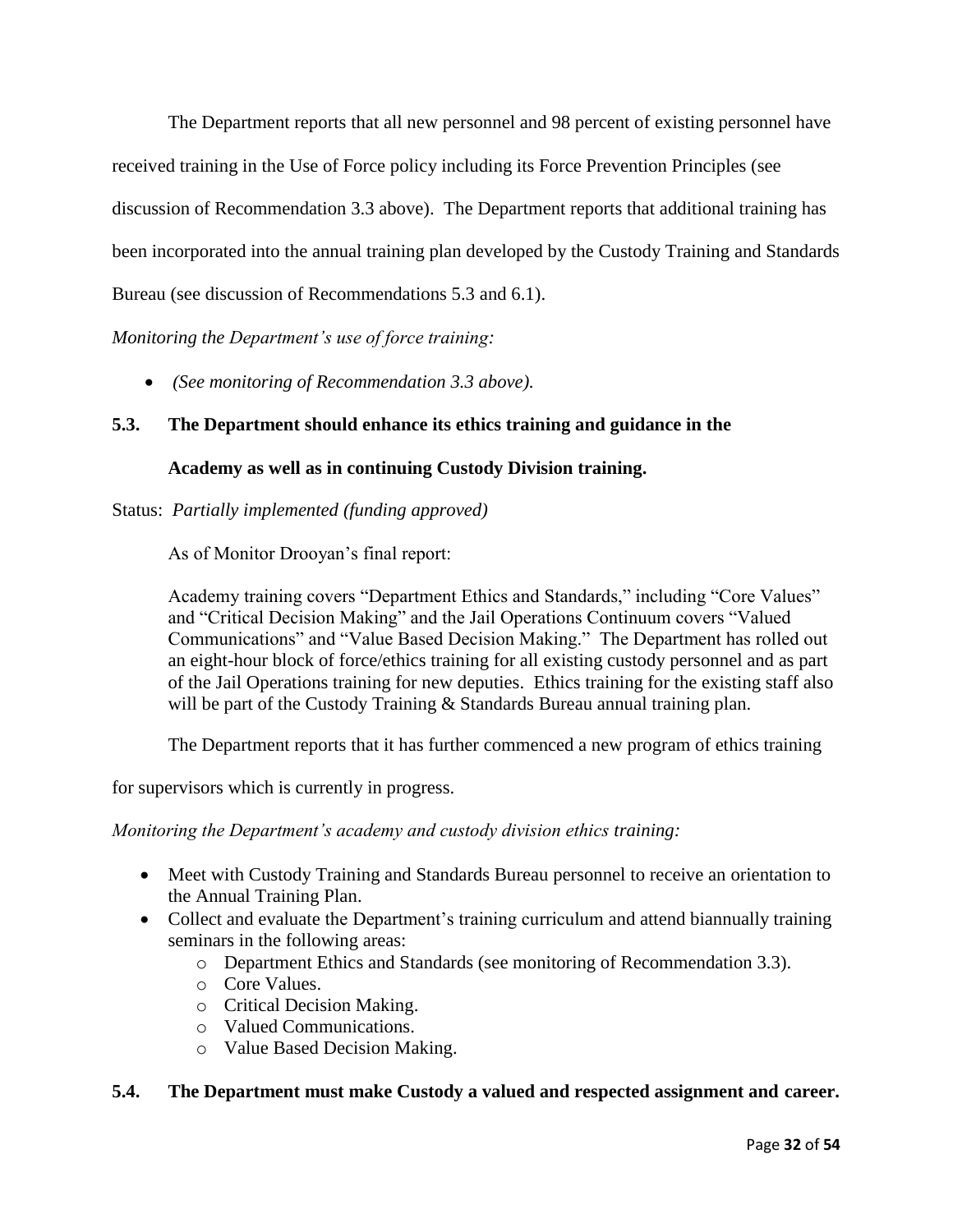Status: *Implemented*

The Department's Dual Track Career Path was established in February 2013 pursuant to Sheriff's Bulletin #594.<sup>27</sup> It allows sworn personnel, "the opportunity to select, remain, and promote within their career path of choice: Custody Division, Field Operations, or both." It also allows deputy sheriffs and supervisors to promote up the chain of command to the position of Custody Services Division Chief without a required patrol assignment.

As of July 13, 2014, the Department has promoted or assigned 80 Dual Track Sergeants: 18 at CRDF, 26 at TTCF, 1 at PDC North, 4 at NCCF, 16 at IRC and 15 at MCJ. On August 2, 2014, the Department offered a Lieutenant written exam and reports that a total of 359 sergeants took both the custody and patrol exam, 126 took the patrol exam only and 23 took the custody exam only.

Conversations with Department personnel reveal mixed opinions of the Dual Track Career Path. Some suggest that the Dual Track requirements are too rigid in prohibiting any cross-operational assignments. Others suggest that promoting directly up a single operational chain of command does not offer personnel sufficiently diversifying professional experience to be effective managers (currently, personnel are permitted to test for promotions after five years in custody, without completing a patrol assignment). Others believe that this opposition to Dual Track reflects vestiges of antiquated Department sentiment that fails to acknowledge custody as a respected career path.

The OIG has observed, and the Department reports, that some of the Department's most skilled and dedicated professionals are assigned to Custody Operations.

 $\overline{\phantom{a}}$ 

 $^{27}$  Sheriff's Bulletin #594: Dual Track Career Path, February 1, 2013.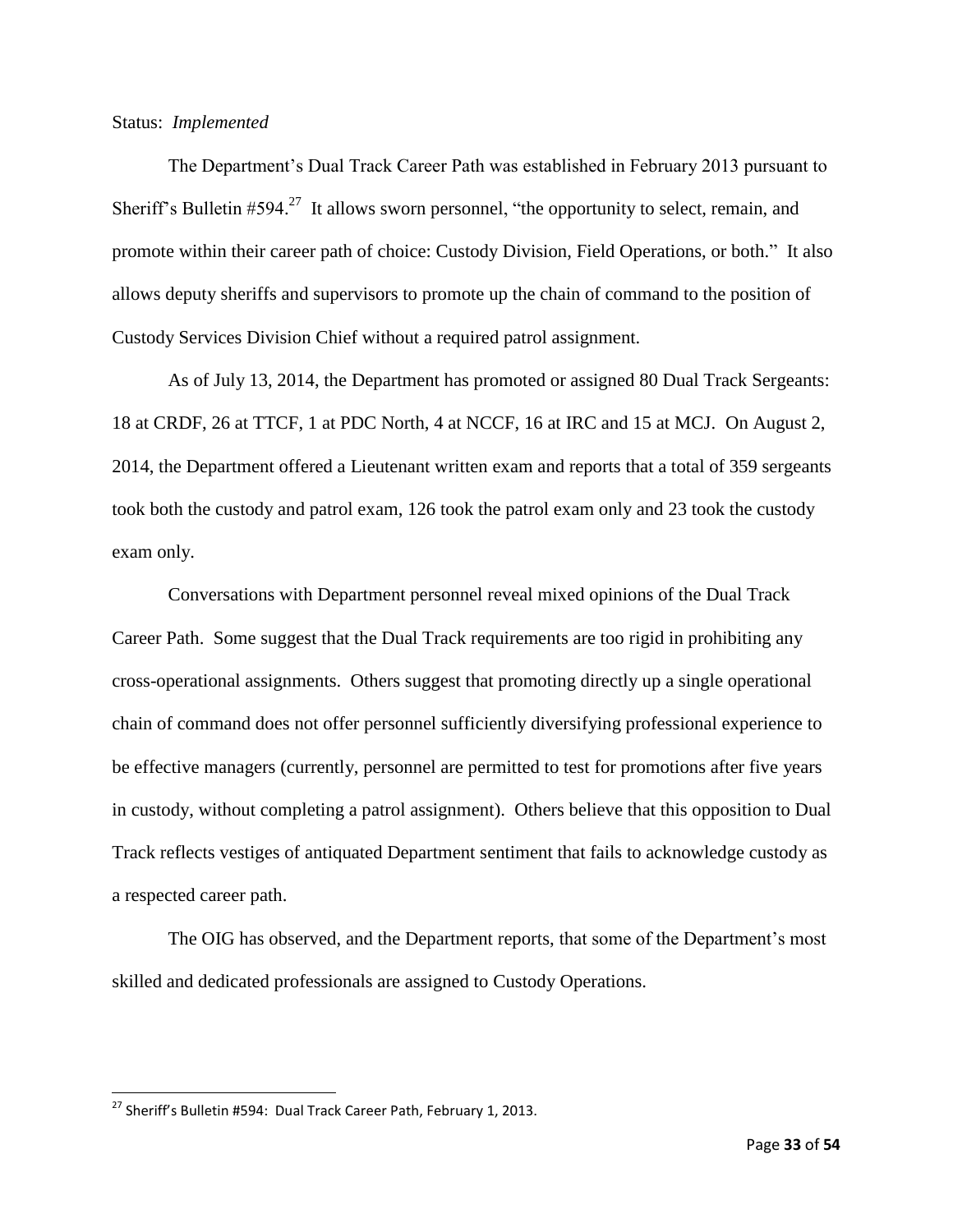#### *Monitoring the Department's expansion of the Dual Track Career Path:*

- Obtain additional details regarding the Department's implementation of the Dual Track Career Path.
- Evaluate structure of Dual Track promotions and track the promotion of Dual Track personnel.
- Interview Dual Track personnel to identify motivations for Dual Track participation and shifts in department values regarding custody careers.

#### **5.5. Senior leaders must be more visible in the jails.**

#### Status: *Implemented*

See discussion of Recommendation 4.11.

#### **5.6. LASD must have a firm policy and practice of zero tolerance for acts of**

#### **dishonesty that is clearly communicated and enforced.**

#### Status: *Implemented*

New disciplinary guidelines were published on February 17, 2013, which enhance the penalties for dishonesty. The Department's "Quarterly Administrative Discipline Report[s]" for the first and second quarters of 2014, which provide one-sentence summaries of personnel conduct that resulted in discipline, show that in at least 14 instances, deputies were disciplined for conduct that involves some measure of dishonesty. In these instances the discipline imposed was consistent with the Department's enhanced penalties for acts of dishonesty (see Recommendation 7.7). Meaningful analysis and monitoring of the Department's disciplinary practices and adherence to its zero tolerance policy requires OIG access to personnel and disciplinary records.

#### *Monitoring of Department's enforcement of policy on acts of dishonesty:*

- Audit biannually the Department's Administrative Investigations for disciplinary referrals.
- Audit biannually Department's disciplinary records to evaluate discipline imposed.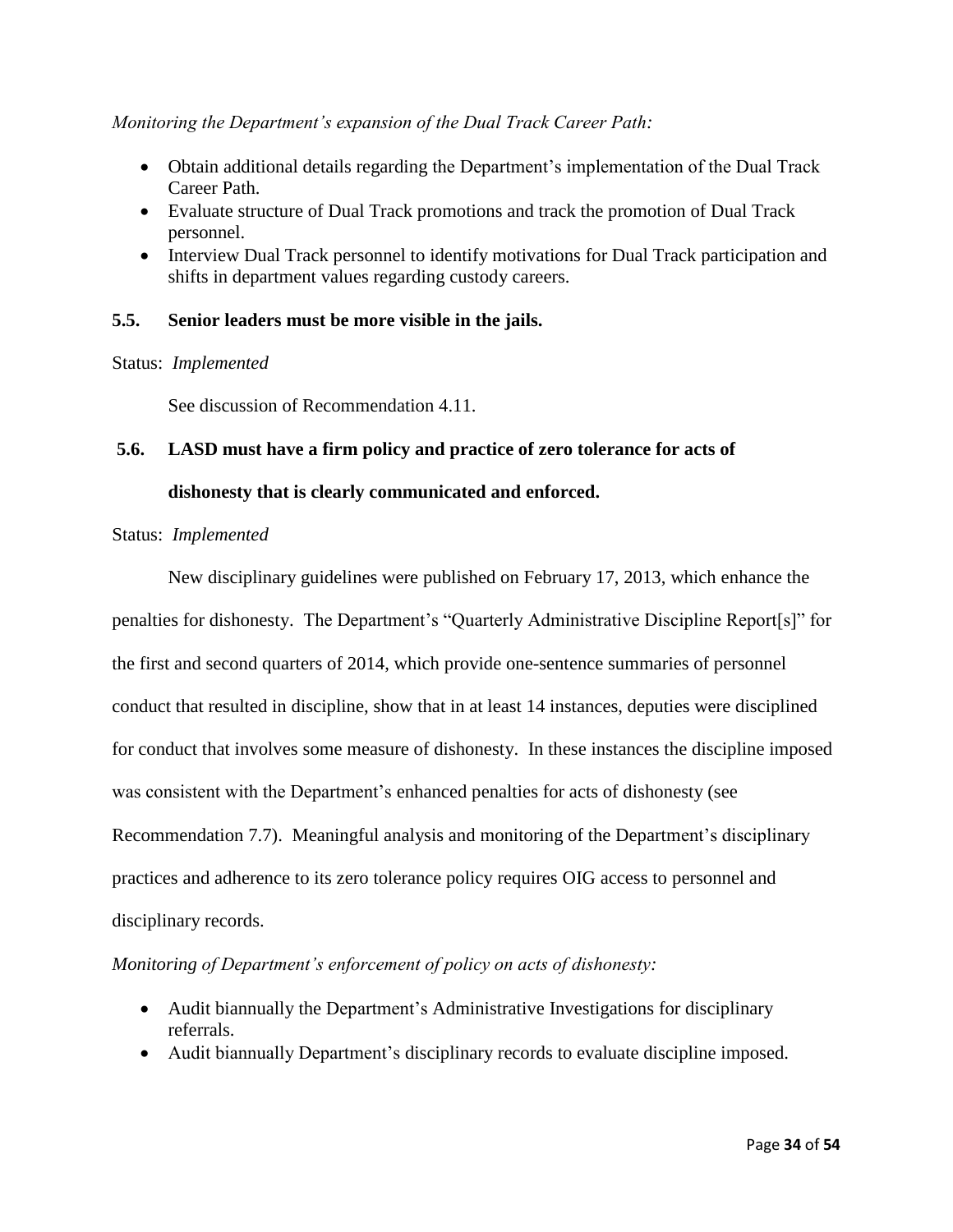# **5.7. The Department should have a sensible rotation policy to protect against the development of troubling cliques.**

#### Status: *Implemented*

On March 26, 2013, Custody Operations unit commanders issued the directive to rotate personnel assignments within their facilities pursuant to Custody Division Manual section 3- 01/020.05, "Mandatory Rotation of Line Personnel in Custody." The Department's internal audit showed that each facility had achieved at least 94 percent compliance and most had achieved 100 percent compliance. The last facility rotation was completed in September. IMPAAC reports that it is planning to conduct another audit this quarter. The Department reports that unit orders have been issued and implemented, but that some modifications may be appropriate in order to optimize the policy's benefits.

In addition to rotations within facilities, the Commission recommended implementing a rotation policy between proximate facilities.<sup>28</sup> The Department reports that it will not seek to impose inter-facility rotations at this time due to adamant union opposition and scheduling impracticality.

Not all Department personnel believe that rotation will protect against the development of cliques. Some personnel believe that training, mentorship and community-based policing approaches are more effective than staff rotations in safeguarding against the formation of destructive cliques. Frequent staff rotations, they believe, prohibit supervisor-subordinate continuity and impede team building, which is imperative to maintaining tactical rhythm in law enforcement. Some argue that rotations prevent deputy-prisoner relationship building that contributes to a community-oriented correctional culture. Lastly, some argue that rotating

 $\overline{\phantom{a}}$ 

 $^{28}$  Citizens' Commission on Jail Violence, 2012 at p. 138.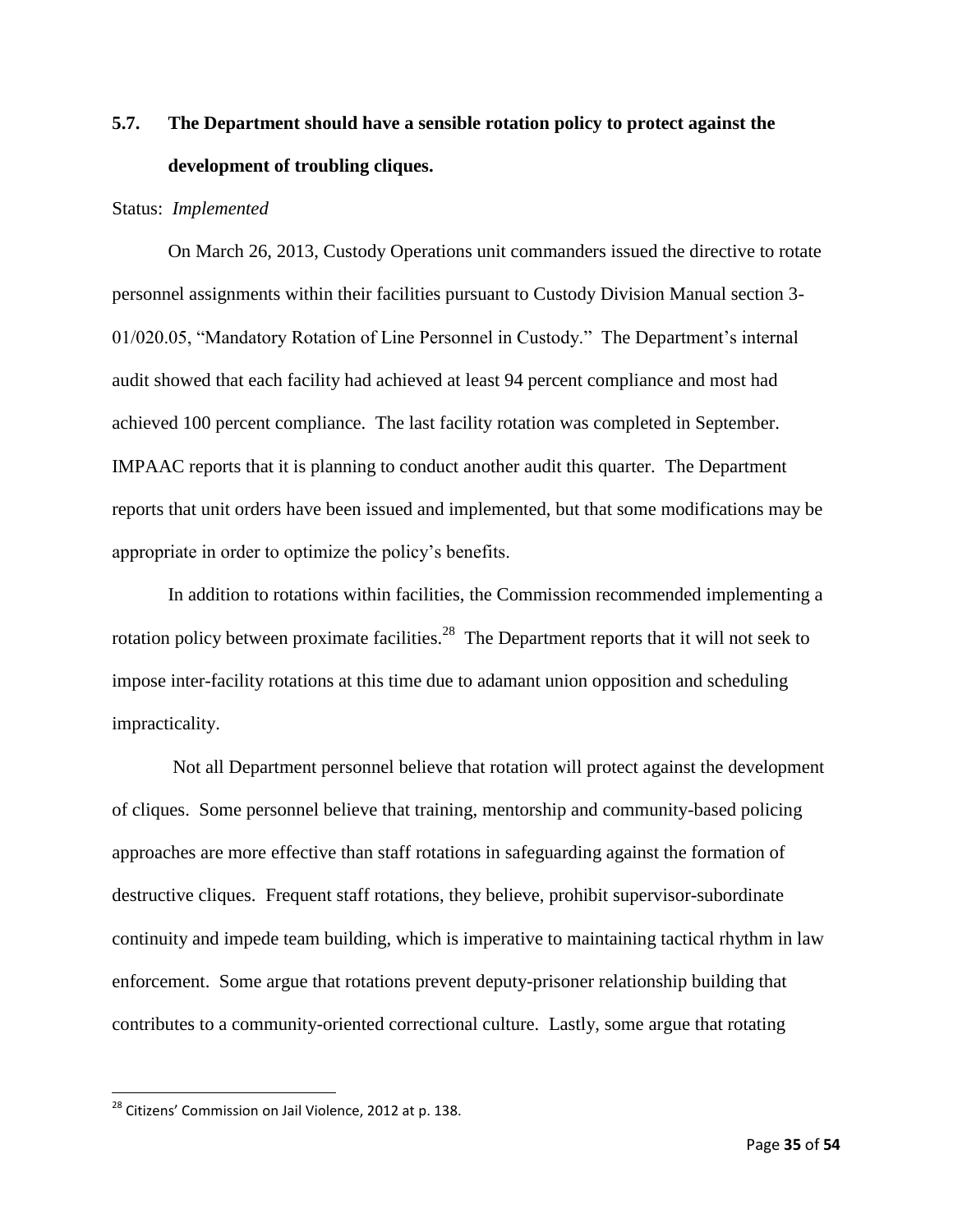problematic staff without correcting problematic conduct merely redistributes rather than

resolves the problem.

*Monitoring of the Department's rotation policy:*

- Evaluate current policy, unit directives and proposed changes against correctional best practices.
- Interview Custody Operations command staff and facility personnel at the ranks of custody assistant, deputy, senior deputy, sergeant, lieutenant and unit commander to assess policy impact.

#### **5.8. LASD should discourage participation in destructive cliques.**

#### Status: *Partially implemented (funding approved)*

The Department reports that all custody personnel will receive training in destructive cliques -- new deputies through the Jail Operations Continuum and existing personnel through the Custody Training and Standards Bureau. The Department instituted its Mandatory Rotation of Line Personnel in Custody (Recommendation 5.7).

The Department reports having fired several deputies in 2013 for participating in cliques and taking swift action when issues emerge. On September 15, 2014, the Department provided the OIG details of a pending investigation into what it described as the "beginning of a clique formation." Meaningful evaluation and monitoring of this and other investigations of destructive cliques will require OIG access to personnel and disciplinary records.

The Department is also actively considering policy modifications regarding cliques and tattoos, which have been related to cliques. The OIG has been invited to, and present at, meetings to discuss potential changes in tattoo policy. The meetings have been led by Executive Officer Neal Tyler and have demonstrated commitment to finding a solution and creativity in seeking input from all levels of the department.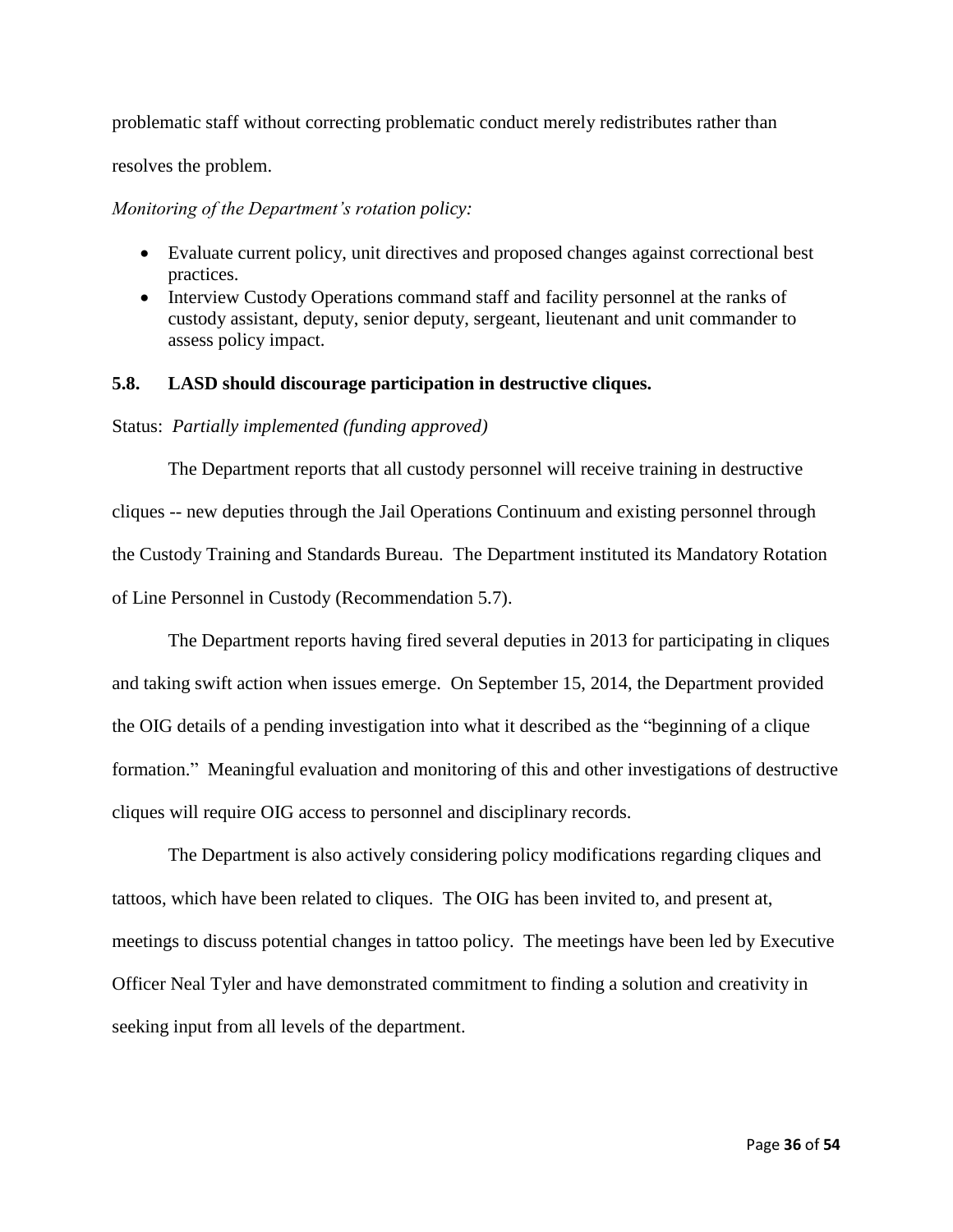*Monitoring of the Department's safeguards against participation in destructive cliques:*

- Evaluate curriculum of both Jail Operations Continuum and Custody Training and Standards Bureau training on destructive cliques.
- Attend biannually training seminars in destructive cliques.
- Audit Department disciplinary records.
- Interview custody personnel and prisoners for their observations of and/or the presence of deputy cliques.

# **PERSONNEL AND TRAINING**

### **6.1. The Department should review and revise its personnel and training procedures to**

### **reflect Custody's status as a valued and important part of the Department.**

#### Status: *Partially Implemented (funding approved)*

In addition to implementing the Dual Track Career Path (see Recommendation 5.4), the

Department has expanded its custody training through the Jail Operations Continuum and the

Custody Training and Standards Bureau has completed its development of an annual training

plan for custody personnel which is scheduled for implementation in January 2015.

*Monitoring of the Department's custody training:*

- See monitoring of Recommendations 3.3 and 5.3 above; auditing of APIS rosters for Jail Operations Continuum and Annual Training Plan and monitoring of Annual Training Plan and ethics training.
- Meet with Custody Training and Standards Bureau personnel for orientation to Jail Operations Continuum.
- Collect and evaluate the Department's training curriculum and attend biannually training seminars.

#### **6.2. The Department should develop and implement a long-range and steady hiring plan**

#### **based upon normal attrition.**

#### Status: *Implemented*

Monitor Drooyan reports:

Personnel Administration anticipates that it will "continue scheduling five academy classes a year with approximately 80 recruits per class, yielding approximately 320 new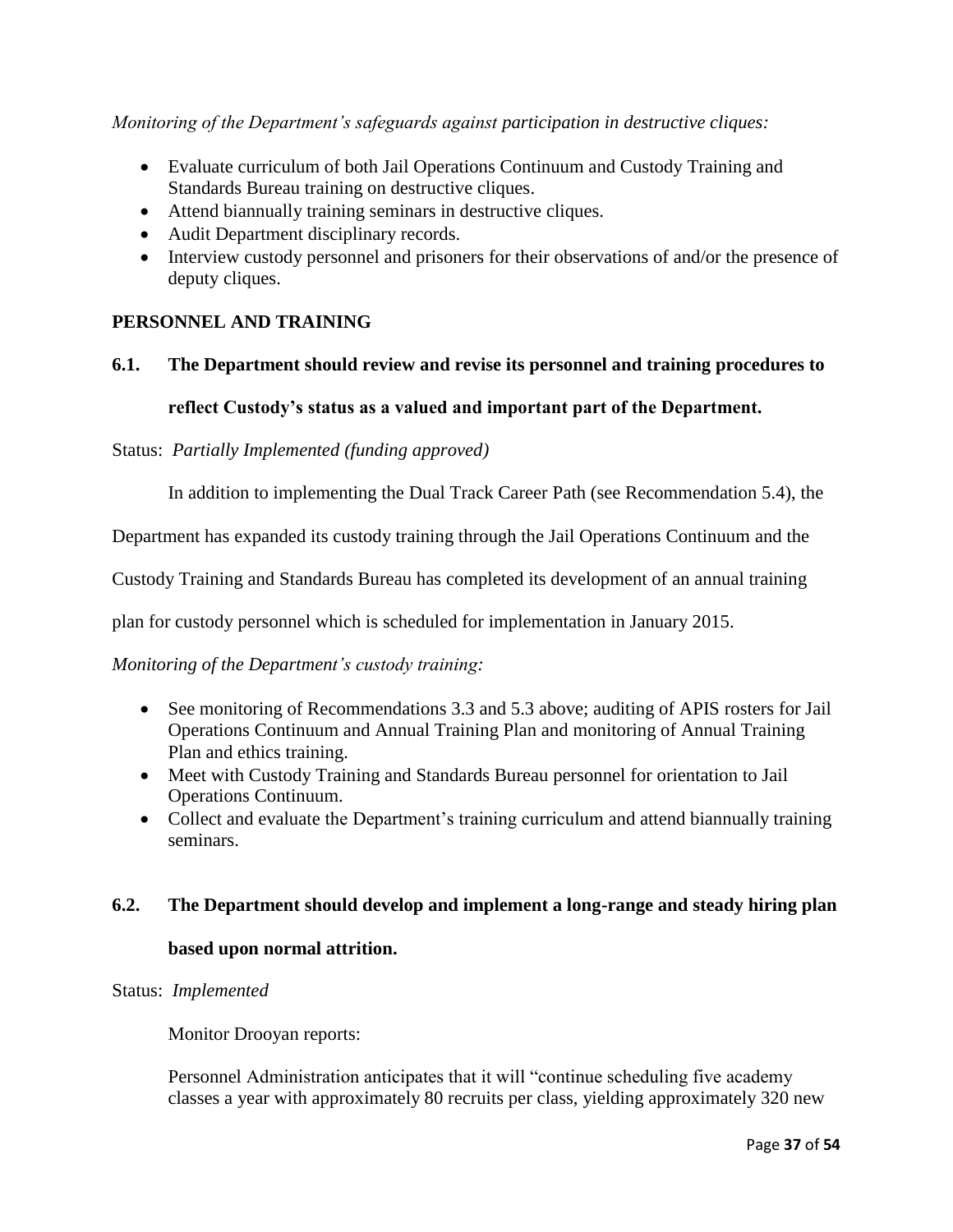hires each year," which are "contingent on the Department's reduction, expansion, internal and external budgetary and fiscal considerations."

*Monitoring of the Department's attrition, hiring and long-range hiring plan:*

- Review October 2012 Sworn Vacancy Projection and November 2013 Sworn Hiring Projection.
- Meet with Personnel Administration for orientation to Department's anticipated personnel forecasting.
- Monitor the hiring process for compliance with policies regarding inappropriate candidates.
- **6.3. Deputies and supervisors should receive significantly more Custody specific training overseen by the Department's Leadership & Training Division.**

Status: *Partially implemented (funding approved)*

*See monitoring of Recommendations 3.3, 5.3, and 6.).*

# **6.4. There should be a meaningful probationary period for new deputies in**

#### **Custody.**

#### Status: *Implemented*

 $\overline{\phantom{a}}$ 

Currently, the Custody Division requires that the shift lieutenant conduct a "thorough inquiry" of the employee's personnel performance following an employee's sixth month of employment.<sup>29</sup> As an employee approaches the completion of his/her first year of employment, the unit commander is required to conduct a second evaluation of the employee's performance and draft a memorandum confirming that the employee has successfully completed probation. The Department reports that evaluation protocols for probationary employees are not being implemented consistently across facilities, however, because the matter involves personnel records, meaningful evaluation by the OIG of the issue is impossible. Monitoring of this recommendation requires OIG access to Department personnel and disciplinary records.

 $^{29}$  Droovan, July 2014; and Custody Division Directive 12-005, January 11, 2013.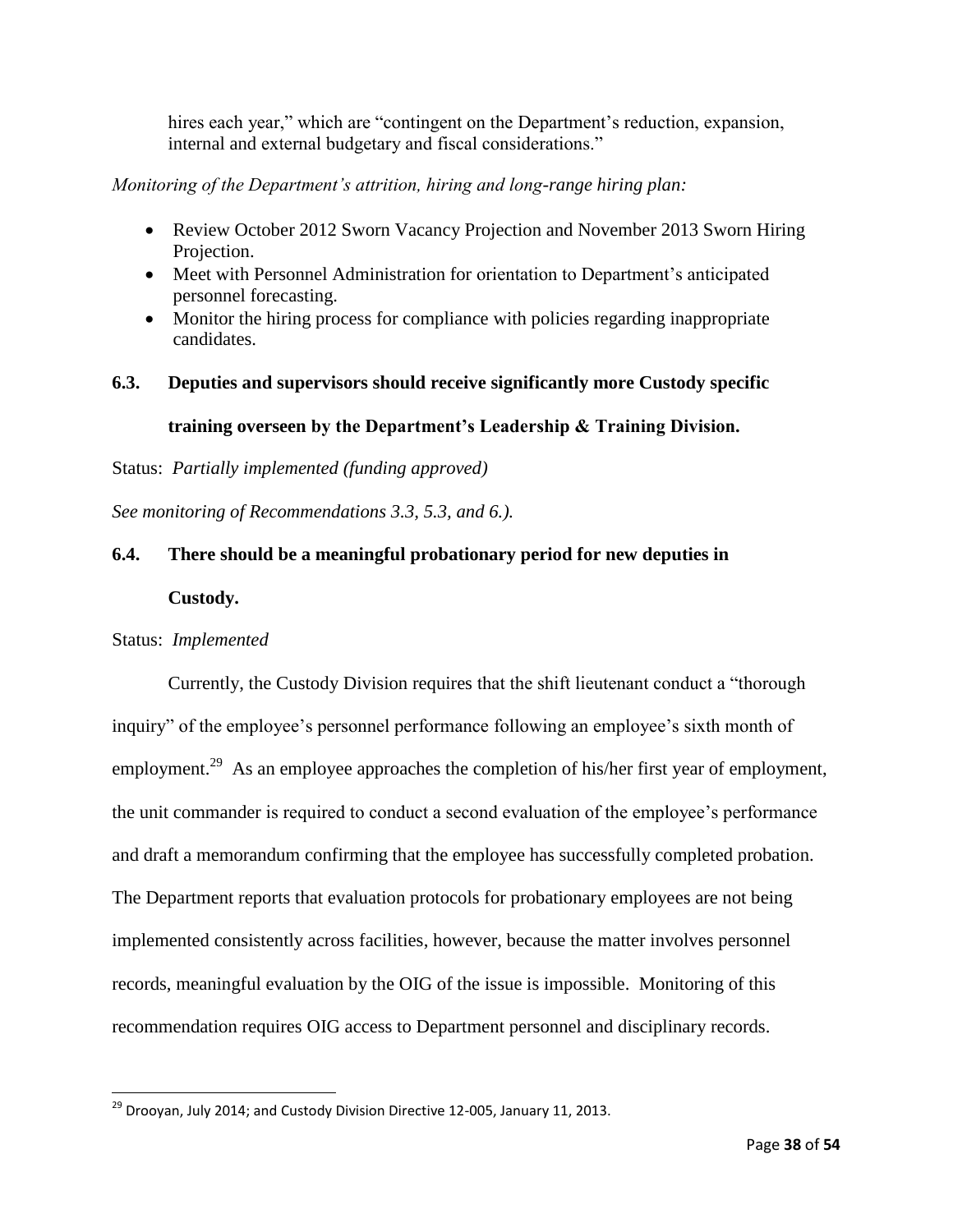*Monitoring of the Department's probationary employee evaluation protocols:*

- Evaluate Department policies and directives regarding probationary employees, including Manual of Policies and Procedures 3-02/090.07, "Probationary Employees-Unit Commander's Responsibilities" and Custody Division Directive 12-005.
- Audit Department personnel records for 2013 and then biannually to verify adherence to Department protocols.
- Audit Department personnel records for 2013 and then biannually to evaluate quality of probationary evaluations including consideration and documentation of issues including:
	- o Prisoner Complaints
	- o Administrative Investigations
	- o Civil Claims
	- o Lawsuits
	- o Off-Duty and On-Duty Conduct
	- o Watch Commander Service Comment Reports
	- o Commendations
	- o Force Incidents
	- o Prisoner Force Allegations
	- o Formal Counseling
- Review unit commander face-to-face documentation for presence of topics discussed including:
	- o Core Values
	- o Mission Statement
	- o Constitutional Jailing
	- o Procedural Justice
	- o Probationary Evaluation

#### **6.5. The number of supervisors to deputies should be increased and the**

#### **administrative burdens on Custody supervisors should be minimized.**

Status: *Partially implemented (funding requested)*

As of Monitor Drooyan's final report, in Phase I, the Department assigned 44 additional

positions (42 sergeants and 2 lieutenants) to custody operations. The Department has received

funding for an additional 47 sergeant positions. Twenty-four of the positions were assigned in

July and the remaining 23 will be assigned in December. The OIG has scheduled a meeting to

review current staffing allocations.

#### *Monitoring of the Department's probationary employee evaluation protocols:*

Evaluate, on an on-going basis, staffing and supervision levels in custody facilities.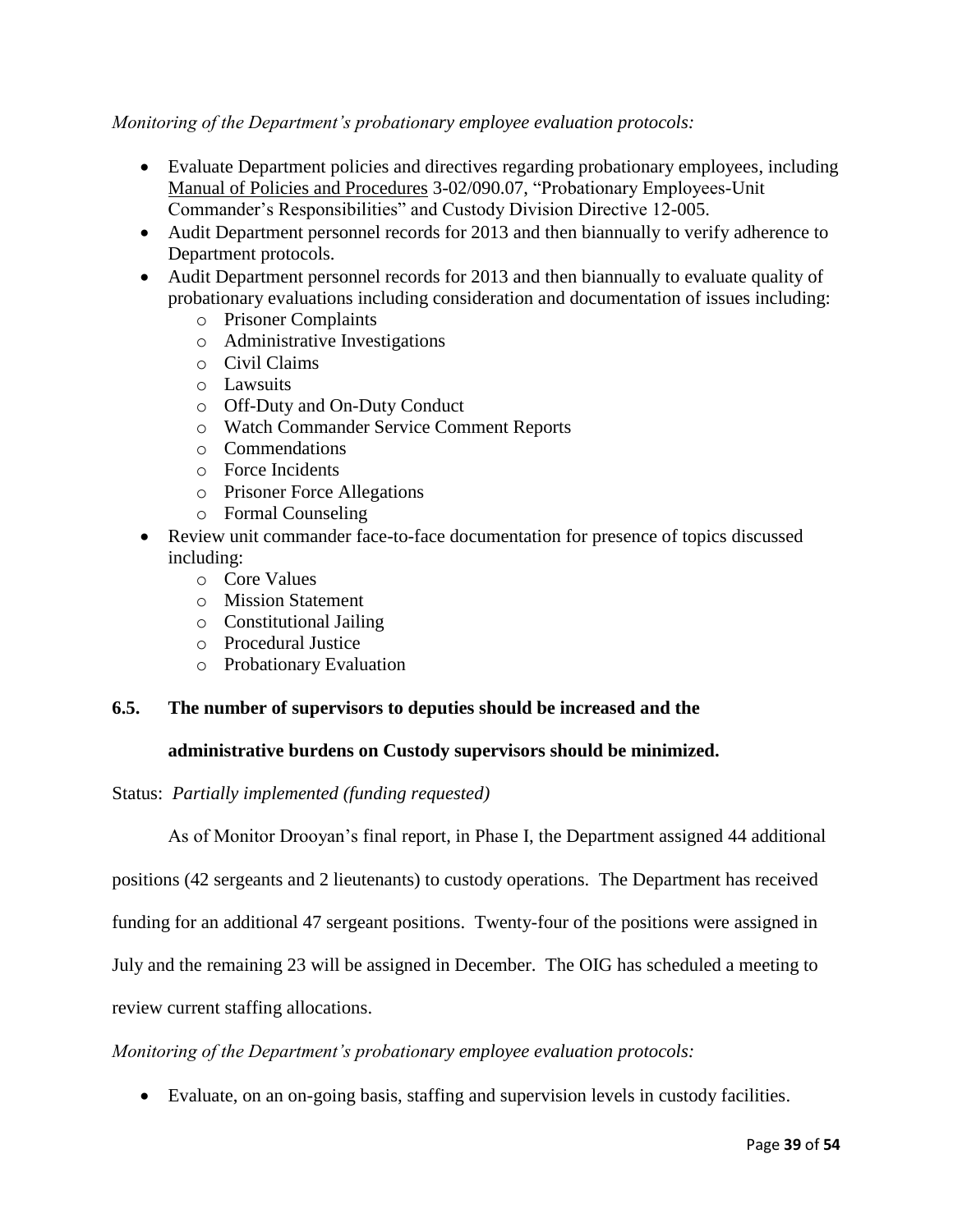# **6.6. The Department should allow deputies to have a career in Custody and take steps in the interim to decrease the length of new deputy assignments to Custody.**

Status: *Implemented* 

*See monitoring of Recommendation 5.4.*

#### **6.7. The Department should utilize more Custody Assistants.**

Status: *Partially implemented*

The Department is now operating at a Deputy Sheriff/Custody Assistant (CA) ratio of

65/35. Sheriff Scott has decided not to pursue a decrease in the current ratio, which the

Department reports was confirmed in the most recent deputy sheriff's union contract as

negotiated by the county.

*Monitoring of the Department's Deputy Sheriff/Custody Assistant Ratio*

• Evaluate the current Deputy/CA ratio for effectiveness and efficiency in meeting Custody Operational needs

#### **6.8. Rotations within and among proximate facilities should be implemented.**

Status: *Implemented (within facilities, recommendation among facilities was not adopted)*

*See discussion and monitoring of Recommendation 5.7.* 

# **6.9. The Department's Mission Statement should be changed to reflect the importance of**

**Custody.**

Status: *Implemented* 

# **6.10. The Department should create a separate Custody Division with a professional**

**workforce.**

Status: *In progress*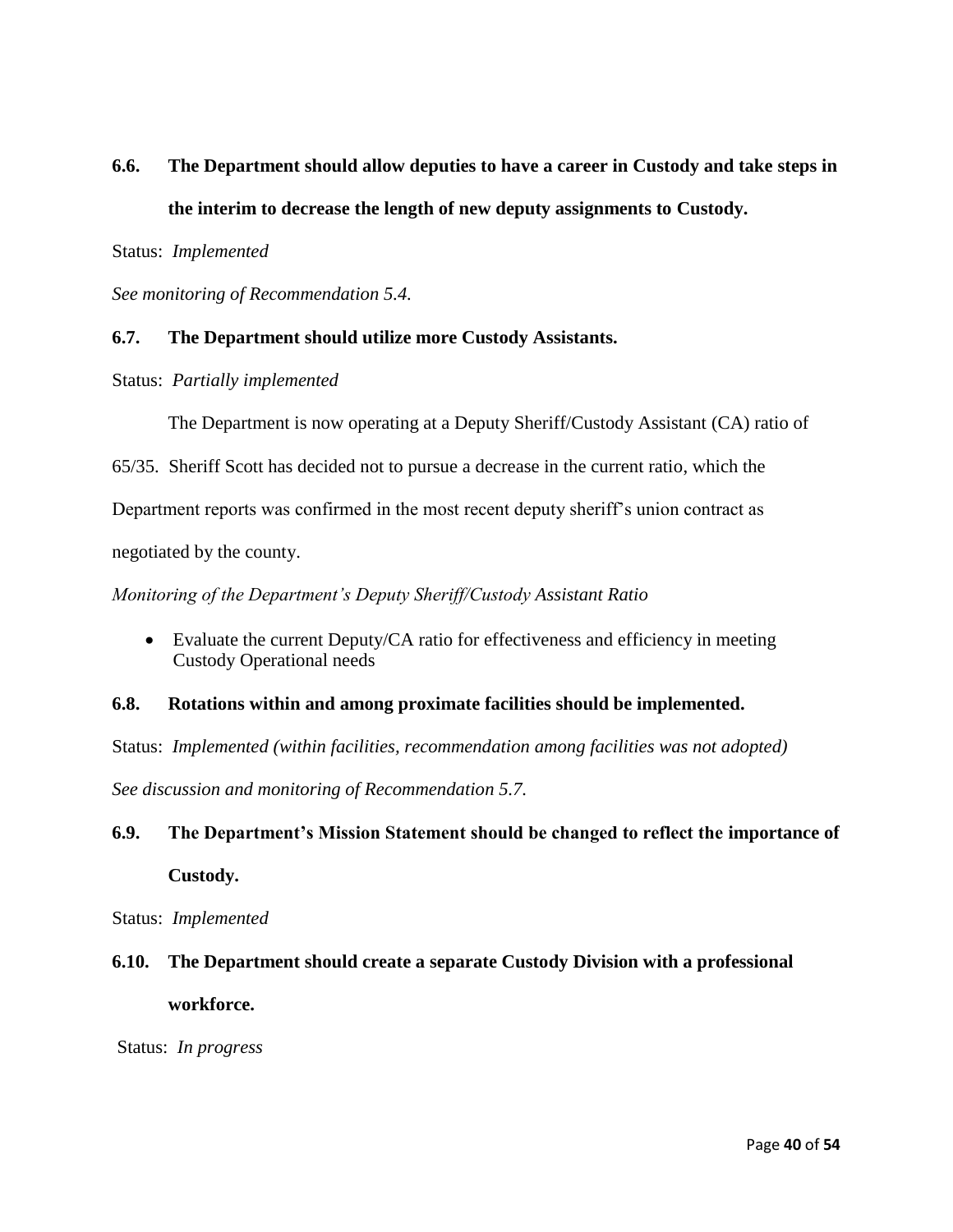Monitor Drooyan reports that the Department's implementation of the Dual Track Career Path and its hiring of Assistant Sheriff McDonald to oversee Custody Operations were steps toward implementation of this "long term goal."<sup>30</sup> The Department has also shown significant improvement in the professional development of its Custody Operations managers. In the last year, Custody Operations command staff have toured custody facilities across the country, consulted with corrections experts and attended conventions, professional meetings, trainings, forums and panels on topics ranging from the provision of medical, mental health care and the creation of a therapeutic milieu to staff scheduling and general correctional best practices. Some of the events that Custody Operations managers have attended and professional organizations they have joined in recent months include:

- Association of State Correctional Administrators meetings
- National Institute of Corrections
	- o Large Jail Network Meeting
	- o Health Care Administrator Conference
	- o Women's Executive Leadership Conference
- American Jail Association
	- o National Training Conference
- Southern California Jail Managers Association
- American Correctional Association Conferences, Winter and Summer
- Association of Women Executives In Corrections (AWEC)
	- o AWEC 2014 Annual Membership Training Institute
- Justice Center CIT International 2014 Annual Conference
- Trainings and Jail/Prison tours:
	- o National Institute of Corrections
		- Gender Responsive Programming
		- **Crisis Intervention Team**
		- Conducting Jail Audits
		- Staff Scheduling
		- o ASCA Performance Based Measures System
	- o Rikers Island Correctional Facility, Dallas County Jail, Cook County Jail, and California Department of Corrections and Rehabilitation facilities

 $\overline{\phantom{a}}$ 

 $30$  Drooyan, July 2014 at p. 34.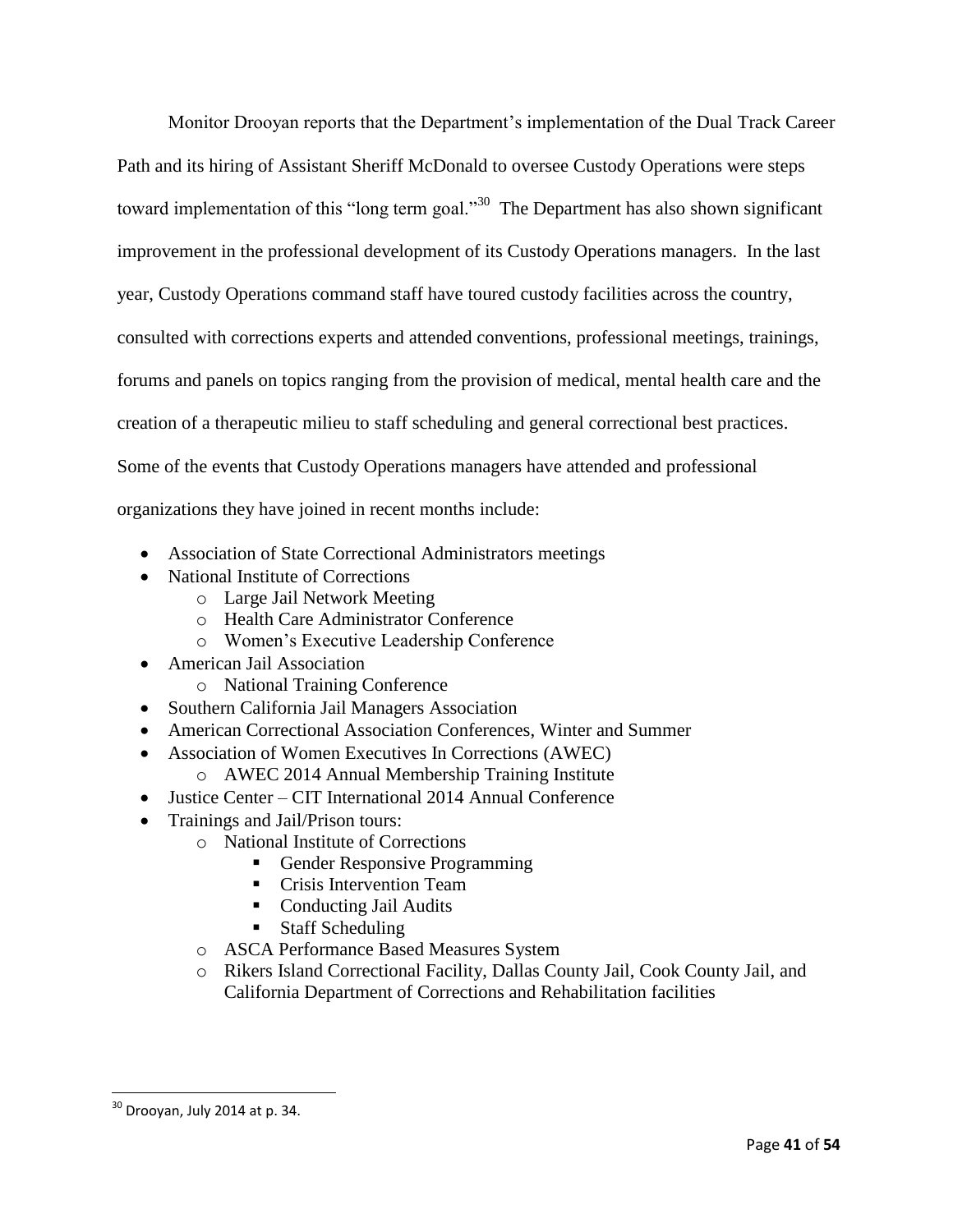The OIG will continue to track and report on the Department's progress in creating a professional custody workforce.

#### **DISCIPLINE**

### **7.1. The investigative and disciplinary system should be revamped.**

#### Status: *Implemented*

The Department reports that it has now assigned all but three of its authorized sworn

positions for Phases I and II to its Internal Affairs and Internal Criminal Investigations bureaus.

It also reports that the Internal Affairs Bureau has conducted all Category 2 custody use of force

Administrative Investigations in 2014 and that facility compliance lieutenants are now

conducting all Category 1 custody use of force Administrative Investigations. With the added

staffing resources, the Department reports that it continues to reduce its average caseload per

investigator and its average case investigation/completion time. Monitoring of this

recommendation requires OIG access to Department personnel and disciplinary records.

#### *Monitoring of Department's disciplinary and investigative system:*

- Audit and analyze quarterly unit level use of force investigations to verify adherence to policy and appropriateness of unit commander dispositions (case closure or referral for Administrative Investigation), including documentation of the following where appropriate:
	- o Required reporting of the force event up the chain of command.
	- o Compliance with mandatory reporting requirements (unit commander, CFRT, IAB).
	- o Assignment of use of force investigation to appropriate personnel.
	- o Supervisor's response to use of force scene.
	- o Review of available video recordings.
	- o Physical examination and photograph(s) of personnel injuries.
	- o Physical examination of prisoner and (if appropriate, photos of prisoner injuries, interview of prisoner and recording of prisoner interview).
	- o Interview of treating physician if prisoner sustained injuries.
	- o Conclusions regarding use of force tactics, training, pre-force tactics, force prevention tactics, lessons learned.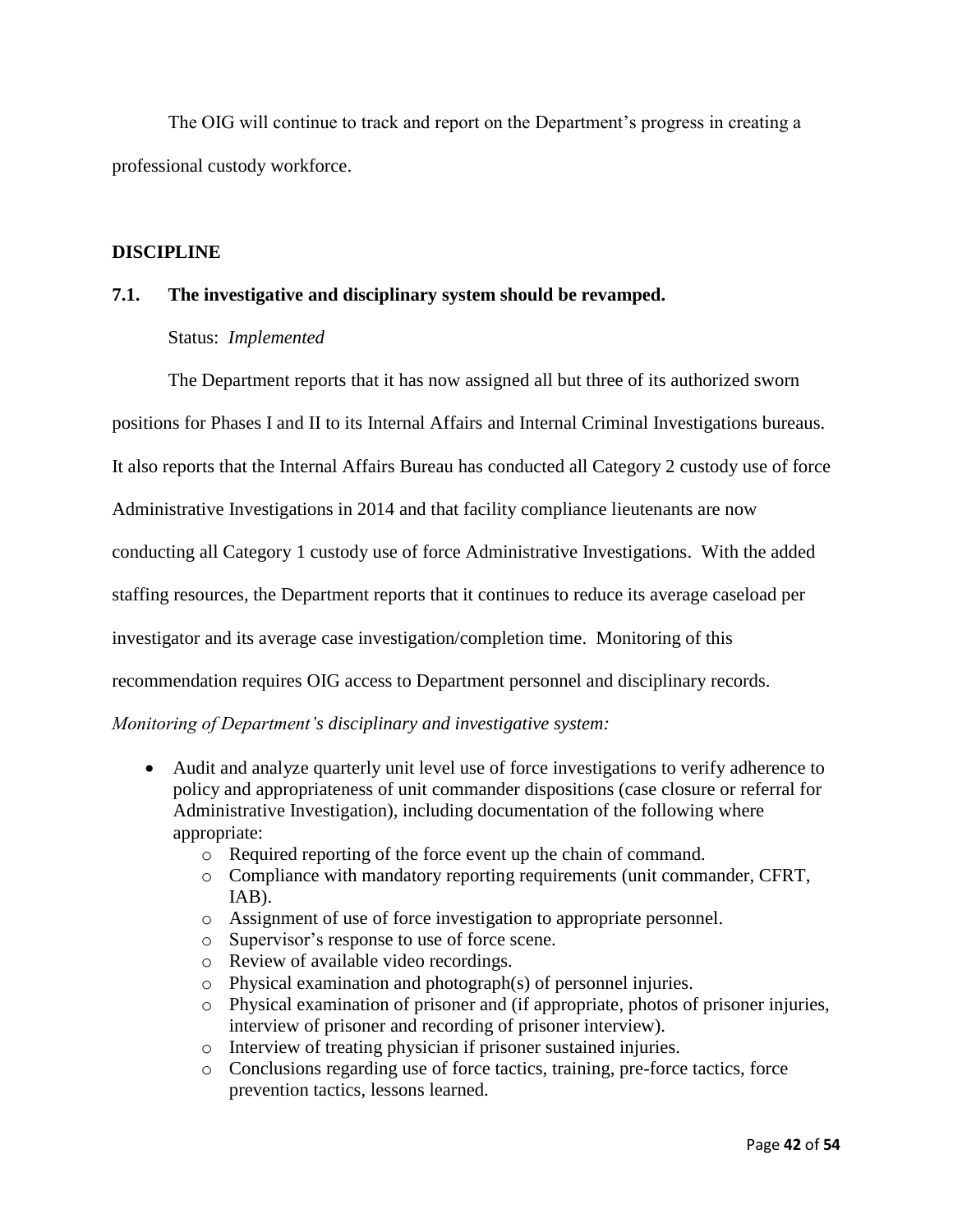- Interview all facility compliance lieutenants (see monitoring of Recommendation 3.10).
- Evaluate policy on Administrative Investigations.
- Audit and analyze quarterly compliance lieutenant Category 1 use of force Administrative Investigations.
- Audit and analyze quarterly Internal Affairs Bureau Category 2 and 3 custody use of force Administrative Investigations.
- Audit and analyze biannually IAB and ICIB case loads and case investigation/completion timelines.
	- o IAB stated goals: Approximately 10 cases per investigator, completion within 8.5 months.
	- o ICIB stated goals: Approximately 10.2 cases per investigator, completion within 4.8 months.

#### **7.2. The CFRC [Custody Force Review Committee] should monitor Force Packages for**

#### **trends and concerns and the performance of supervisors.**

#### Status: *Implemented*

The Custody Division Manual section 4-07/005.00 "Custody Force Review Committee" mandates that CFRC review of "all Category 2 uses of force incidents subject to oversight by the Custody Force Response Team [CFRT]." The CFRC consists of three Custody Operations commanders. A monitoring role was filled by an attorney from the Office of Independent Review which will now likely be filled by an attorney from the Department's Office of Constitutional Policing. The Department has asked the OIG to attend CFRC and provide input.

The OIG attended CFRC meetings in June, August and September. The Department has agreed to provide the OIG with full details of the cases reviewed at future CFRC meetings, which will allow for OIG monitoring, analysis and input. In addition to attending CFRC meetings, the OIG is notified of all CFRT rollouts to facility use of force incidents. The OIG has accompanied the CFRT on four such rollouts: one prisoner tasing, one large prisoner disturbance, one strip search and take down and one cell extraction.

Based on the OIG's initial observations, the CFRC process is imperative to the Department's proper investigation, monitoring and analysis of its Custody Operations use of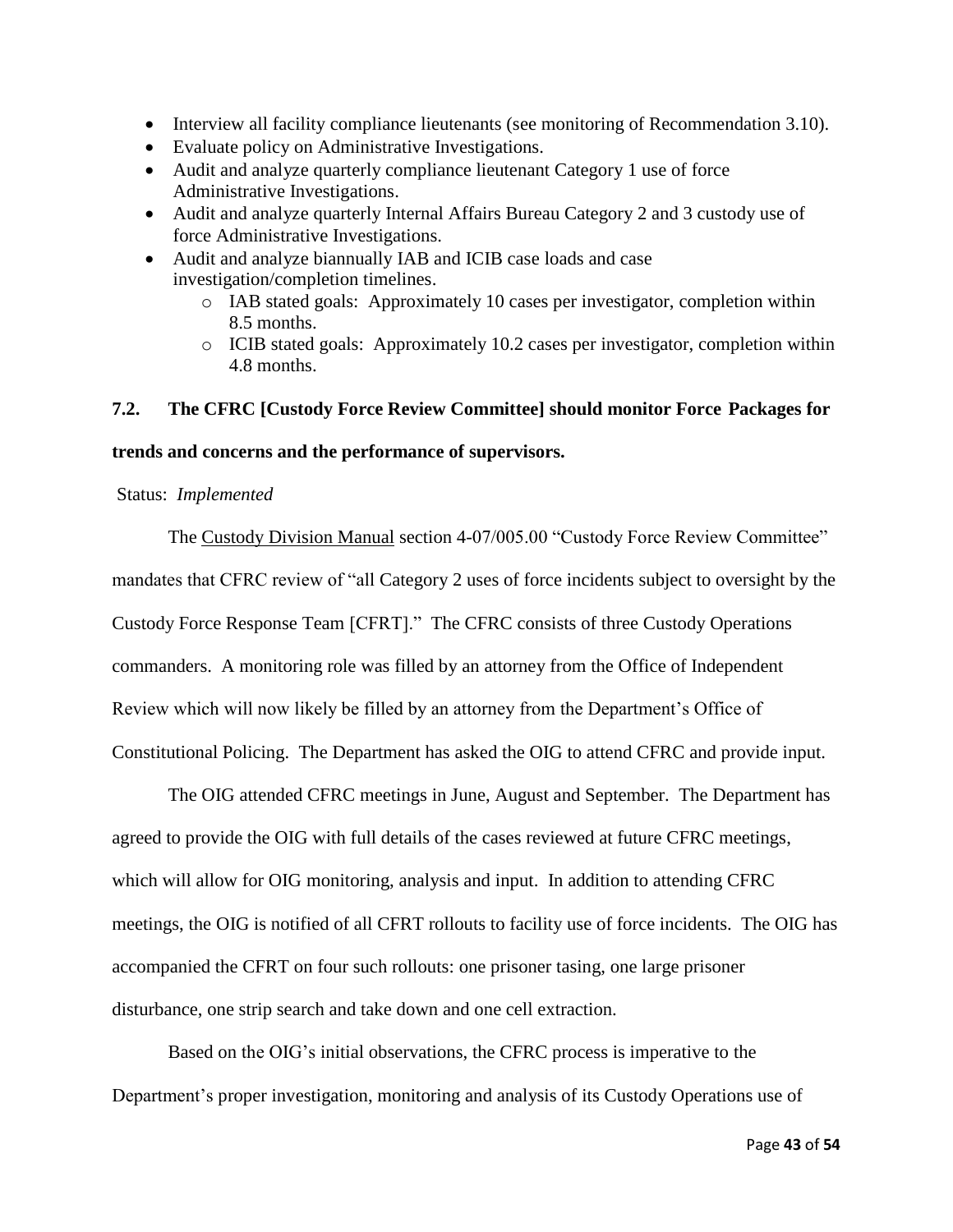force events. The CFRT sergeants who respond to facilities provide invaluable oversight and input and the commanders' panels at CFRC meetings provide jail personnel with analysis, feedback and mentorship that is critical, direct, and candid. Monitoring of this recommendation requires OIG access to Department personnel and disciplinary records.

### *Monitoring of the CFRC and CFRT processes:*

- Attend and evaluate quarterly CFRT rollouts to verify the provision of adequate oversight and investigative evaluation.
- Meet quarterly with Custody Operations Administration Commander, Custody Training and Standards Bureau CFRT Lieutenants and Sergeants to discuss issues identified during rollouts and investigation of custody use of force events.
- Attend all CFRC meetings to monitor thoroughness of commander panel analysis and quality of feedback.
- Evaluate quarterly CFRC follow-up memoranda to verify discussion of tactical, training and/or policy issues or recommendations.

# **7.3. Deputies should be required to provide a timely written report of force incidents and not be allowed to review videotape footage prior to the completion of that**

#### **report or any interviews.**

#### Status:*Implemented*

The Department's Use of Force Manual, "Manual of Policies and Procedures," sections

3-10/100.00, "Use of Force Reporting Procedures" and 3-10/115.00, "Video Review and

Admonishment" sets forth these requirements. Monitoring of this item requires OIG access to

Department personnel records.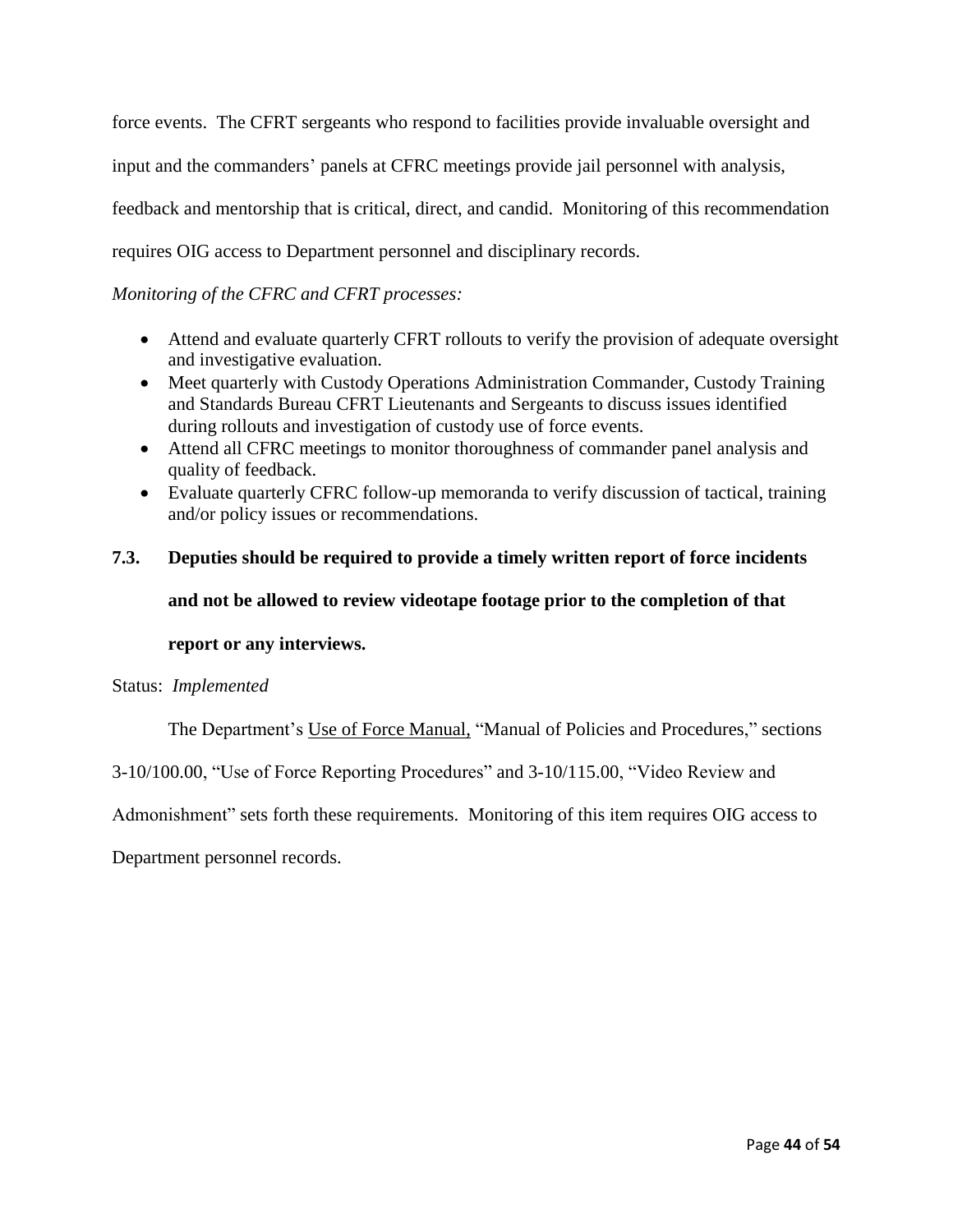# *Monitoring of the Department's adherence to MPP section 3-10/100.00, "Use of Force Reporting Procedures":*

- Audit and analyze quarterly Department use of force documentation to verify documentation of:
	- o Timely supervisor notification.
	- o Completion of deputy's "written first report" of the use of force event prior to going off duty.
	- o Completion of supplemental reports by assisting members who used force prior to going off duty.
	- o Advisement of supervisor by witnessing personnel.

### *Monitoring adherence to MPP section 3-10/115.00:*

- Audit and analyze quarterly Department use of force packages to verify:
	- o Completion of initial use of force reports *prior* to personnel review of any available video recordings.
	- o Presence of signed Video Admonishment Form(s).
- Audit and analyze quarterly supplemental/amended use of force reports that are completed *following* personnel review of available video recordings to verify qualitative changes in personnel recollection of events.
- Audit and analyze quarterly division commander review of post-video admonishment and review amendments to use of force reports to evaluate the appropriateness of any adverse inference that is drawn from those amendments.

#### **7.4. Deputies involved in Significant Force incidents should be separated and not**

#### **permitted to talk to each other until they have provided a written statement or have**

#### **been interviewed by investigators.**

#### Status: *Implemented*

The Department's Use of Force Manual, "Manual of Policies and Procedures," section 3-

#### 10/110.00, "Responsibilities for Reporting the Use of Force" sets forth this requirement.

*Monitoring the Department's adherence to the policy against personnel "huddling" during force investigations:*

• Rollout to significant use of force events to verify that personnel adhere to the Department's no-huddling policy.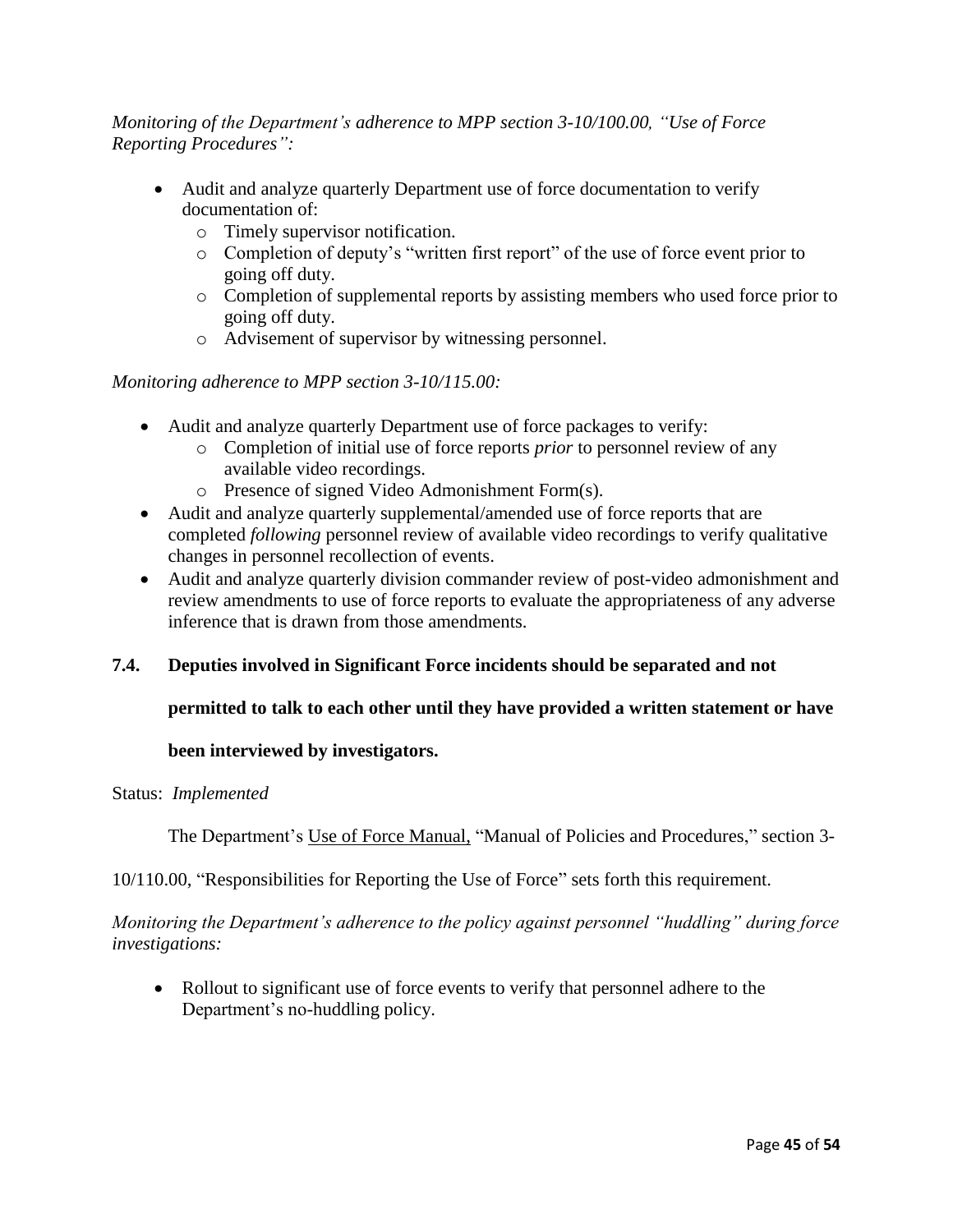# **7.5. IAB and ICIB should be part of an Investigation Division under a Chief who would report directly to the Sheriff.**

#### Status: *Implemented*

The Department's Internal Affairs Bureau is part of the Professional Standards Division

under a division chief who reports to the Department's Executive Officer and Internal Criminal

Investigations Bureau is a standalone bureau under a captain who also reports to the Executive

Officer.

Monitor Drooyan reports,

Although the reorganization is somewhat different from what the Commission recommended, it is consistent with the Commission's recommendations, which reflected concerns that investigations by both IAB and ICIB should be vetted by a senior leader in the Department before being reviewed by the Sheriff and that the then Undersheriff should have no role in the investigative and disciplinary process.

#### **7.6. IAB should be appropriately valued and staffed by personnel that can**

#### **effectively carry out the sensitive and important work of that bureau.**

Status: *Partially implemented (funding approved)*

*See monitoring of Recommendation 7.1.*

### **7.7. The Disciplinary Guidelines should be revised to establish increased penalties**

#### **for excessive force and dishonesty.**

Status:*Implemented*

The Department has established new disciplinary guidelines for excessive force and

dishonesty effective February 17, 2013. Previously, discipline for uses of unreasonable force

(Use of Force Manual, "Manual of Policy and Procedure," section 3-10/030.00, "Unreasonable

Force") ranged between 15 days suspension (without pay) to personnel discharge. Current

discipline for Category 1 and 2 uses of unreasonable force ranges between 15 to 30 days

suspension, and Category 3 uses of unreasonable force ranges between 30 days suspension to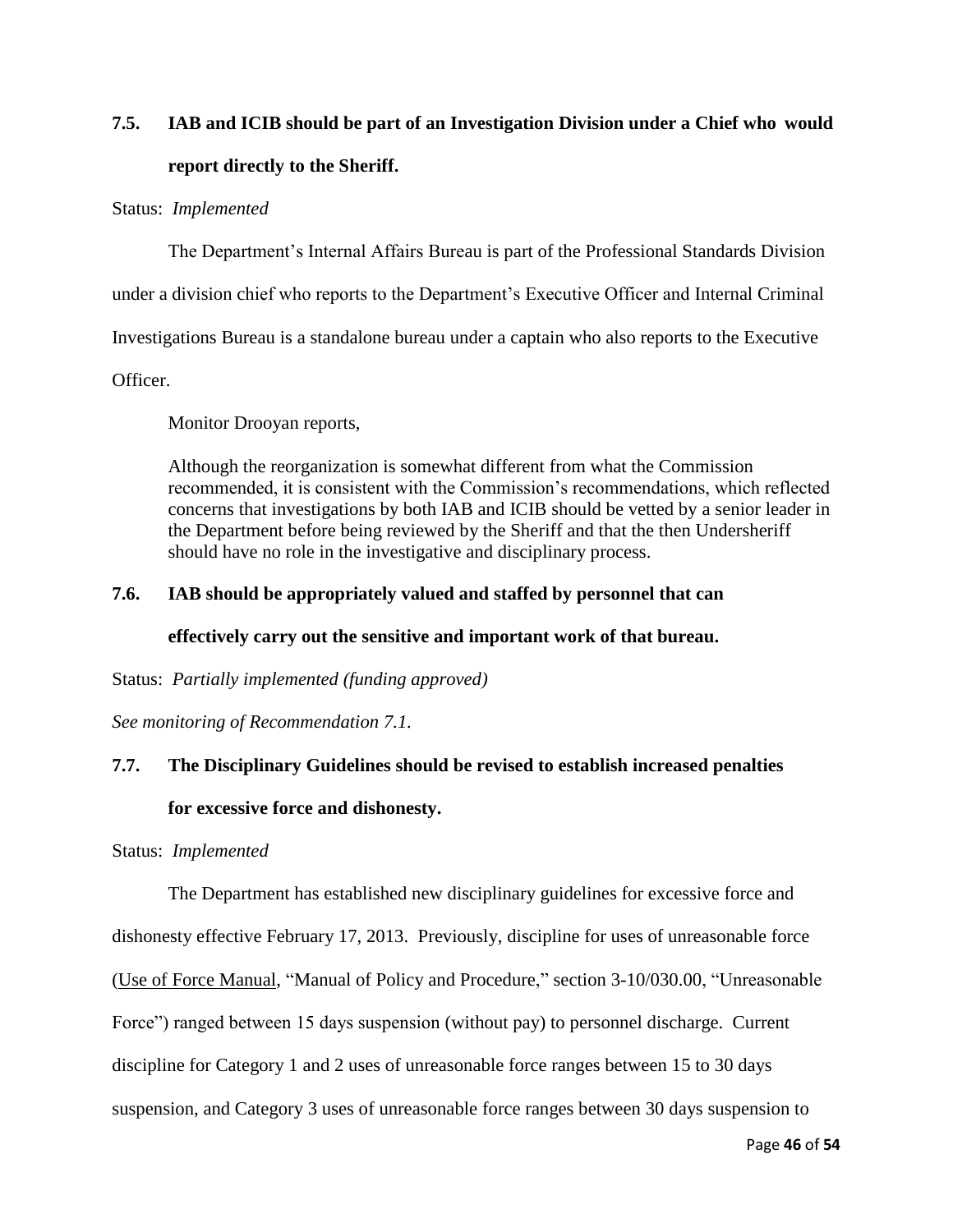discharge. Previously, discipline for acts of dishonesty ranged between 10 to 15 days suspension to personnel discharge. Current guidelines range between 20 to 25 days suspension to discharge. Monitoring of this recommendation requires OIG access to Department personnel and disciplinary records.

*Monitoring the Department's disciplinary records for adherence to enhanced discipline guidelines for excessive force and dishonesty:*

 Audit and analyze quarterly Department disciplinary records to verify imposition of appropriate discipline for excessive force and acts of dishonesty.

# **7.8. Each jail should have a Risk Manager to track and monitor use of force investigations.**

Status: *Implemented*

The Department has assigned a risk management lieutenant and facility compliance lieutenants to each custody facility to conduct Administrative Investigations, analyze prisoner force allegations and track use of force investigations.

*See monitoring of Recommendations 3.10 and 3.11.*

#### **7.9. Force investigations should not be conducted by deputies' supervisors.**

Status: *Implemented*

Following every use of force incident, an inquiry is conducted and the incident is referred to the unit commander for review. If the unit commander believes that a policy may have been violated, the incident is then referred for investigation to either the facility's compliance lieutenant (for Category 1 incidents) or Internal Affairs Bureau (for Category 2 incidents). In these instances, Administrative Investigations are conducted by personnel other than the involved deputies' supervisors.

*See monitoring of Recommendations 3.10 and 3.11 and 7.1.*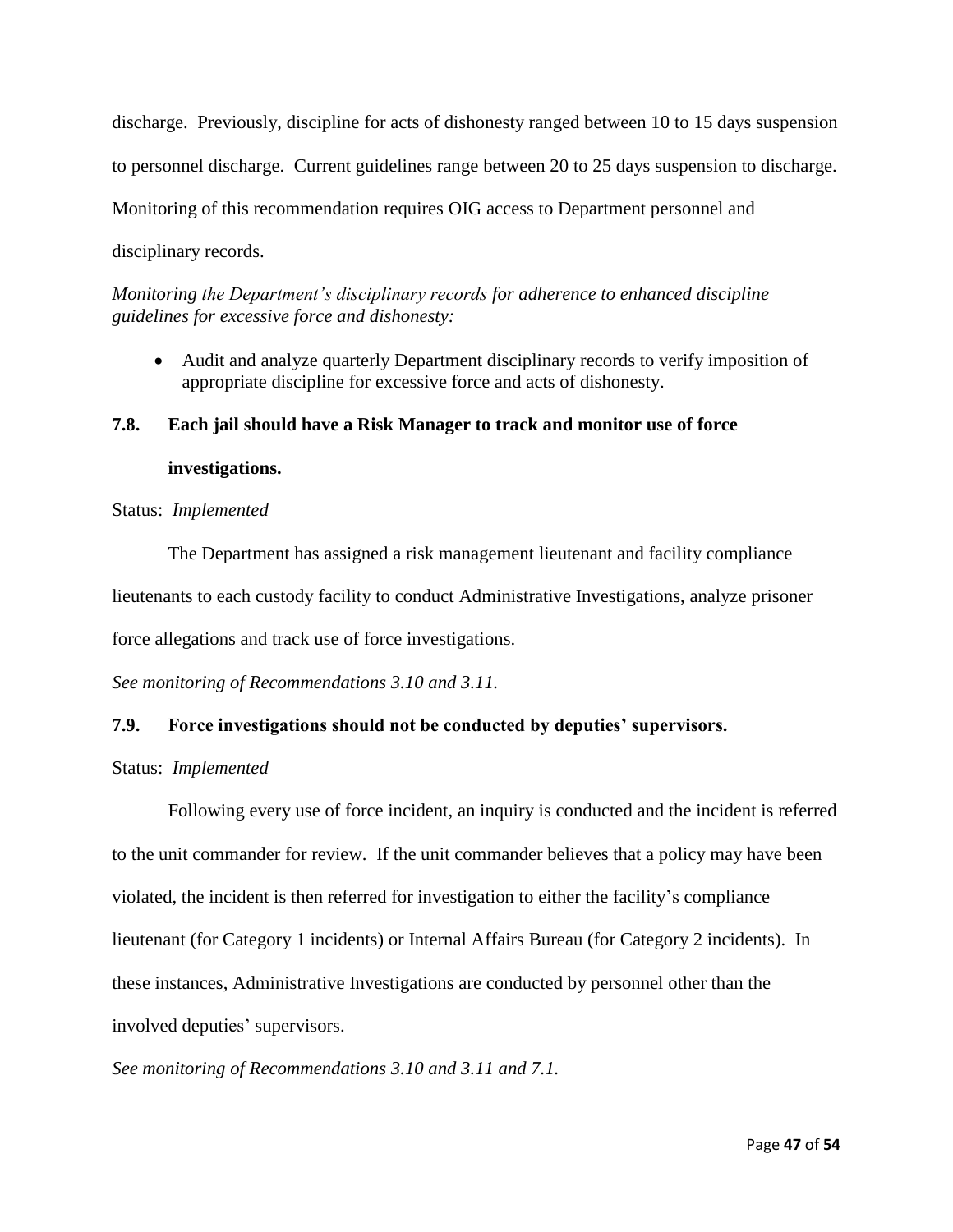#### **7.10. Captains should not reduce charges or hold penalties in abeyance for use of force,**

#### **dishonesty, or failure to report force incidents.**

#### Status:*Implemented*

As of Monitor Drooyan's July report:

The Department's disciplinary guidelines effective February 17, 2013, require suspension days (that is, suspension without pay), and preclude Education Based Discipline (that is, holding suspension days in abeyance), for dishonesty, excessive use of force, or failure to report force. The Department implemented a new management protocol effective September 1, 2013, that requires captains hearing employee grievances to consult with senior Department officials and OIR and articulate a factual and legal basis prior to modifying any findings and/or recommended discipline for dishonesty, excessive force, or failure to report force.

Monitoring of this recommendation requires OIG access to Department personnel and

disciplinary records.

#### *Monitoring of the Department's disciplinary practices:*

 Audit and analyze quarterly the Department's disciplinary records to verify that the Department is adhering to the enhanced discipline guidelines and that modifications of discipline are in accordance with Department management protocol.

#### **7.11. The Department should vigorously investigate and discipline off-duty misconduct.**

#### Status: *Implemented*

The Department's Quarterly Administrative Discipline Reports for the second and third

quarters of 2014 show that personnel were disciplined in at least 22 incidents of off-duty

misconduct in the six month time period.

It is impossible to speak meaningfully about this recommendation without full access

Department personnel and disciplinary records. For instance, the OIG has questions about the

Department's response to an incident of off-duty misconduct during which a probationary

employee was arrested for alcohol related domestic violence with a prior history of alcohol-

related misconduct. The employee was not discharged and was retained by the Department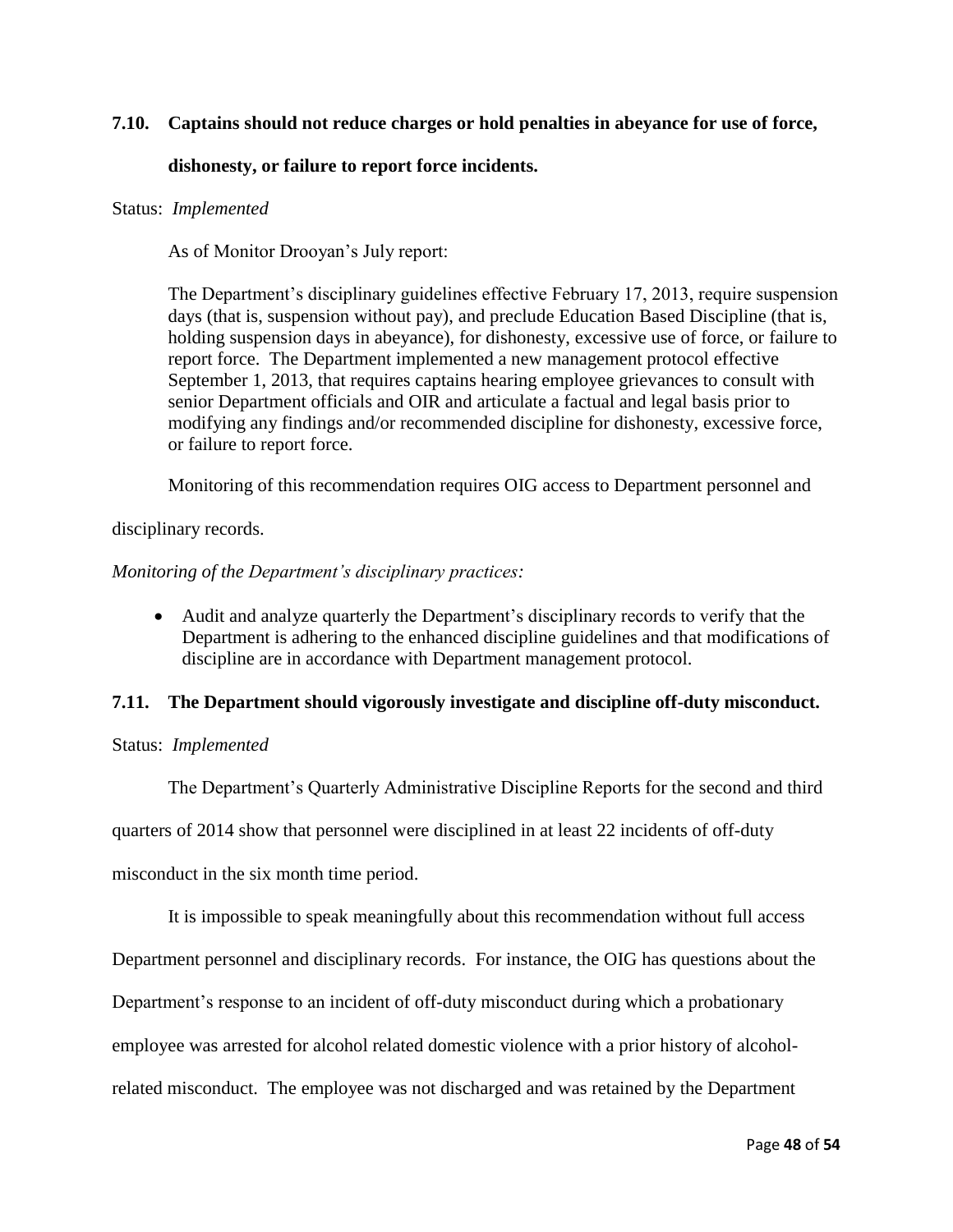under conditional employment. The Department maintains that its handling of this issue was appropriate. Monitoring of this recommendation requires OIG access to Department personnel and disciplinary records.

*Monitoring the Department's discipline of off-duty misconduct:*

 Audit and analyze quarterly the Department's Administrative Investigations and disciplinary records to verify that it is appropriately disciplining off-duty misconduct.

# **7.12. The Department should implement an enhanced and comprehensive system to track**

### **force reviews and investigations.**

#### Status: *Implemented*

Monitor Drooyan reports that the Department's Electronic Line Operations Tracking

System (e-LOTS) is being utilized and is sufficient to track all force reviews and investigations.

E-Lots, he reports, will eventually be replaced by CARTS.

*Monitoring of the Department's use of force review tracking mechanisms*

• Receive comprehensive demonstrations and evaluate e-LOTS and CARTS to verify sufficiency of the Department's use of force tracking mechanisms.

# **7.13. Inmate Complaints should be tracked by deputies' names in PPI.**

Status: *Implemented*

*Monitoring of the Department's implementation of tracking inmate complaints by deputies'*

*names in PPI:*

*(See monitoring of Recommendation 3.9).*

# **7.14. The inmate grievance process should be improved and include added checks and oversight.**

Status: *Partially Implemented*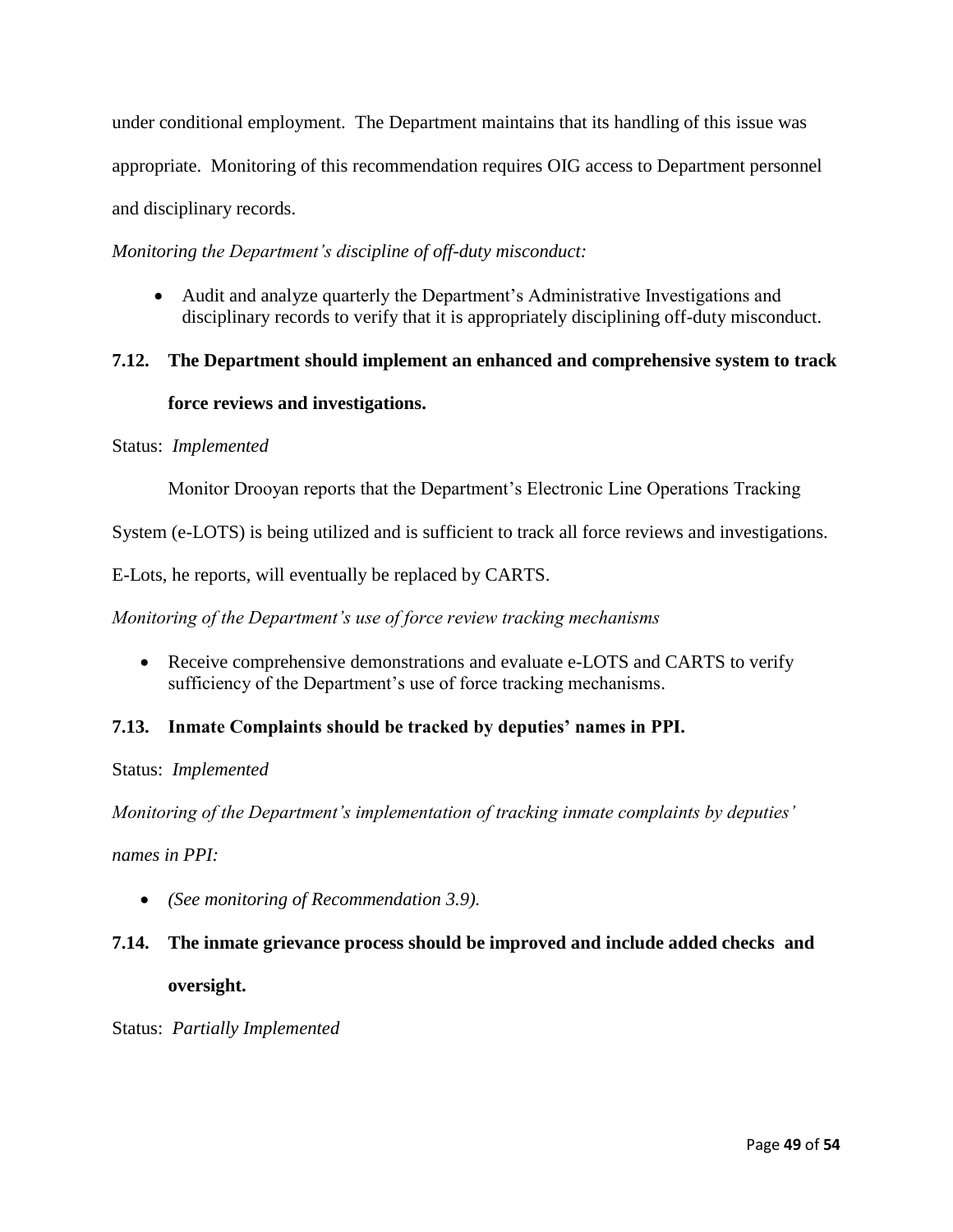The Commission recommended that the OIG become a "co-recipient" of all prisoner complaints in order to independently track complaints and monitor the Department's responses. The OIG is working with personnel from the Department's Data Systems Bureau to determine the feasibility of implementing this recommendation.

The Department recognizes that its prisoner grievance system is inadequate and reports that it is allocating substantial resources to its improvement including its assignment in June of a unit commander to begin the task of analyzing problems with the current system. The special projects grievance captain reports that he has met with every Department unit commander, consulted with national experts and toured and analyzed grievance systems in San Diego, Riverside, San Bernardino, Orange County, Santa Barbara, Santa Clara and Mendocino and that he meets regularly with Assistant Sheriff McDonald to brief her on updates and to plan next steps. In assessing the problems with the current grievance system, the OIG has met with the special projects grievance captain, the custody operations administration commander, facility unit commanders and line personnel, Data Systems Bureau personnel and prisoner complainants.

Since February, the OIG has received more than 100 complaints against the Department, many of which were filed by prisoners who allege that they have filed complaints with facility personnel with no response.<sup>31</sup> The Department's current policy, Custody Division Manual section 5-12/000.00, "Inmate Requests for Service and Complaints (non-medical/non-mental)," requires that the Department respond in writing within five calendar days to prisoner complaints that are deemed "emergency," (defined as "immediate risk of death or injury to the inmate") and within fifteen calendar days to "non-emergency" complaints. The Department reports that it is unable to adhere to its 5 and 15-day requirements due to staffing and other issues outlined below.

 $31$  The OIG will monitor the Department's responses to prisoner and other complaints (see monitoring of recommendations 3.10, 7.13 and 7.14).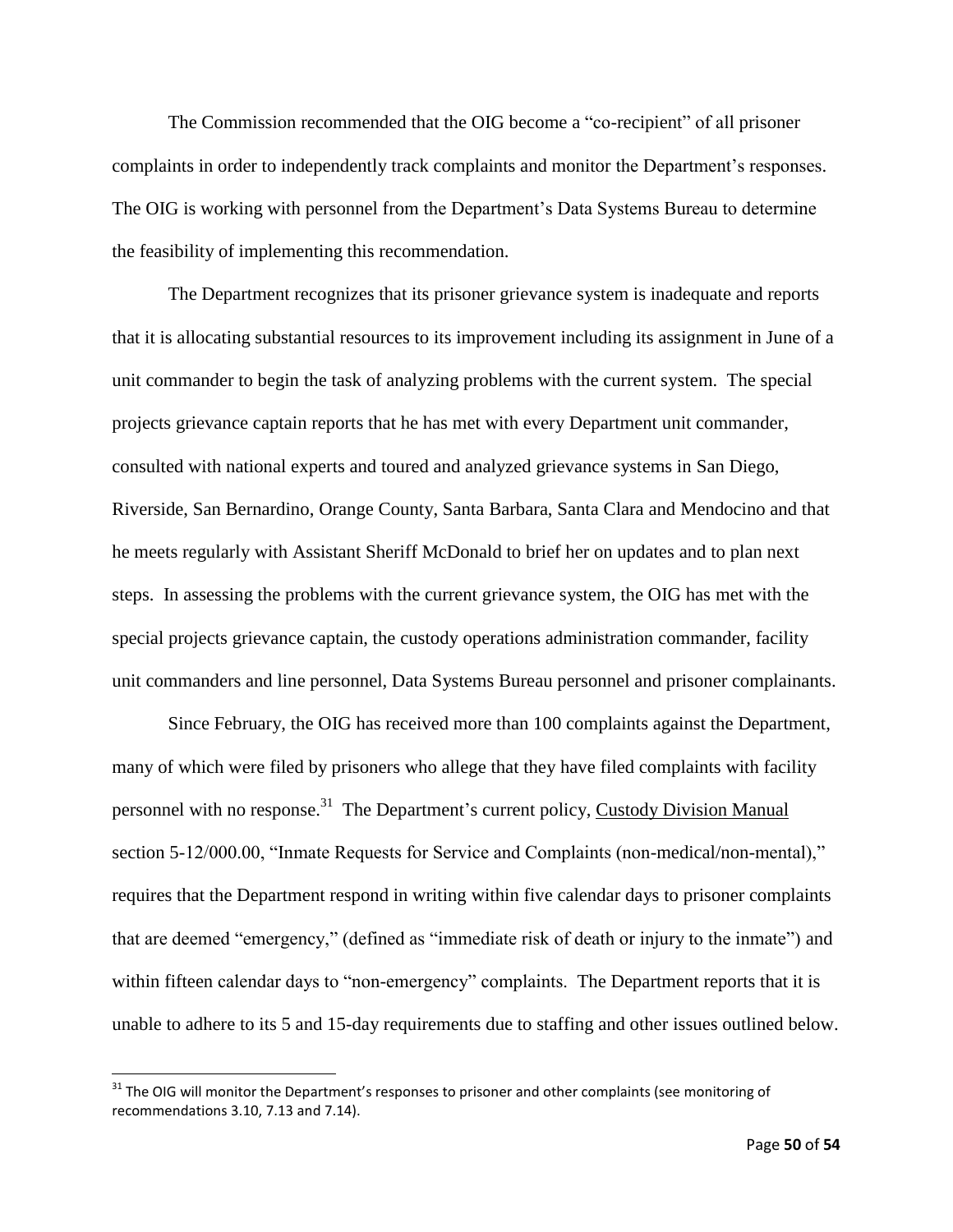Currently, prisoners are required to submit complaints in writing (or verbally and complaints are then transcribed) onto an "Inmate Request/Complaint Form," SH-J-420. Complaints are deposited by prisoners themselves, for those in dormitory housing, or by personnel upon request, into grievance boxes that are located throughout the facilities. Both personnel and prisoner complainants report problems with the grievance box system when prisoners must rely upon other prisoner trustees or staff, at times against whom they are complaining, to deposit complaint forms on their behalf. There is also no mechanism in place to identify which staff person received a complaint or when a complaint was received. This is problematic for complainants who may never know if their complaint was received and for the Department when prisoners falsely claim that they have filed complaints with no responses.

Each shift, sergeants retrieve the grievances and classify them based on the nature of the request or complaint. Non-emergency grievances and requests are scanned and input to CARTS. The Department reports that facilities do not have a consistent method by which grievances are scanned and input to CARTS. This, combined with other issues, including workload and staffing, equipment and technical difficulties, and insufficient personnel training, results in consistent delays that range by facility from five days to three weeks. The delay in logging prisoner grievances exacerbates the struggle to meet the 15-day response requirement and some prisoners may not receive responses for weeks or months, if at all. Complaints that are received through the OIG, the Board of Supervisors or other outside agencies tend to be given priority status by unit personnel regardless of the type of complaint or request, which may delay Department responses to potentially more serious complaints that are processed through the Department's internal protocols.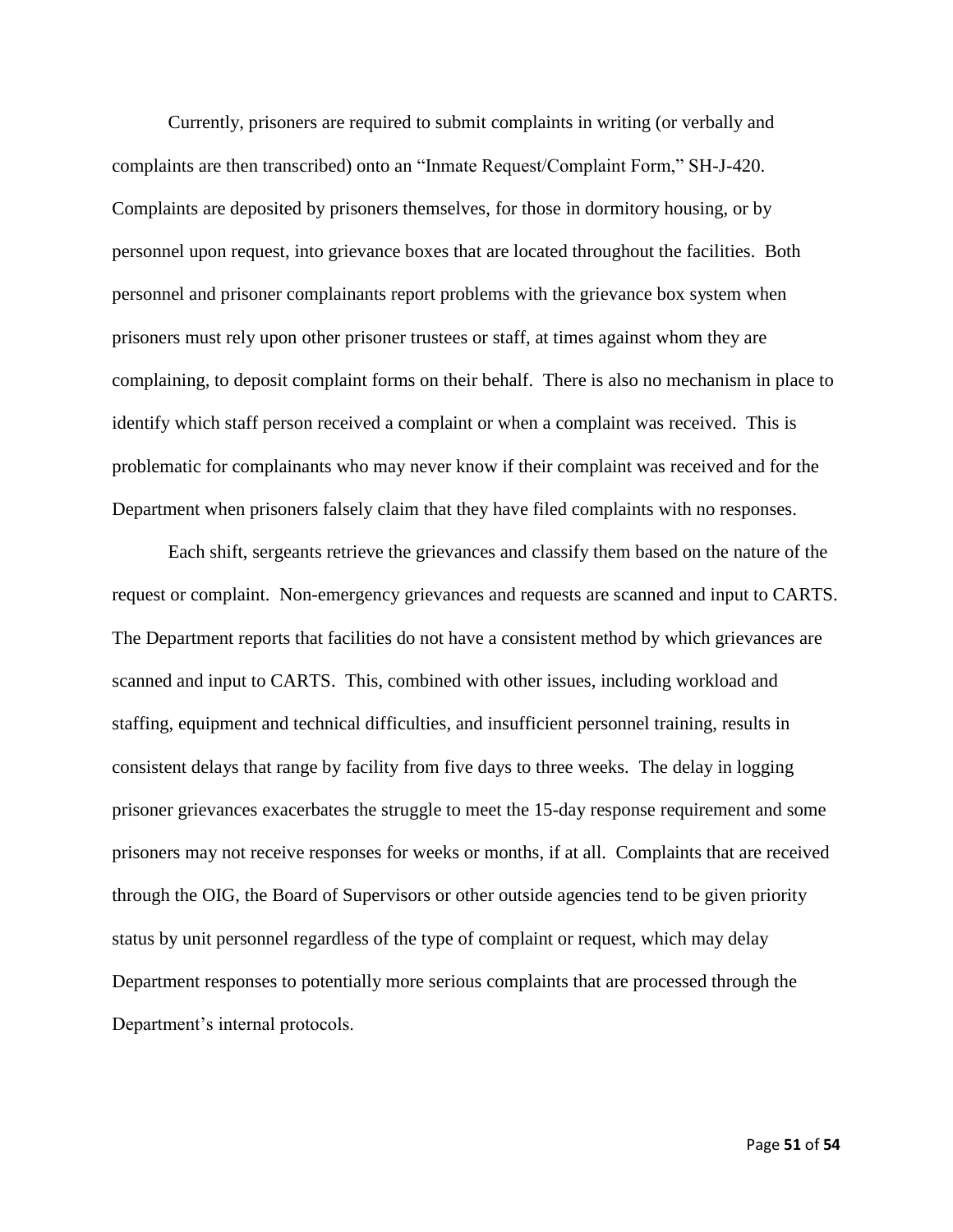The frequent unavailability of complaint forms in jail facilities is another problem with the current grievance system. Unit commanders report having to regularly remind personnel to re-stock complaint forms so that they are readily available to prisoners. Another problem is nonreceipt of some grievances if personnel discard rather than deposit them into complaint boxes for retrieval by facility sergeants.

In April, the Department completed its pilot program that allows prisoners to make requests and file complaints via iPad. The Department reports that the pilot program's results are promising. In February, the Department deployed 17 iPads in two housing locations each at MCJ and CRDF.

When complaints are input to the iPads (currently, in English or Spanish languages), rather than being retrieved and manually sorted, scanned and logged into CARTS, complaints are processed and logged electronically. The iPads allow prisoners immediate access to such information as: prisoner custody account balances; court date(s) and other procedural case history; release dates; prisoners' scheduled visits, including names of approved visitors; state prison status (for those being transported to state prison); and the status of their previously-filed requests and complaints. The Department reports that of the 3,500 requests and complaints received through the iPads weekly at each facility, between 3,000 and 3,200 receive immediate, automated resolutions requiring no staff intervention. For a Department this size, iPads are proving vastly more efficient than the current system—since January 2014, the Department has received more than 47,000 paper requests, all of which have required some measure of staff intervention.

The iPad pilot was not without technical difficulties. In several instances, the iPads "crashed" and had to be manually rebooted. The Department's Data Systems Bureau is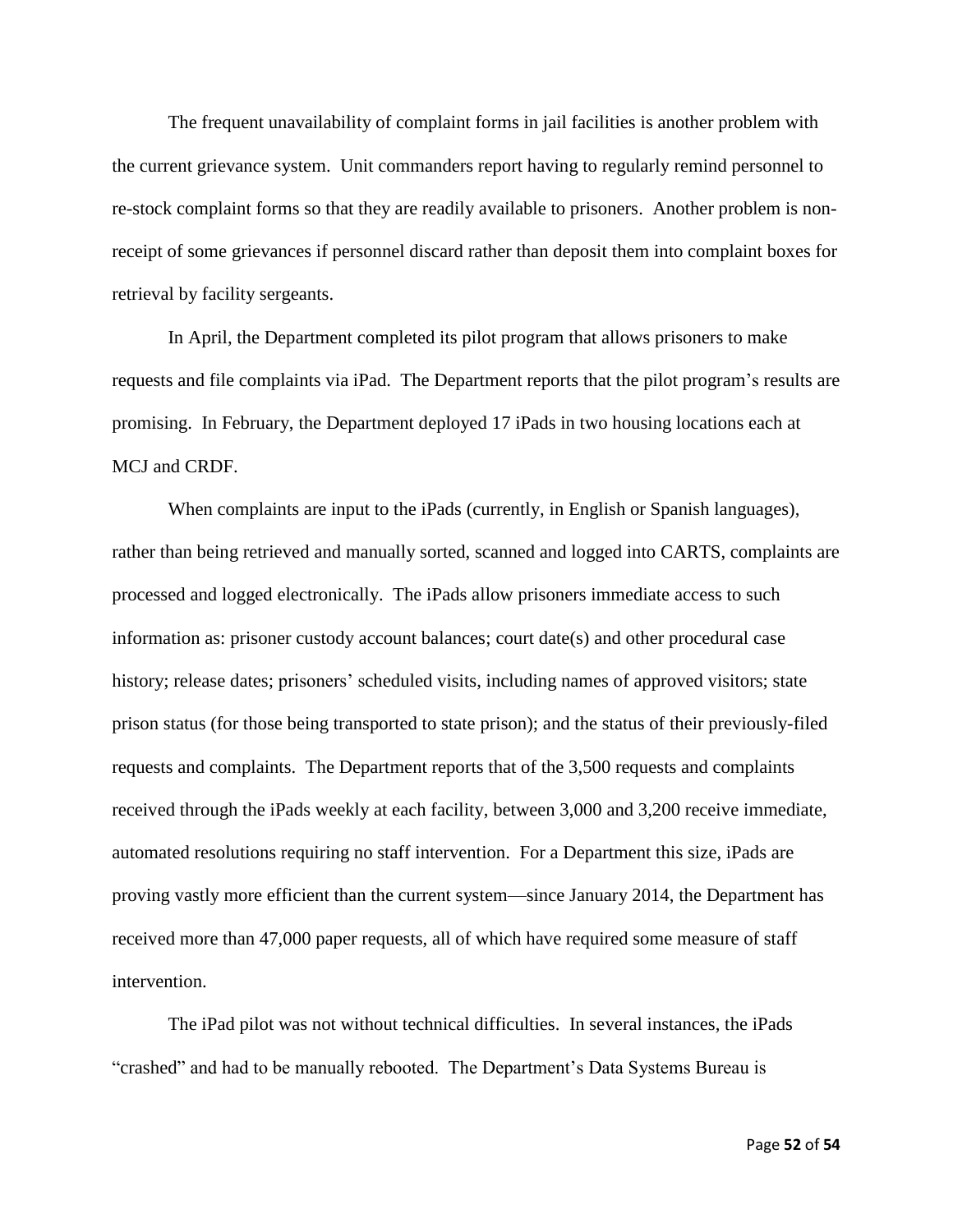conducting an analysis of the reasons for the crashes and is optimistic that they can be corrected. Criticisms of the iPad complaint system include concerns for prisoners who are not technologically inclined or who cannot read. The Department responds that iPads will not replace entirely the current paper system, that prisoners will still be able to utilize complaint forms (and be provided with assistance in completing forms for those who cannot write) if they so choose. Many prisoners reported to the OIG that iPads are user friendly and easy to navigate. One prisoner stated that she initially knew "little about computers" but that she "figured it out" quickly.

Implementation of the iPad complaint process Department-wide would require the purchase of a data network that is independent from the Department's confidential network (a safeguard against hacking) at an estimated cost of \$2,000,000. The Department estimates the cost of the iPads themselves at another \$250,000. The Department is moving forward with the iPad complaint system and anticipates that it will be able to provide a projected rollout/implementation schedule in the third quarter of this year if funding can be established. *Monitoring the Department's processing of prisoner grievances:*

- Track Department progress toward implementation of the iPad prisoner grievance system.
- See monitoring of Recommendation 3.10 and 7.12.
- Interview unit commanders, grievance sergeants, line personnel, compliance lieutenants and administrative staff to determine prisoner complaint processing method utilized by each facility.
- Audit and analyze quarterly prisoner grievances to determine/verify proper classification of complaints, response times and quality of responses.

#### **7.15. The use of lapel cameras as an investigative tool should be broadened.**

#### Status: *In progress (Alternative Implementation)*

The Department reports that it will not pursue implementation of this recommendation in

the custody setting and has instead received \$4,965,395 in funding for the installation of